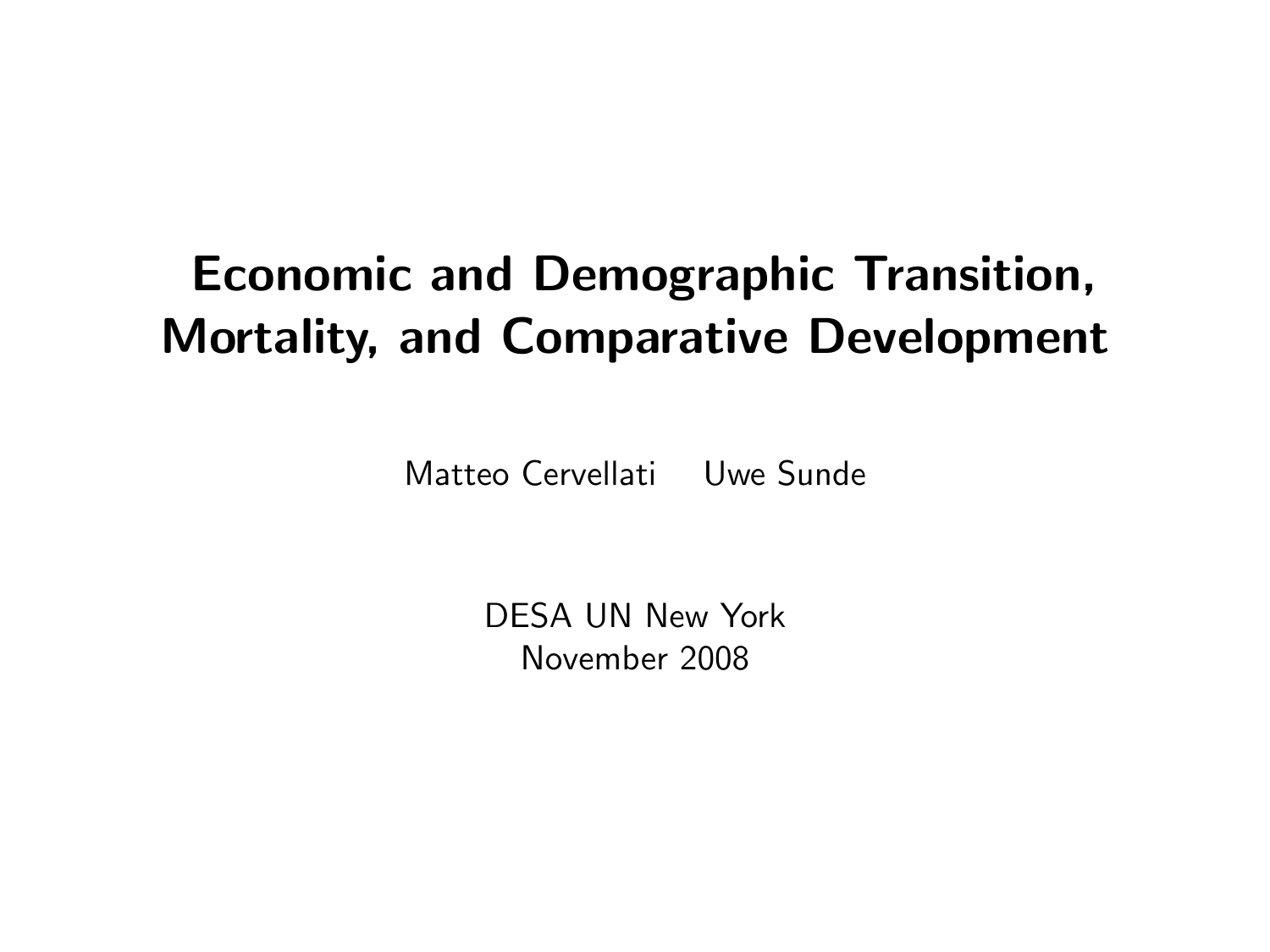Economic and Demographic Development: Main Patterns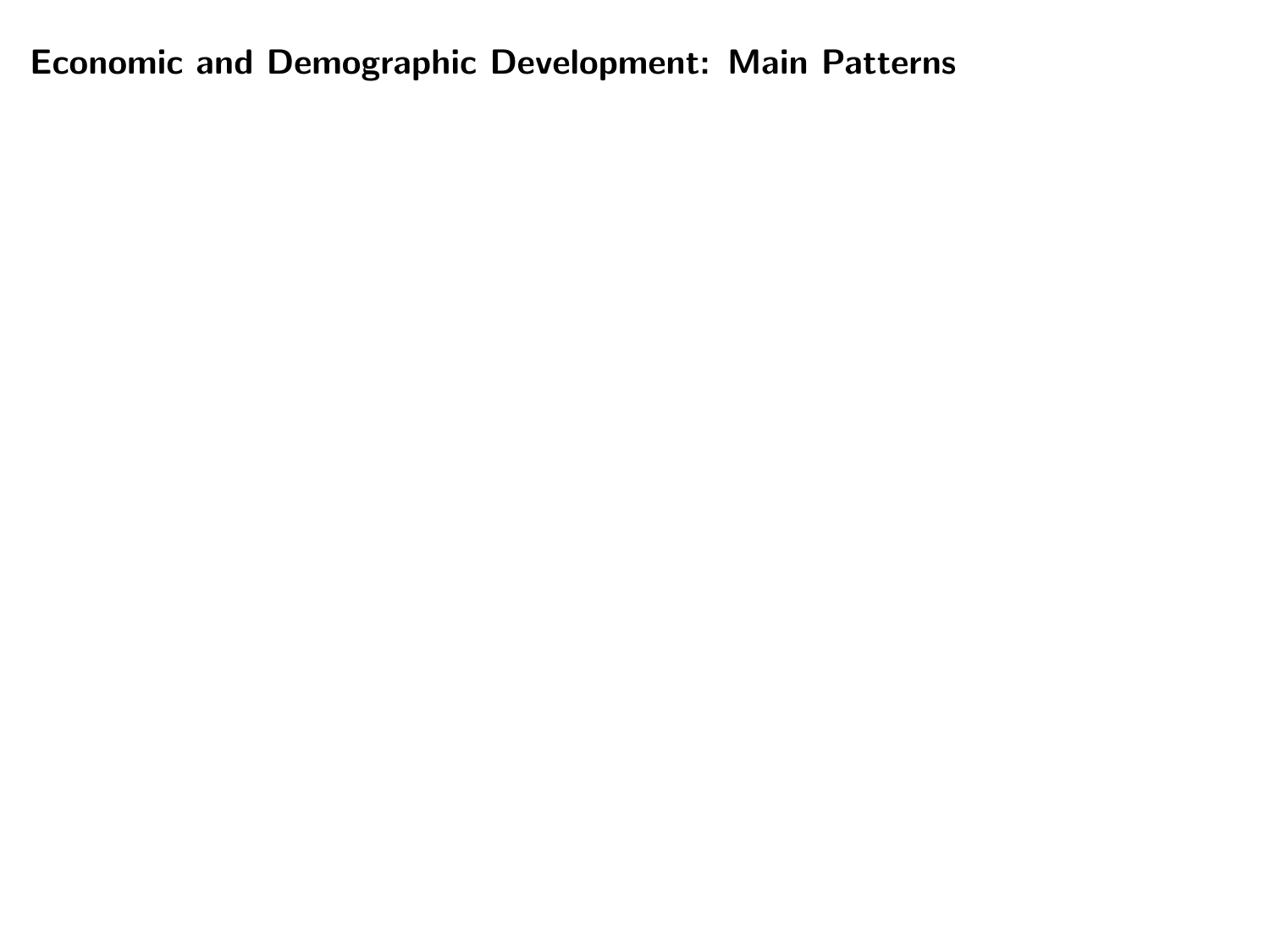### Economic and Demographic Development: Main Patterns

Economic Transition:

- $\triangleright$  GDP per capita take-off after stagnation;
- $\blacktriangleright$  Human capital formation: drastic change in the "education composition" of the population (from below 20 percent of individuals with some education to about 90 percent in few generations);
- ▶ (Structural Change: Agriculture-Industry)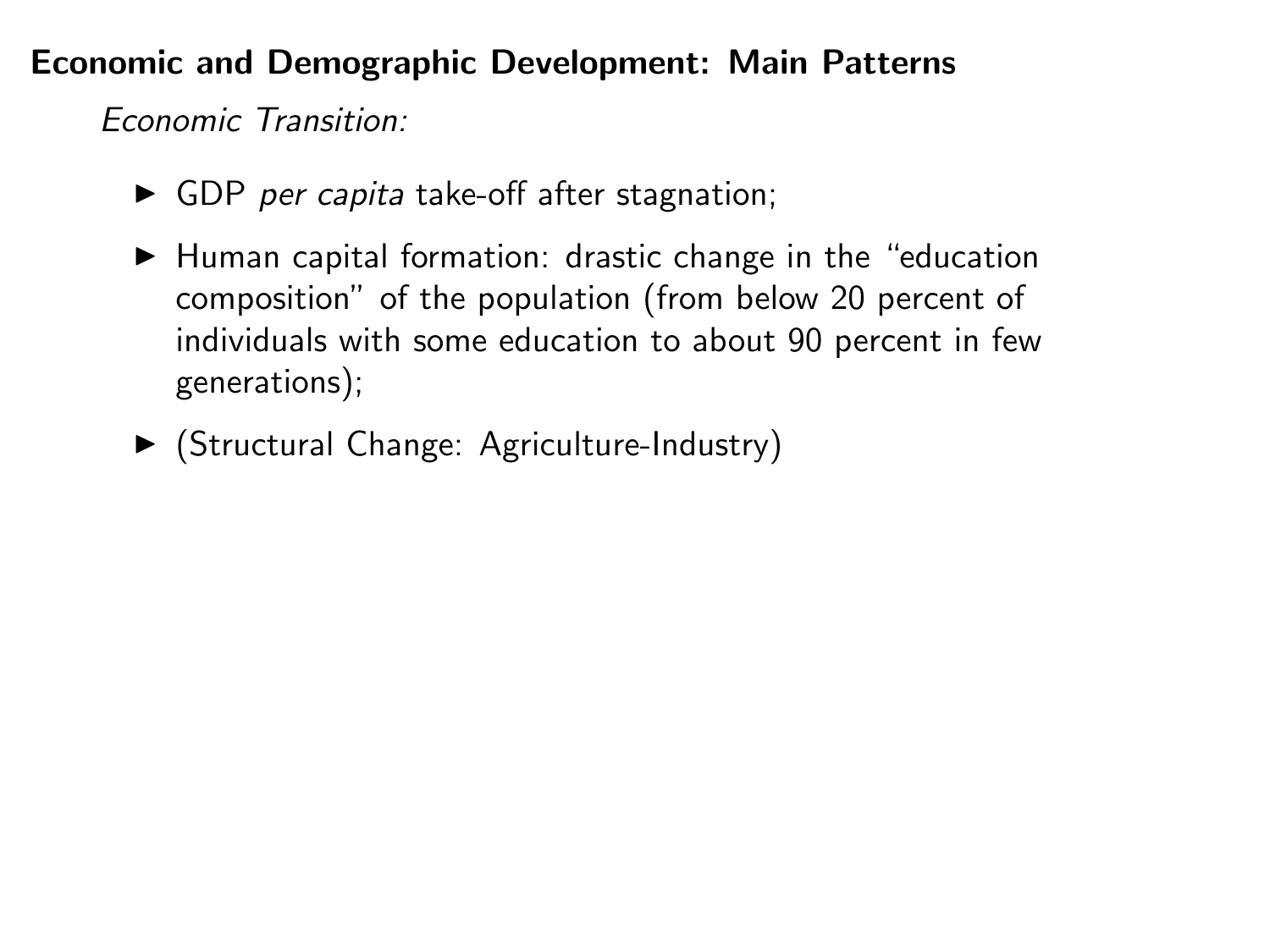## Economic and Demographic Development: Main Patterns

Economic Transition:

- $\triangleright$  GDP per capita take-off after stagnation;
- $\blacktriangleright$  Human capital formation: drastic change in the "education composition" of the population (from below 20 percent of individuals with some education to about 90 percent in few generations);
- <sup>I</sup> (Structural Change: Agriculture-Industry)

Demographic Transition:

- $\blacktriangleright$  Increase in adult longevity (50-70 in few generations)
- $\blacktriangleright$  Reduction in infant mortality (250 to 4 per thousand in few generations)
- $\triangleright$  Gross and net fertility (eventually) drop (from 6 child per woman to 2)
- $\triangleright$  Population growth despite decreases in fertility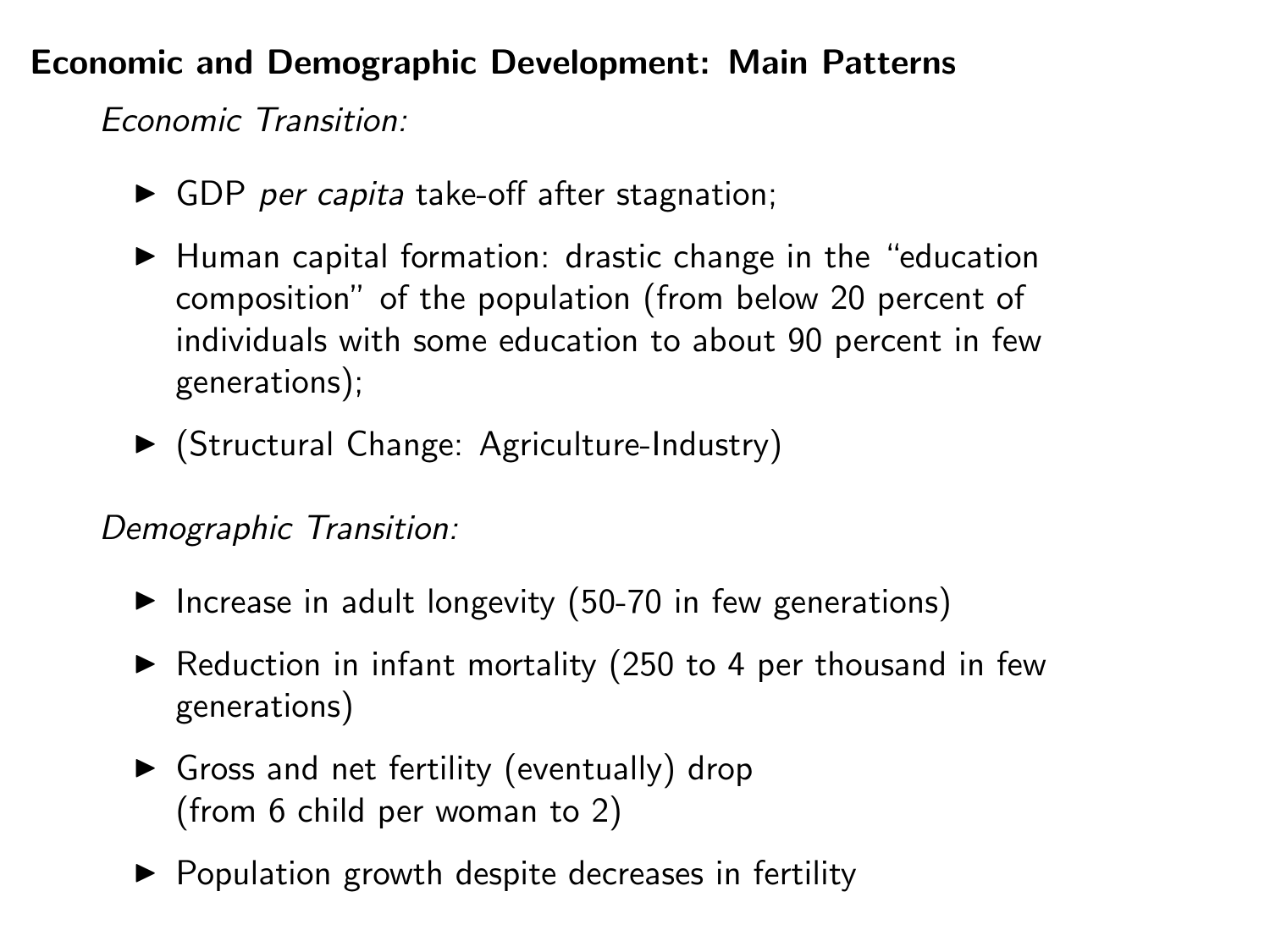### Some Facts

- $\blacktriangleright$  In 1970 half of the countries had:
	- 1. Life expectancy at birth below 55 years;
	- 2. Average total fertility around 6 children per woman;
	- 3. Share of population with at least completed secondary education below 20 percent.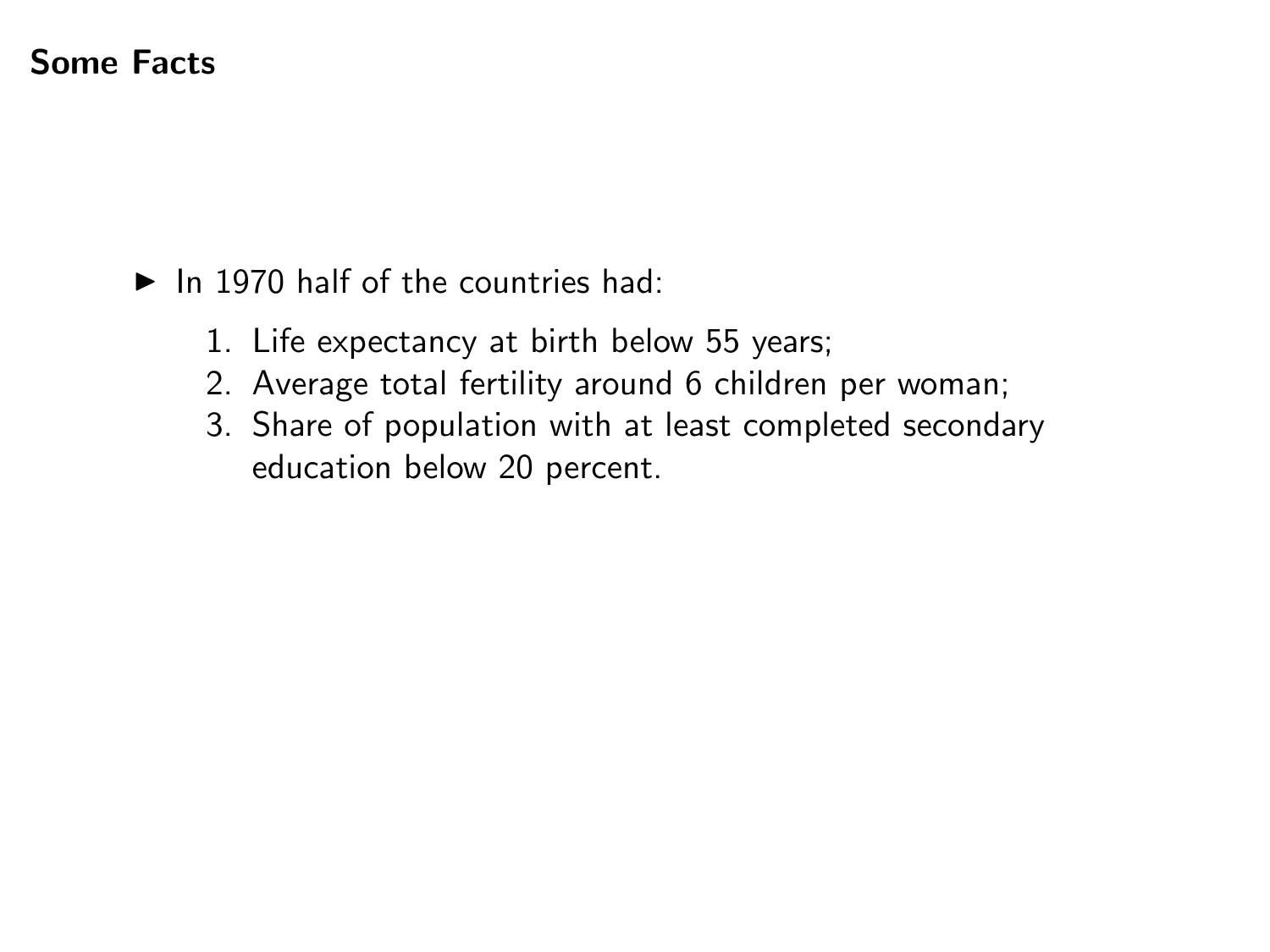### Some Facts

- $\blacktriangleright$  In 1970 half of the countries had:
	- 1. Life expectancy at birth below 55 years;
	- 2. Average total fertility around 6 children per woman;
	- 3. Share of population with at least completed secondary education below 20 percent.
- $\blacktriangleright$  In 2000 40 percent of these countries had not exited the development trap yet.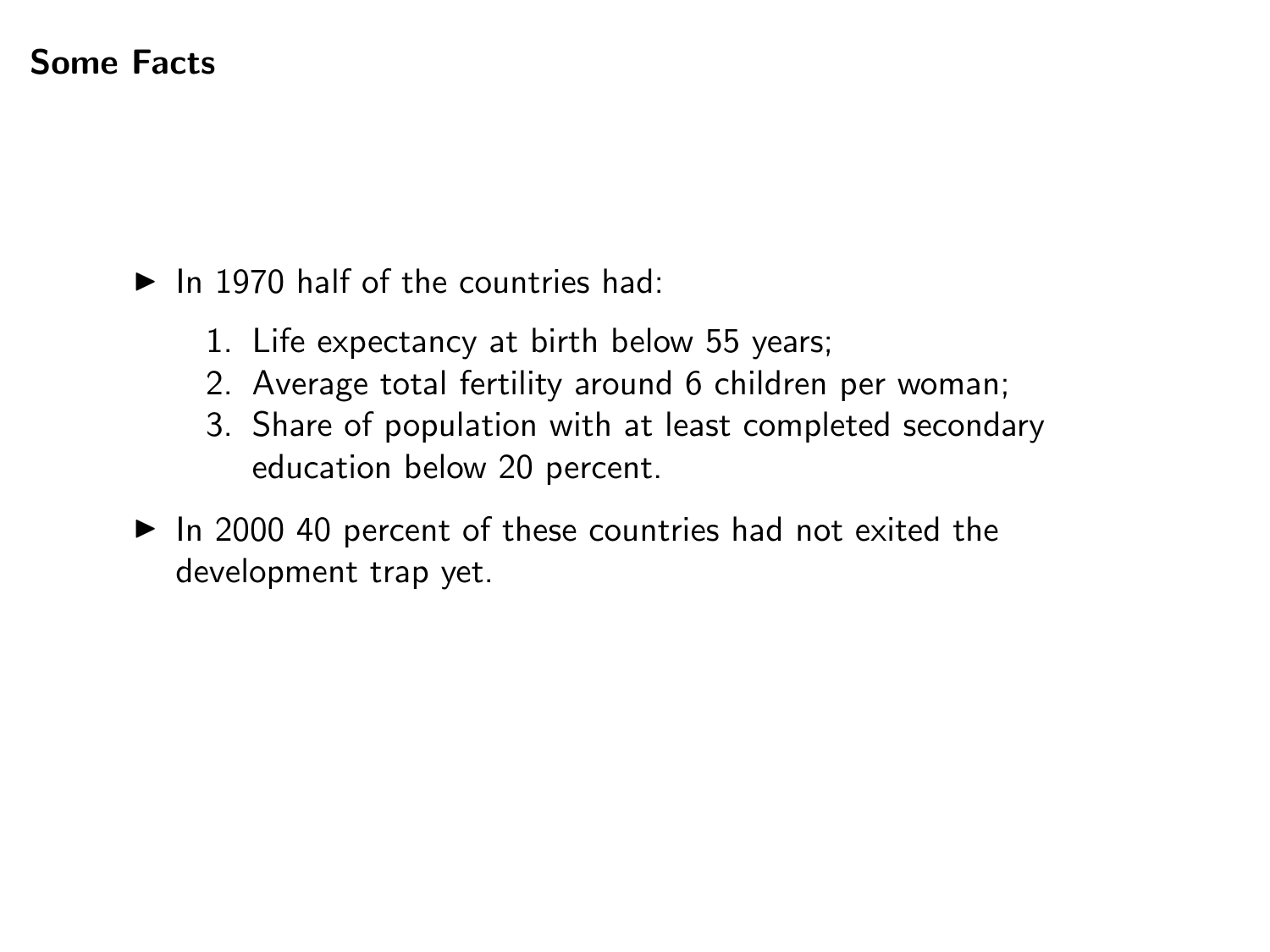### Some Facts

- $\blacktriangleright$  In 1970 half of the countries had:
	- 1. Life expectancy at birth below 55 years;
	- 2. Average total fertility around 6 children per woman;
	- 3. Share of population with at least completed secondary education below 20 percent.
- $\triangleright$  In 2000 40 percent of these countries had not exited the development trap yet.
- $\triangleright$  Most of these are countries in regions with large extrinsic mortality (due to e.g. tropical diseases, high density of pathogen species etc.)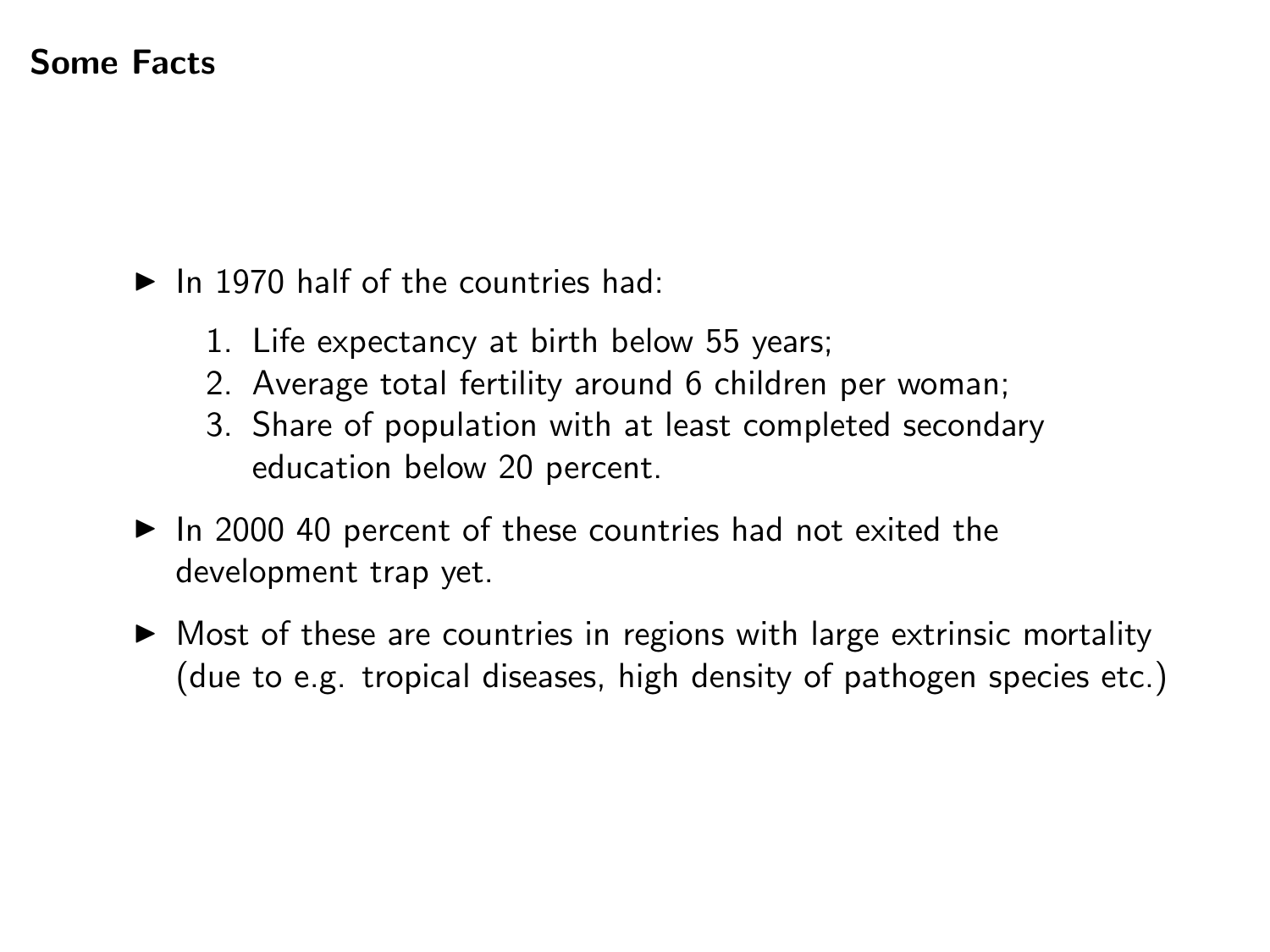### Research Questions

- $\triangleright$  What are the underlying forces behind transitions out of the development trap in these different dimensions?
	- $\triangleright$  No available theory allows to analyze the economic and demographic dimensions in a unified framework delivering an endogenous transition.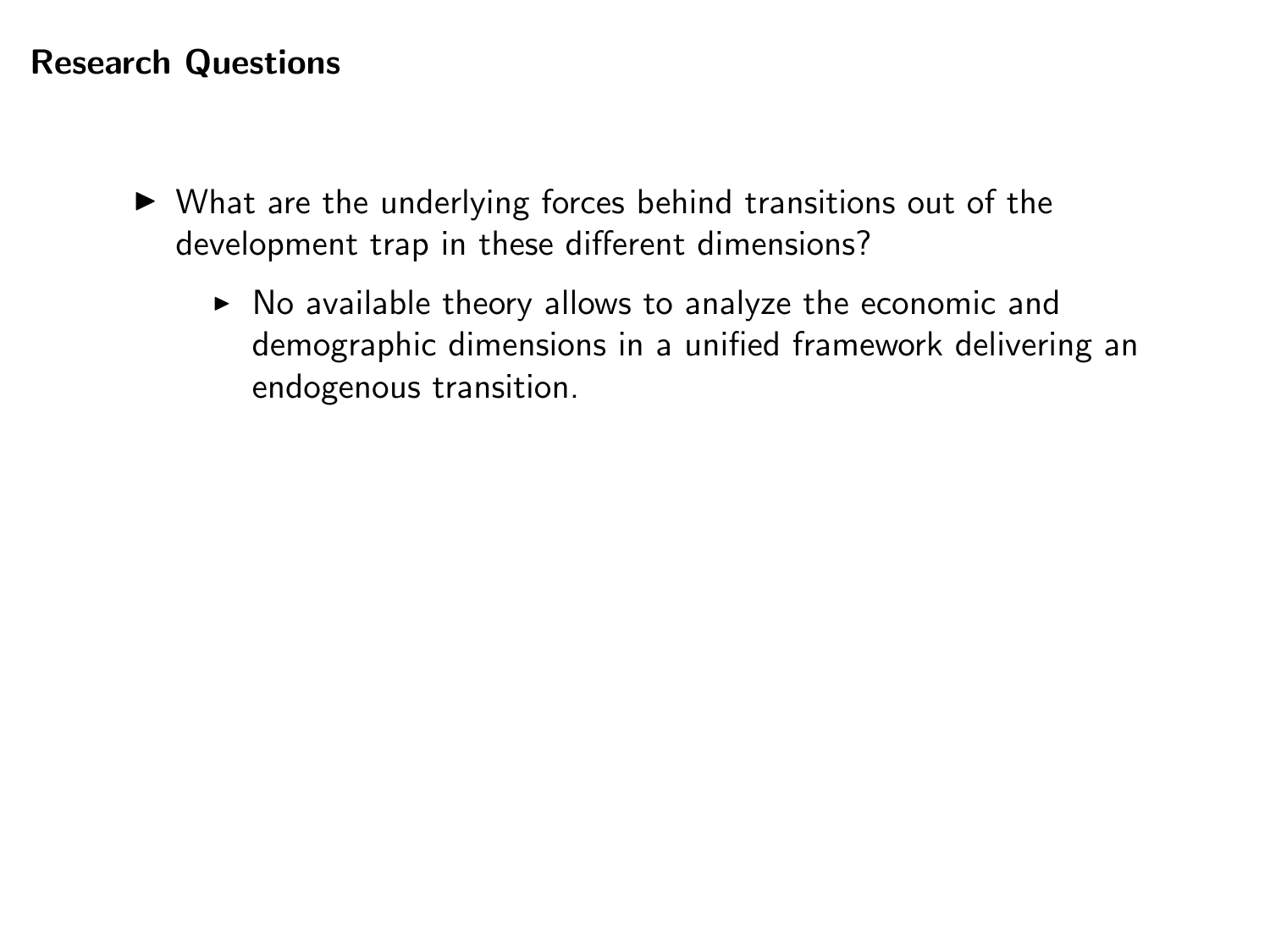### Research Questions

- $\triangleright$  What are the underlying forces behind transitions out of the development trap in these different dimensions?
	- $\triangleright$  No available theory allows to analyze the economic and demographic dimensions in a unified framework delivering an endogenous transition.
- $\triangleright$  Why do some developing countries remain trapped in poor living conditions?
	- $\triangleright$  Since 1970 only a bit more than half of the developing countries have undergone the transition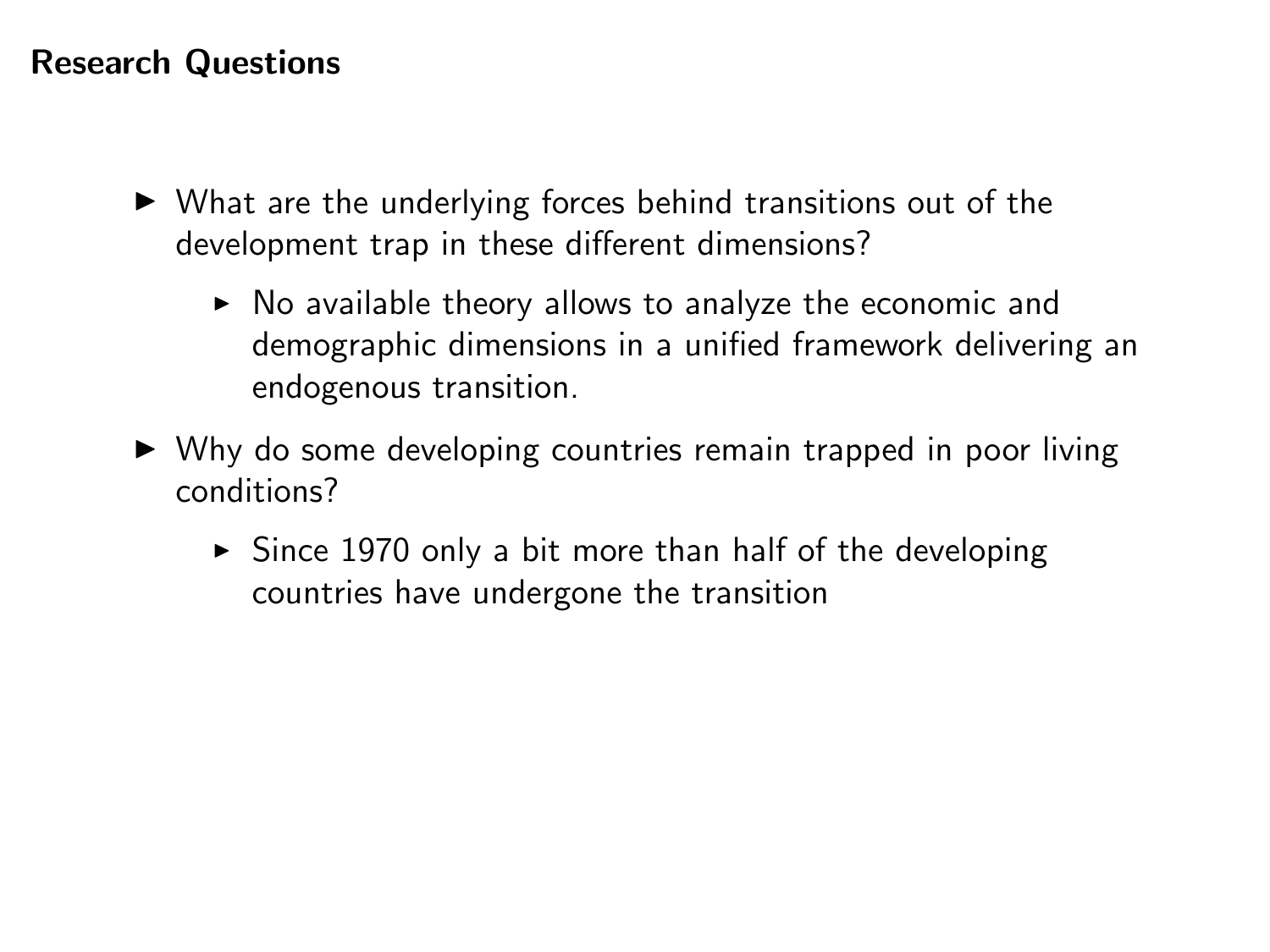### Research Questions

- $\triangleright$  What are the underlying forces behind transitions out of the development trap in these different dimensions?
	- $\triangleright$  No available theory allows to analyze the economic and demographic dimensions in a unified framework delivering an endogenous transition.
- $\triangleright$  Why do some developing countries remain trapped in poor living conditions?
	- $\triangleright$  Since 1970 only a bit more than half of the developing countries have undergone the transition
- $\blacktriangleright$  What is the role of mortality?
	- $\triangleright$  Ongoing empirical debate: we separately consider the implications of exogenous improvements (shocks) and structural differences in extrinsic mortality environment;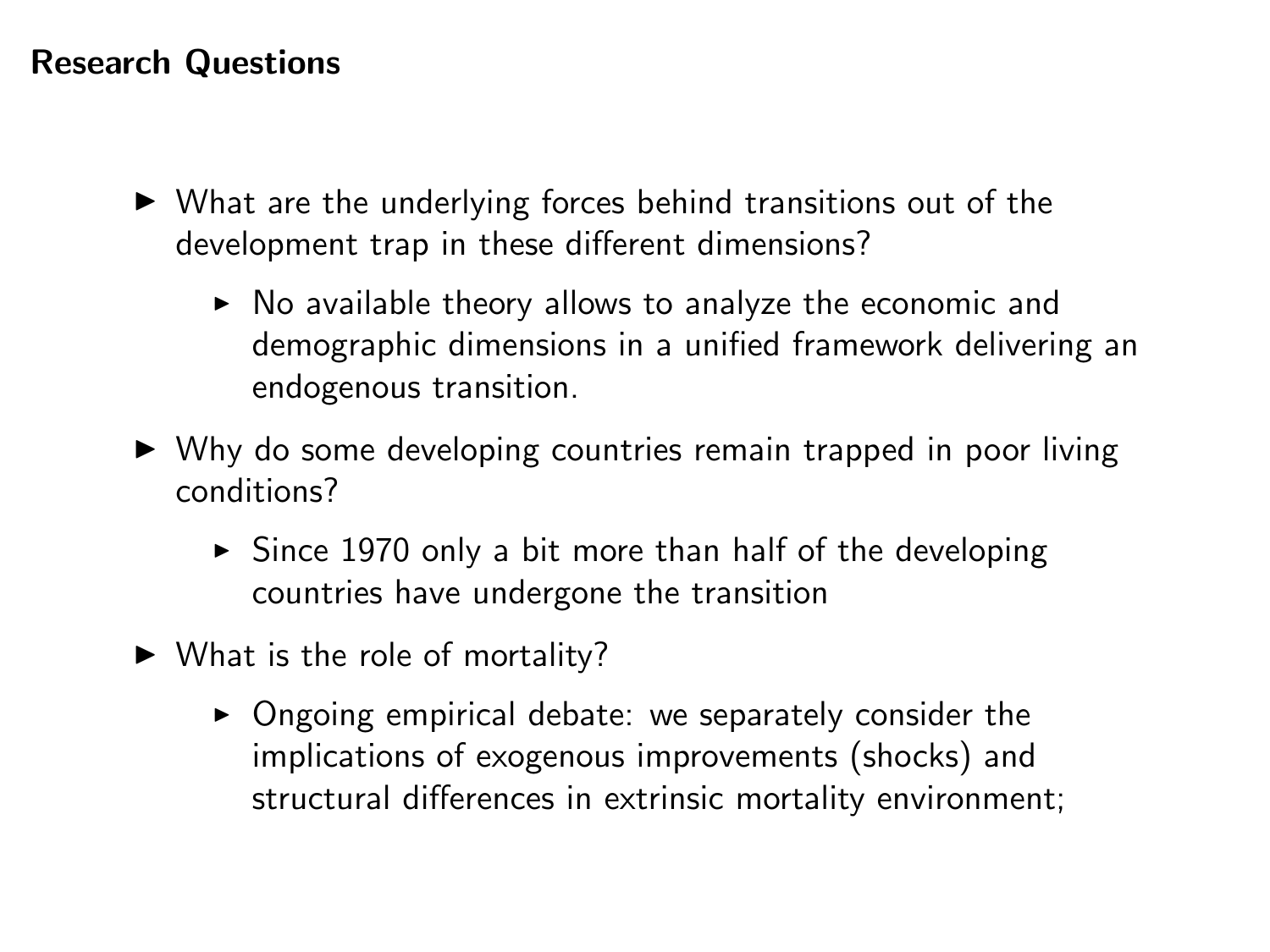### Contribution of this Paper

- $\blacktriangleright$  Theory of Economic and Demographic Transition:
	- $\triangleright$  Endogenous change in mortality, fertility, education structure in population, gdp.
	- $\triangleright$  rationalize "difficult evidence": e.g. role of longevity for fertility, dynamic change in fertility and net fertility drop.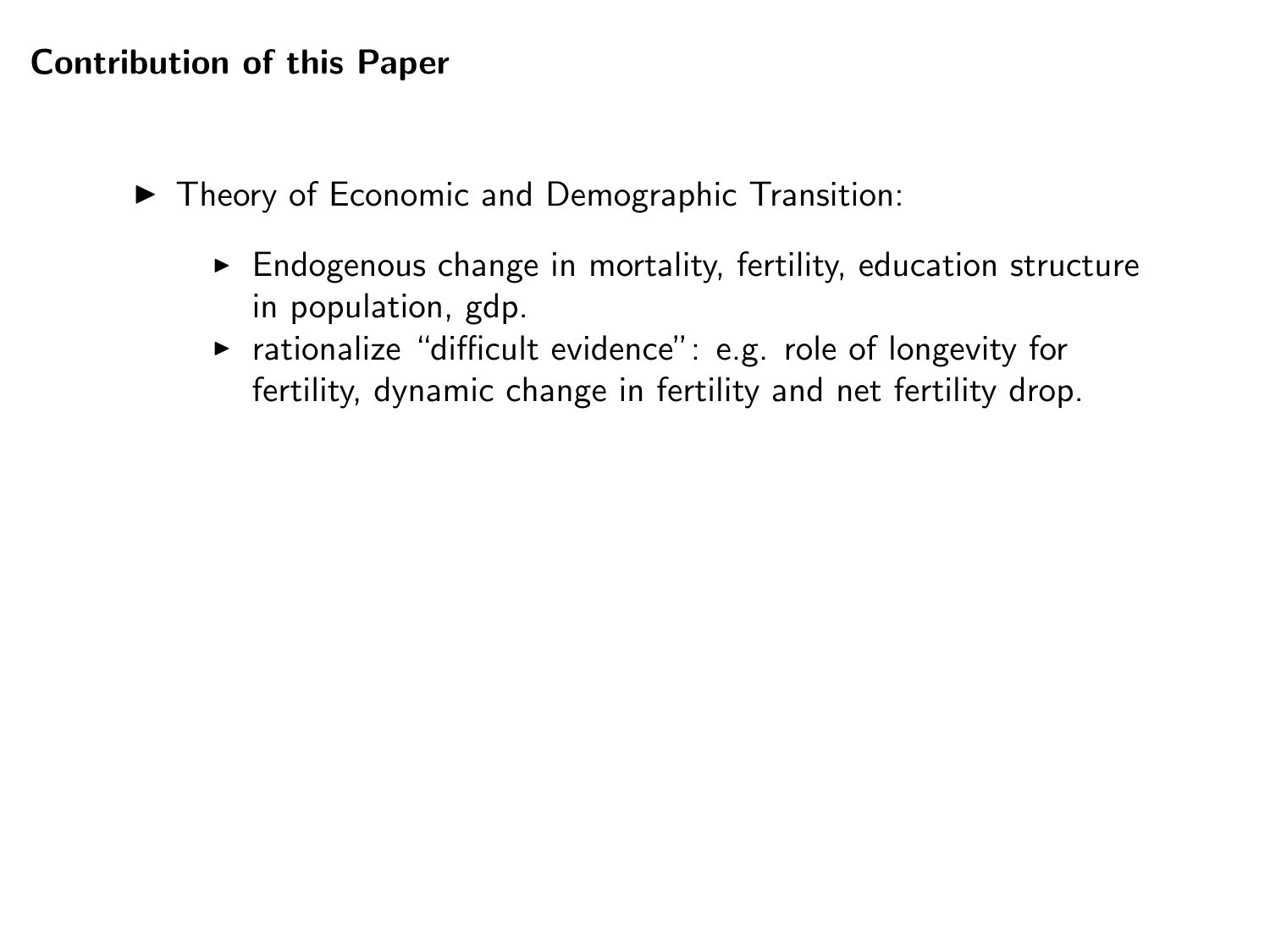### Contribution of this Paper

- $\blacktriangleright$  Theory of Economic and Demographic Transition:
	- $\triangleright$  Endogenous change in mortality, fertility, education structure in population, gdp.
	- $\triangleright$  rationalize "difficult evidence": e.g. role of longevity for fertility, dynamic change in fertility and net fertility drop.
- $\blacktriangleright$  Theoretical investigation of the role of mortality for comparative development:
	- $\triangleright$  exogenous "shocks" to mortality (e.g. introduction of penicillin)
	- $\triangleright$  permanent differences in the mortality environment (e.g. tropical diseases)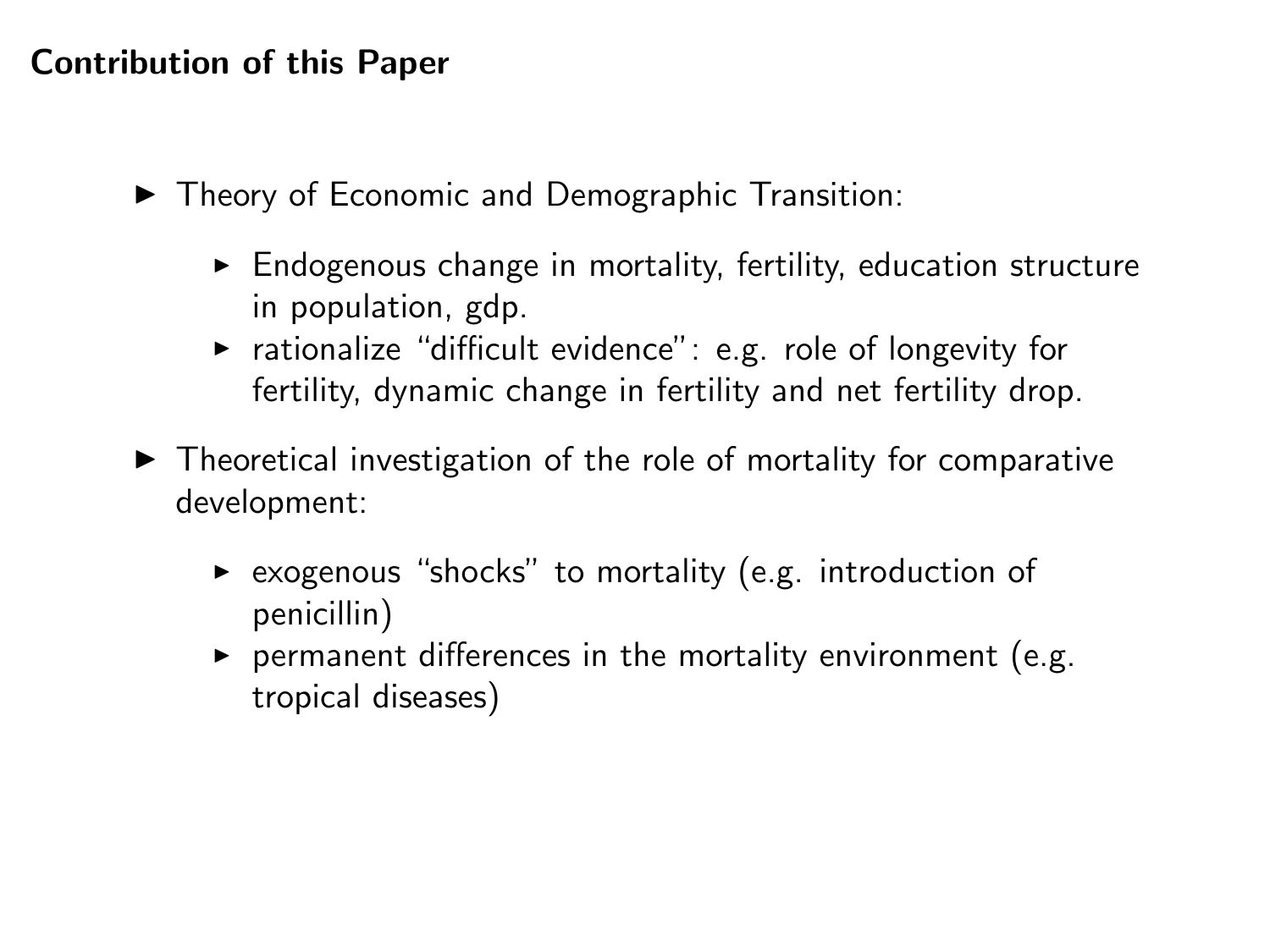### Contribution of this Paper

- ▶ Theory of Economic and Demographic Transition:
	- $\triangleright$  Endogenous change in mortality, fertility, education structure in population, gdp.
	- $\triangleright$  rationalize "difficult evidence": e.g. role of longevity for fertility, dynamic change in fertility and net fertility drop.
- $\blacktriangleright$  Theoretical investigation of the role of mortality for comparative development:
	- $\triangleright$  exogenous "shocks" to mortality (e.g. introduction of penicillin)
	- $\triangleright$  permanent differences in the mortality environment (e.g. tropical diseases)
- $\triangleright$  Compare theoretical implications with evidence from *time series* and cross-country panel data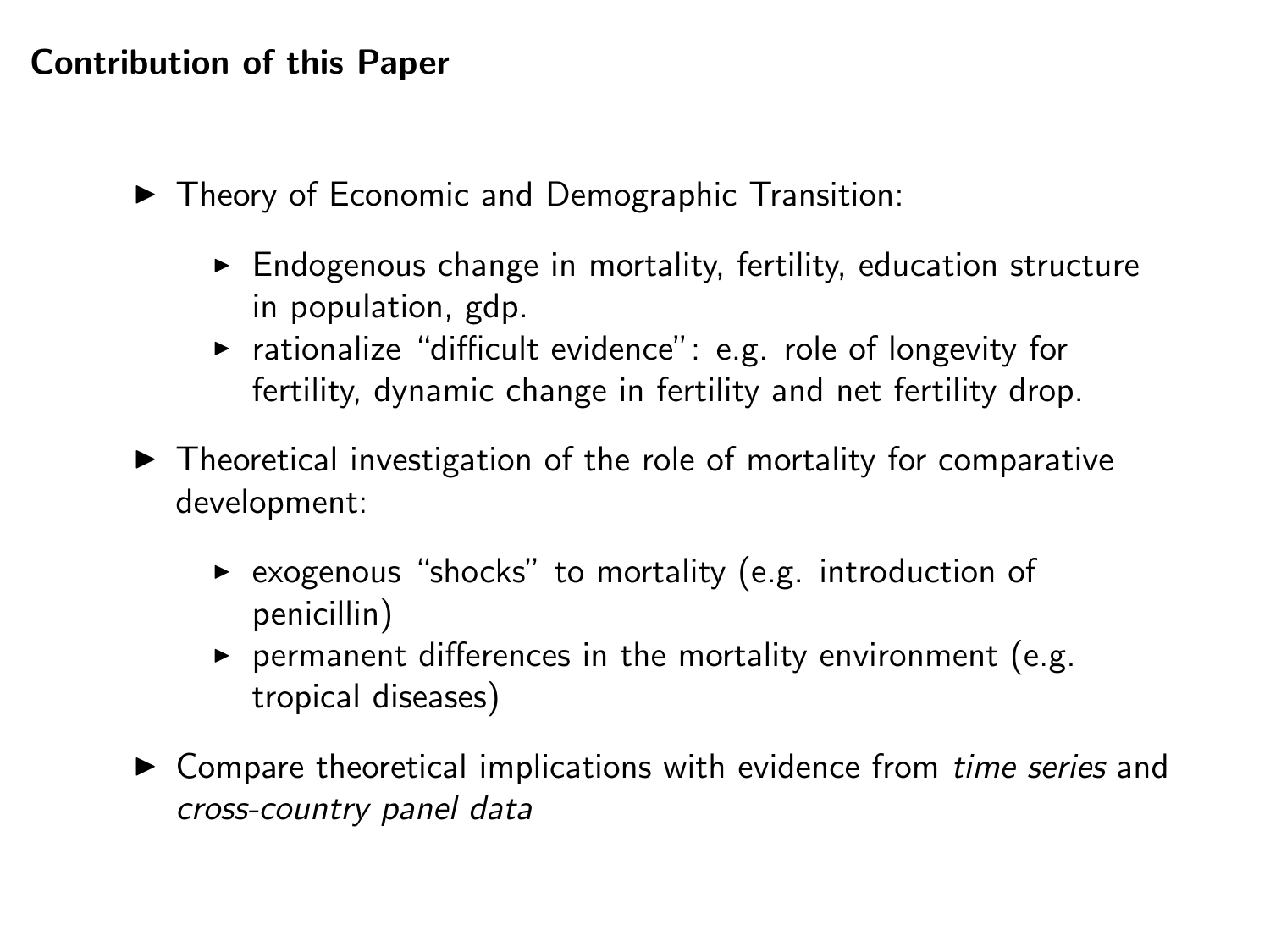### Related Literature

## Unified Growth Theories

- $\triangleright$  Change in fertility with quantity-quality trade-off [Galor and Weil, aer 2000, Galor and Moav, qje 2002] (technical problems in including mortality)
- $\blacktriangleright$  Exogenous mortality decline [Boldrin and Jones RED 2002, Boucekkine, de la Croix and Licandro, JET 2002, Soares, AER 2005]
- ▶ Endogenous mortality decline [Lagerlöf, IER 2003, Cervellati and Sunde, AER 2005, de la Croix and Licandro, mimeo 2007].
- $\triangleright$  Differential fertility and heterogenous human capital [de la Croix and Doepke, AER 2003, JDE 2004]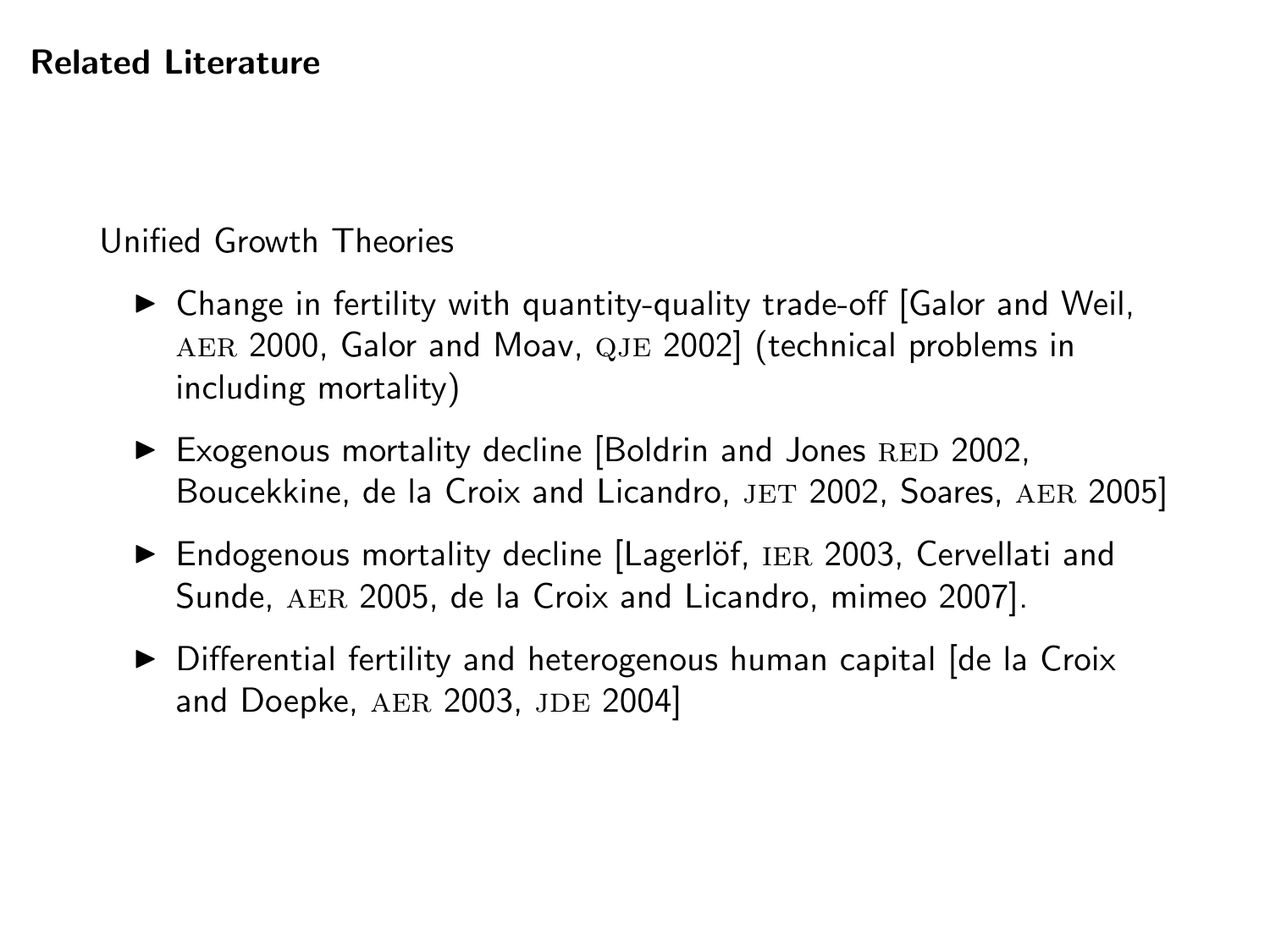Underdevelopment Traps and Comparative Development

▶ Poverty Traps [Azariadis and Stachurski, HANDBOOK EG 2005], Mortality Traps [Bloom and Canning, pnas 2007]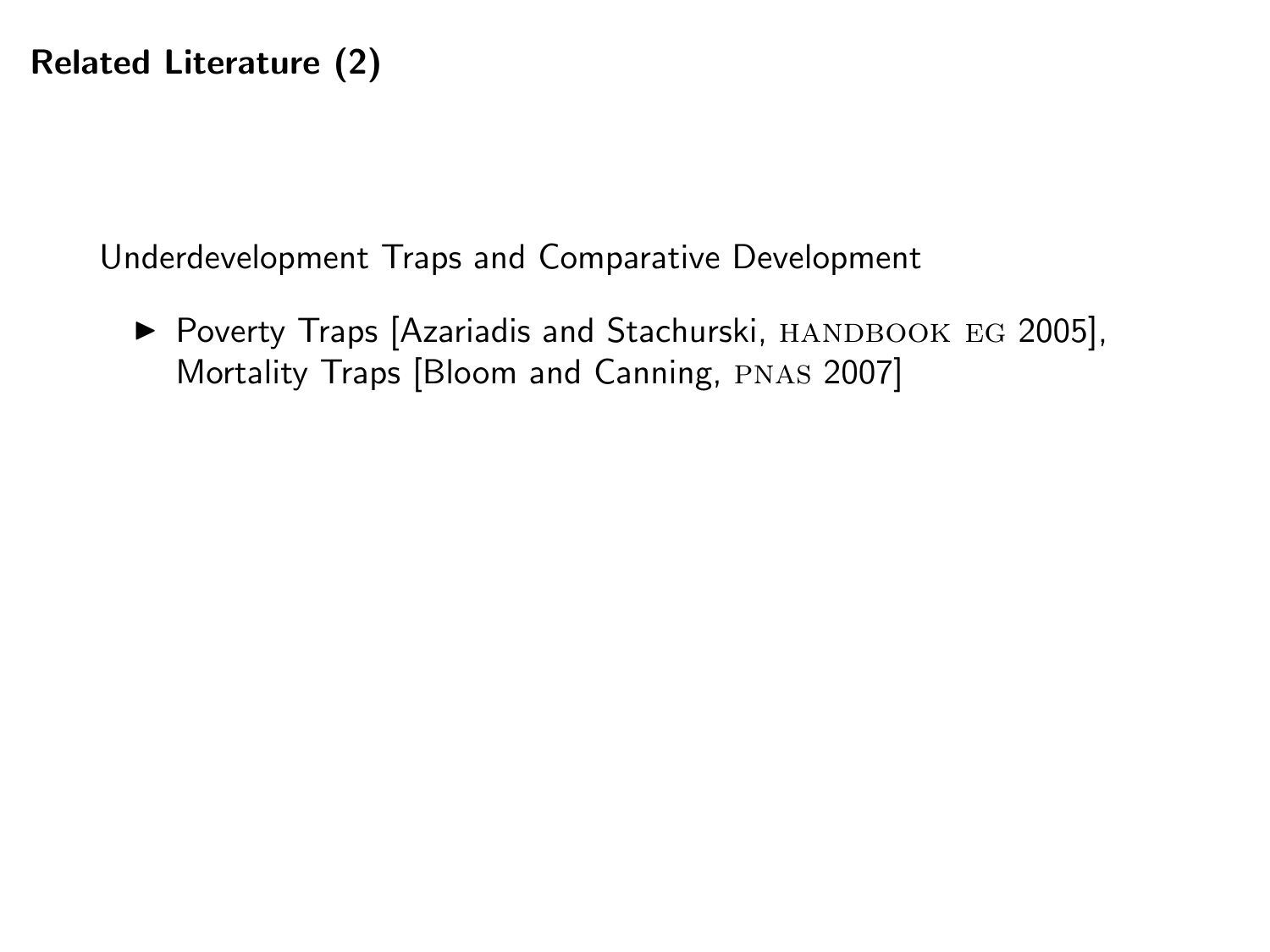Underdevelopment Traps and Comparative Development

- $\triangleright$  Poverty Traps [Azariadis and Stachurski, HANDBOOK EG 2005], Mortality Traps [Bloom and Canning, pnas 2007]
- $\triangleright$  Role of Mortality for development Shastry and Weil, JEEA 2003, Soares, AER 2005, Weil, QJE 2007, Lorentzen et al., JEG 2008, Acemoglu and Johnson, jpe 2007];
- ▶ Debate "Geography vs. Institutions" [Acemoglu, Johnson and Robinson, AER 2001, Glaeser et al., JEG 2004, Rodrick et al., JEG 2004, Sachs, nber 2003, (..)]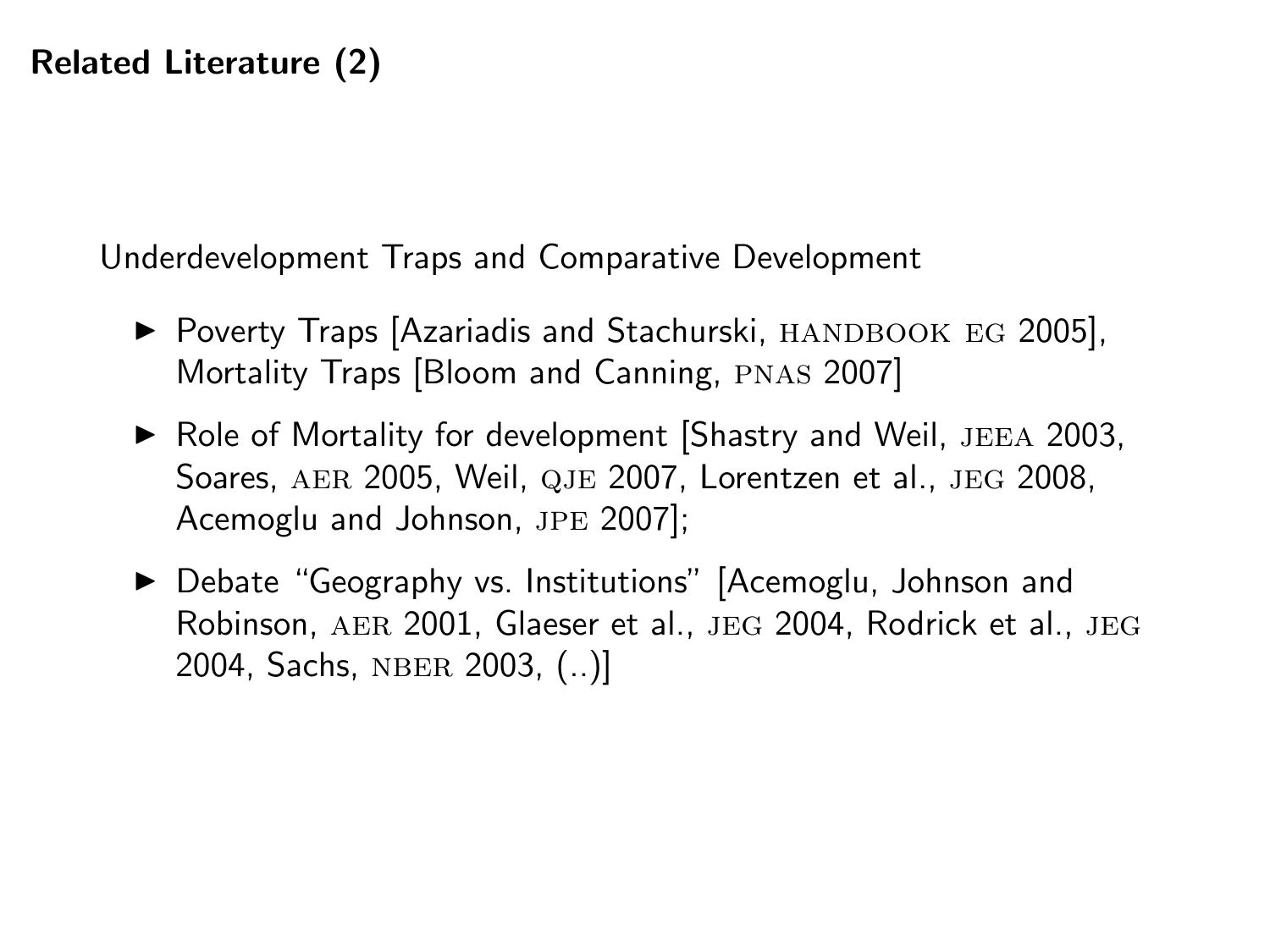- $\blacktriangleright$  Time is continuous,  $\tau \in \mathbb{R}^+$
- $\blacktriangleright$  Overlapping Generations of individuals  $t \in \mathbb{N}^+$
- Frequency of Births  $k_t$ .
- Individual generation specific life expectancy  $T_t$  of adults, and child mortality  $(1 - \pi_t)$
- $\blacktriangleright$  Heterogeneous agents *i* with uniform *ex ante* distribution of abilities with  $a^i \in [0,1]$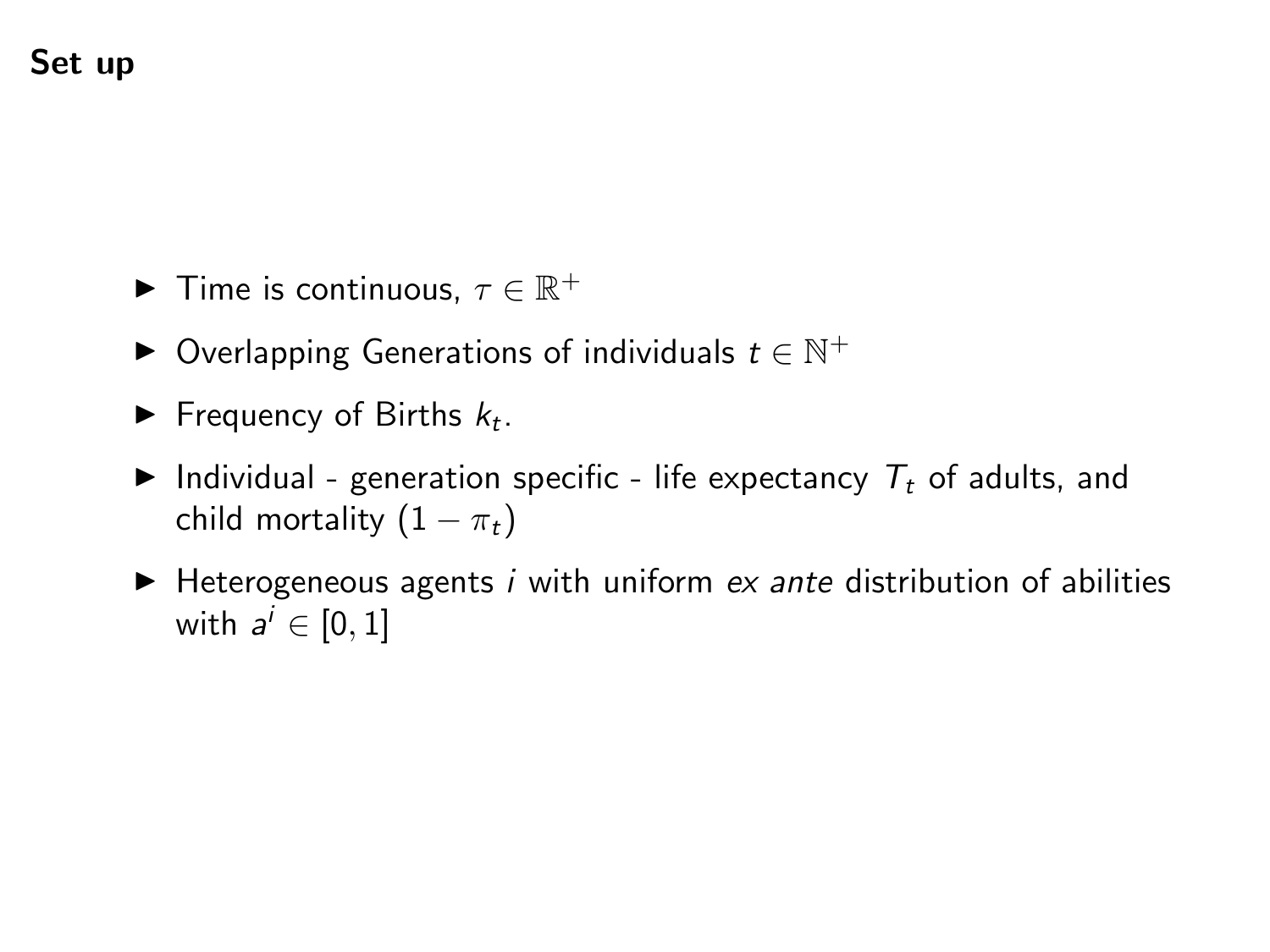### Timing of Events

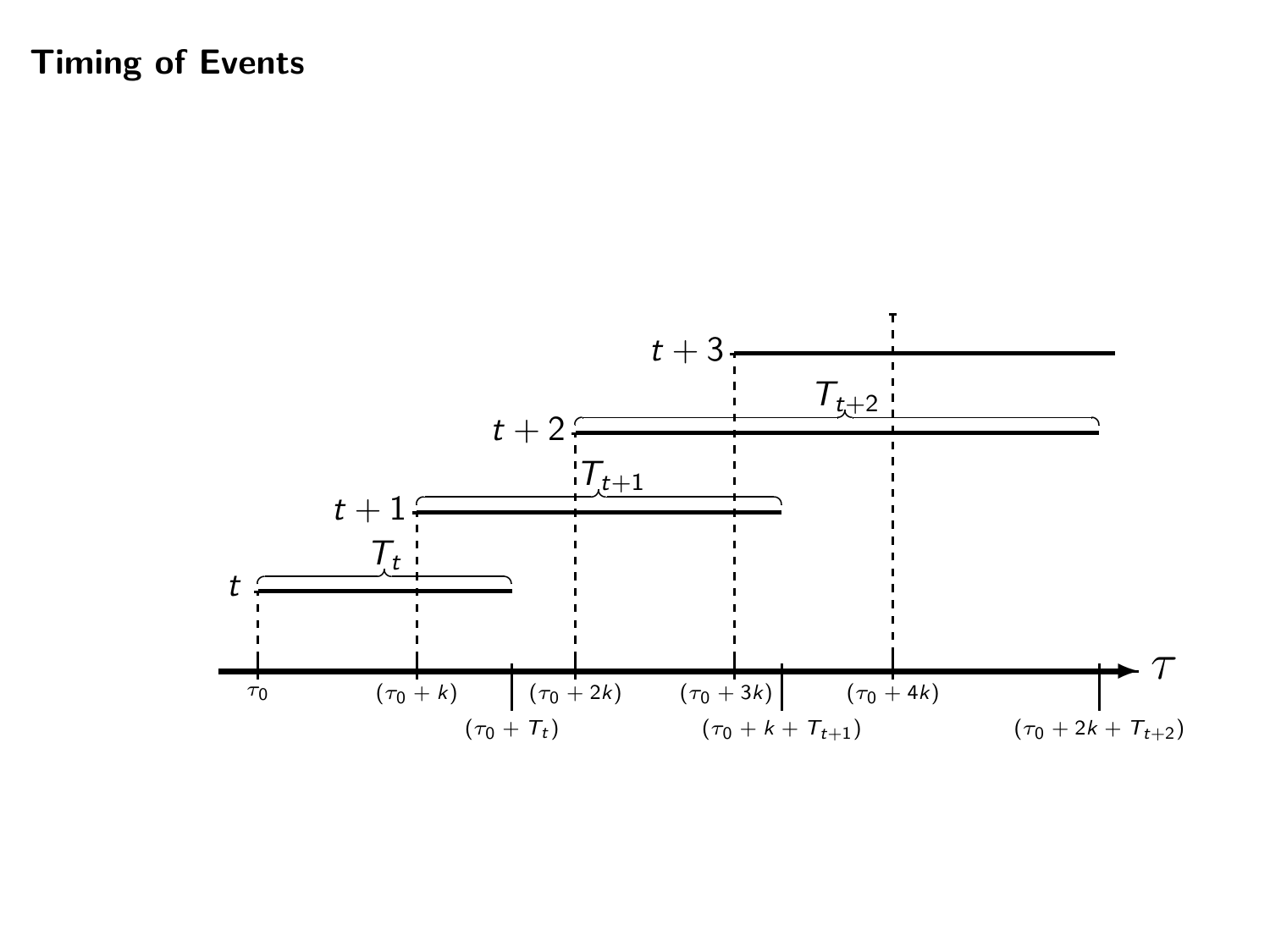### Preferences and Production Function

- $\blacktriangleright$  Utility from own lifetime consumption  $c_t^i$  and well-being (potential income) of *offspring*  $y_{t+1}^i$
- $\blacktriangleright$  Preferences

$$
u(c_t^i, y_{t+1}^i \pi_t n_t^i) = (c_t^i)^{(1-\gamma)} (y_{t+1}^i \pi_t n_t^i)^{\gamma} \text{ with } \gamma \in (0,1) \quad (1)
$$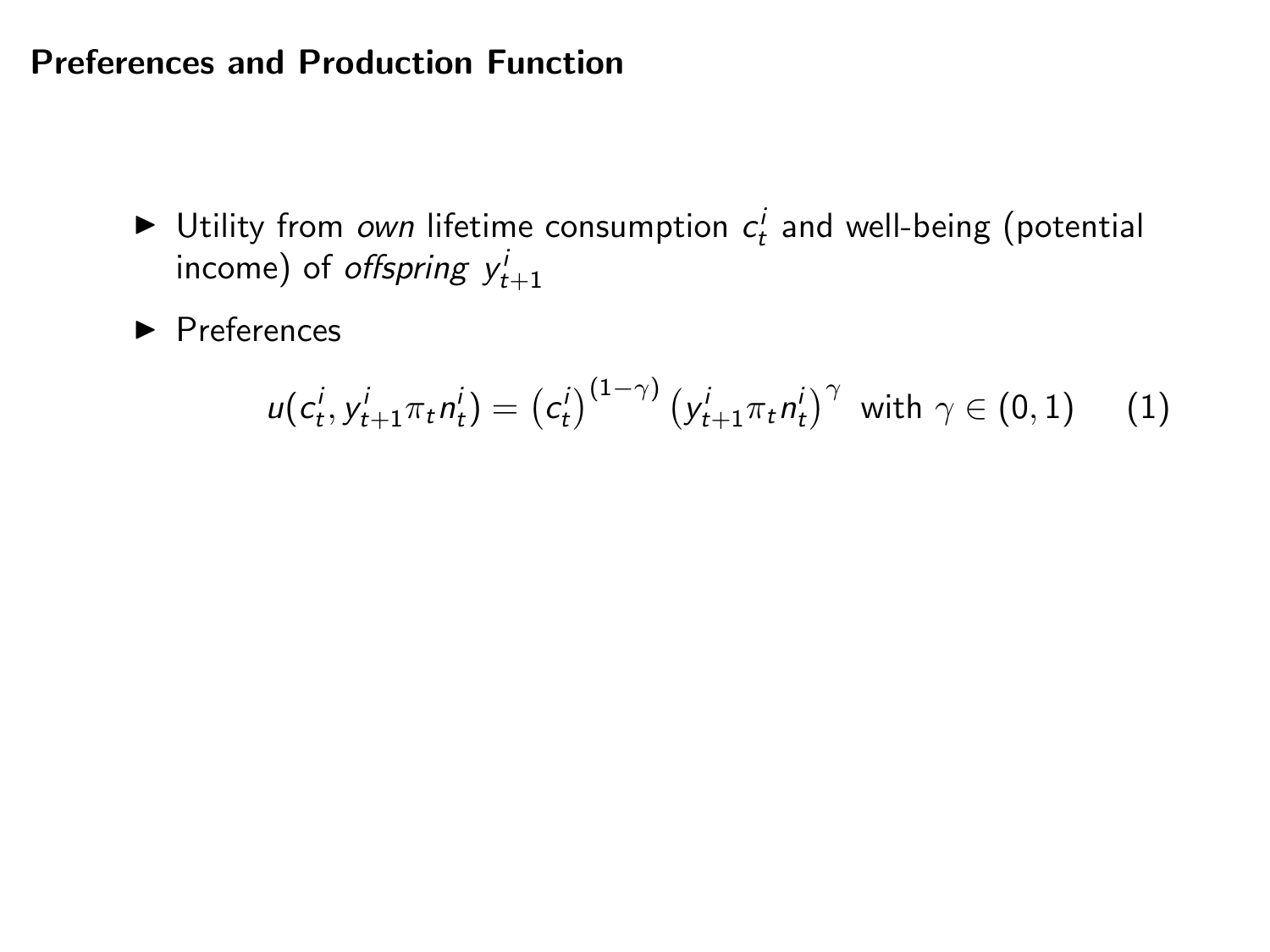### Preferences and Production Function

- $\blacktriangleright$  Utility from own lifetime consumption  $c_t^i$  and well-being (potential income) of *offspring*  $y_{t+1}^i$
- $\blacktriangleright$  Preferences

$$
u(c_t^i, y_{t+1}^i \pi_t n_t^i) = (c_t^i)^{(1-\gamma)} (y_{t+1}^i \pi_t n_t^i)^{\gamma} \text{ with } \gamma \in (0,1) \quad (1)
$$

- $\triangleright$  Unique consumption good produced with (vintage) aggregate production function.
- $\blacktriangleright$  Aggregate production function:

$$
Y_{t} = A_{t} \left[ x_{t} \left( H_{t}^{\mu} \right)^{\eta} + \left( 1 - x_{t} \right) \left( H_{t}^{s} \right)^{\eta} \right]^{\frac{1}{\eta}}
$$
(2)

with  $\eta \in (0,1)$  and the relative production share  $x_t \in (0,1)$   $\forall t$ .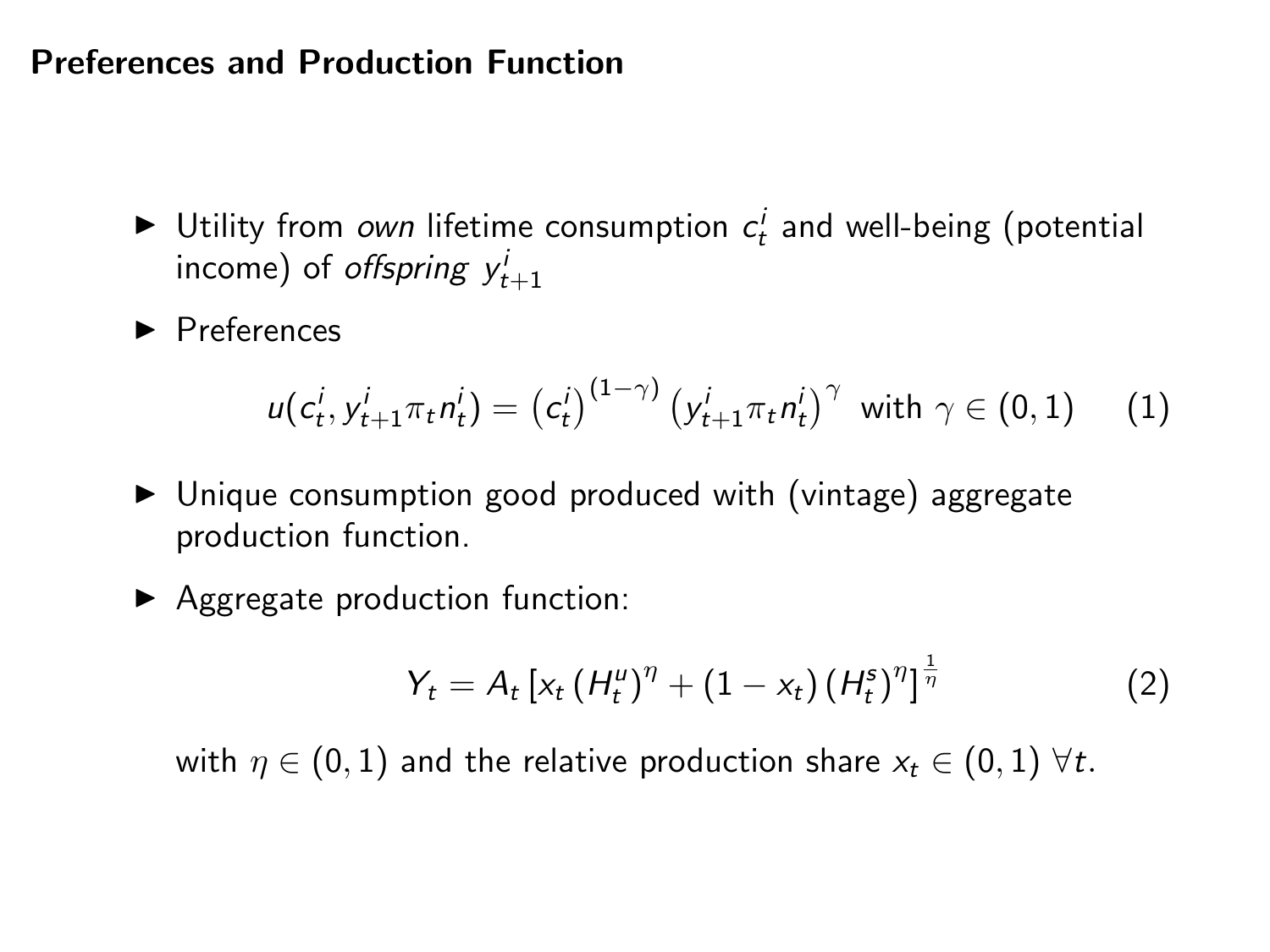#### Production of human capital

$$
h^j\left(a^j, r_{t-1}, e_t\right) = \alpha^j\left(e_t - \underline{e}^j\right) f\left(r_{t-1}, \cdot\right) m^j\left(a^j\right) \tag{3}
$$
\n
$$
\text{with } h^j = 0 \ \forall e < \underline{e}^j \text{ and } \underline{e}^s > \underline{e}^u \ge 0, \ \alpha^j > 0, \ j = u, s.
$$

- Education time (intensive margin)  $e_t$ ;
- $\blacktriangleright$  Investment of parents:

$$
f(r_{t-1},\cdot) \tag{4}
$$

with  $f_r(.) > 0$  and  $f_{rr}(.) < 0$ .

 $\blacktriangleright$  Ability:

$$
m^j\left(a^i\right) \tag{5}
$$

with  $m_r^j\left( a^i\right) \geq 0$  [simplify:  $m^s\left( a\right) =$  a and  $m^u\left( a\right) =1].$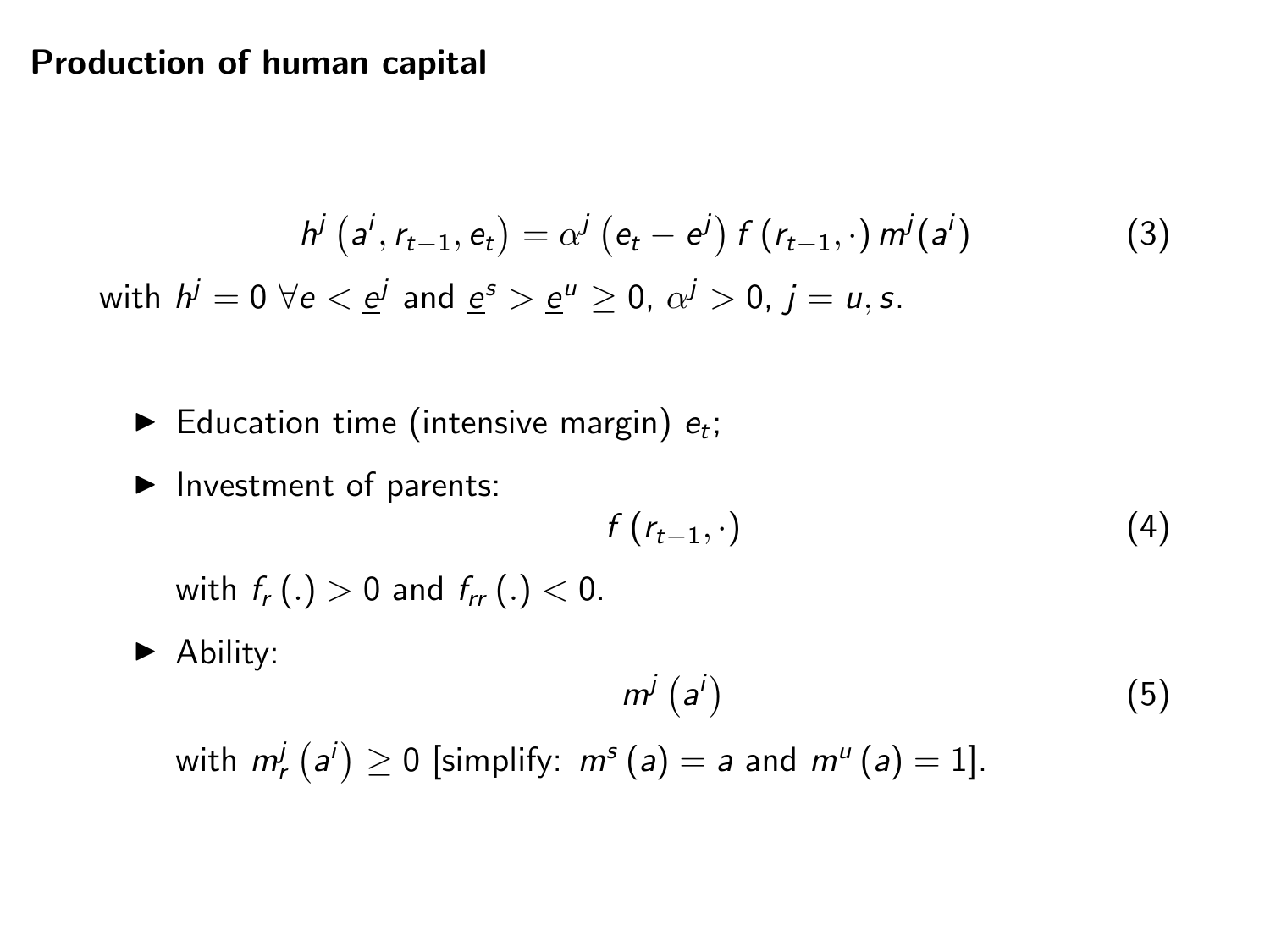### Individual Decision Problem

 $\triangleright$  Total lifetime income of individual *i* with ability *a* choosing human capital type  $j$ 

<span id="page-21-0"></span>
$$
y_t^{i,j} (a^i) = y_t^j \left( a^i, r_{t-1}^i, e_t^{i,j} \right) = w_t^j h^j \left( a^i, r_{t-1}^i, e_t^{i,j} \right) \left( T_t - e_t^{i,j} \right) (6)
$$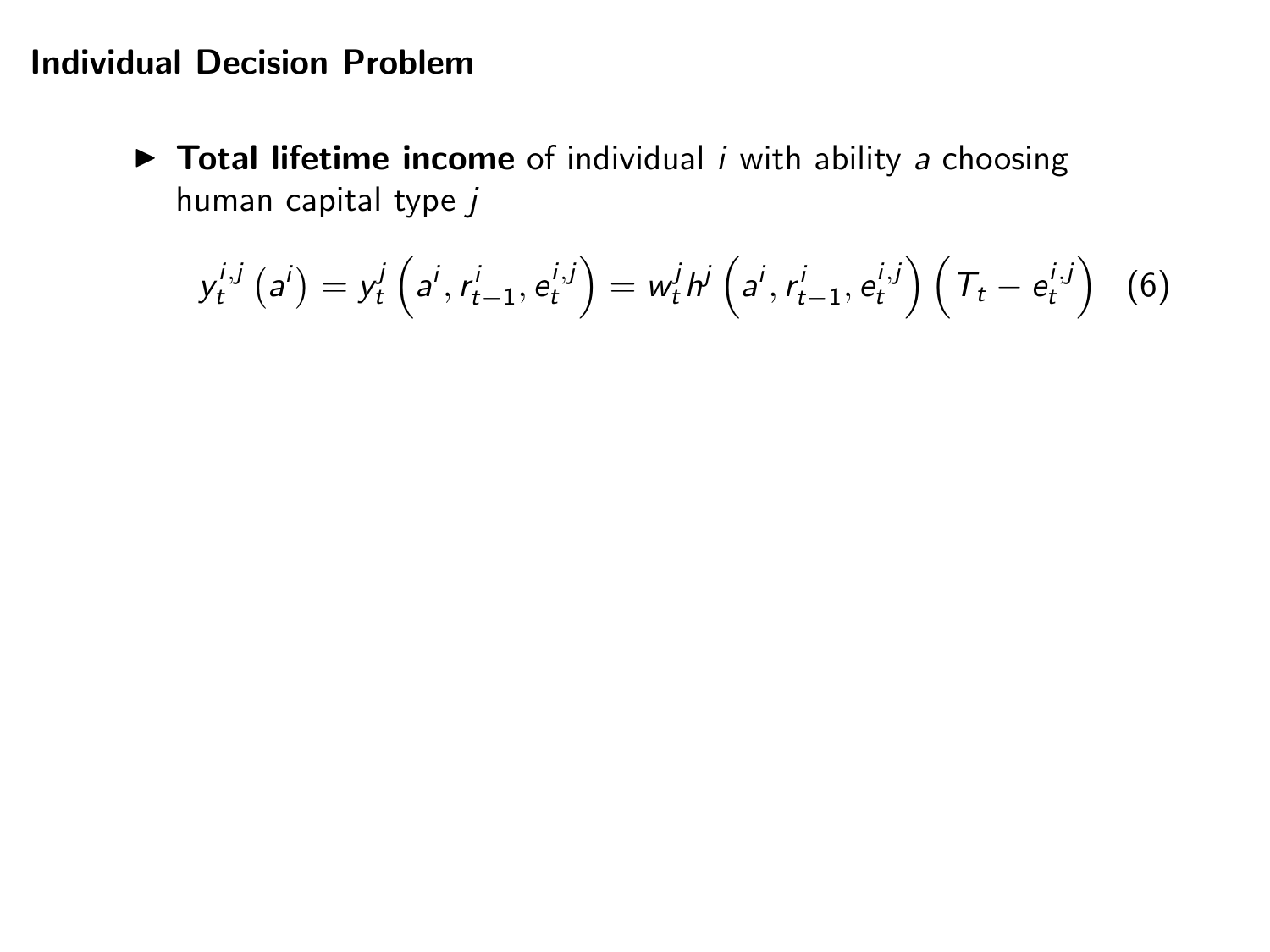#### Individual Decision Problem

 $\triangleright$  Total lifetime income of individual *i* with ability *a* choosing human capital type j

$$
y_t^{i,j} (a^i) = y_t^j \left( a^i, r_{t-1}^i, e_t^{i,j} \right) = w_t^j h^j \left( a^i, r_{t-1}^i, e_t^{i,j} \right) \left( T_t - e_t^{i,j} \right) (6)
$$

 $\blacktriangleright$  Individual Problem: Choose type  $j = u$ , s and time of own education  $e_t^{i,j}$ , gross fertility  $n^i$ , and time spent in raising children  $r_t$ :

$$
\{j^*, e_t^{i,j*}, n_t^{i,j*}, r_t^{i*}\} = \underset{\{n_t, r_t, e_t^j, j = u, s\}}{\arg \max} u_t \left( c_t^i, \pi_t n_t^{i,j} y_{t+1}^j \left( a^i, r_t^i, e_{t+1}^{i,j} \right) \right)
$$
\n
$$
(P1)
$$

subject to:

$$
c_t^i = w_t^j h_t^i \left( a^i, r_{t-1}^i, e_t^{i,j} \right) \left( \mathcal{T}_t \left( 1 - r_t^i \pi_t n_t^{i,j} \right) - e_t^j \right)
$$

and to [\(6\)](#page-21-0) for  $j = u, s$ .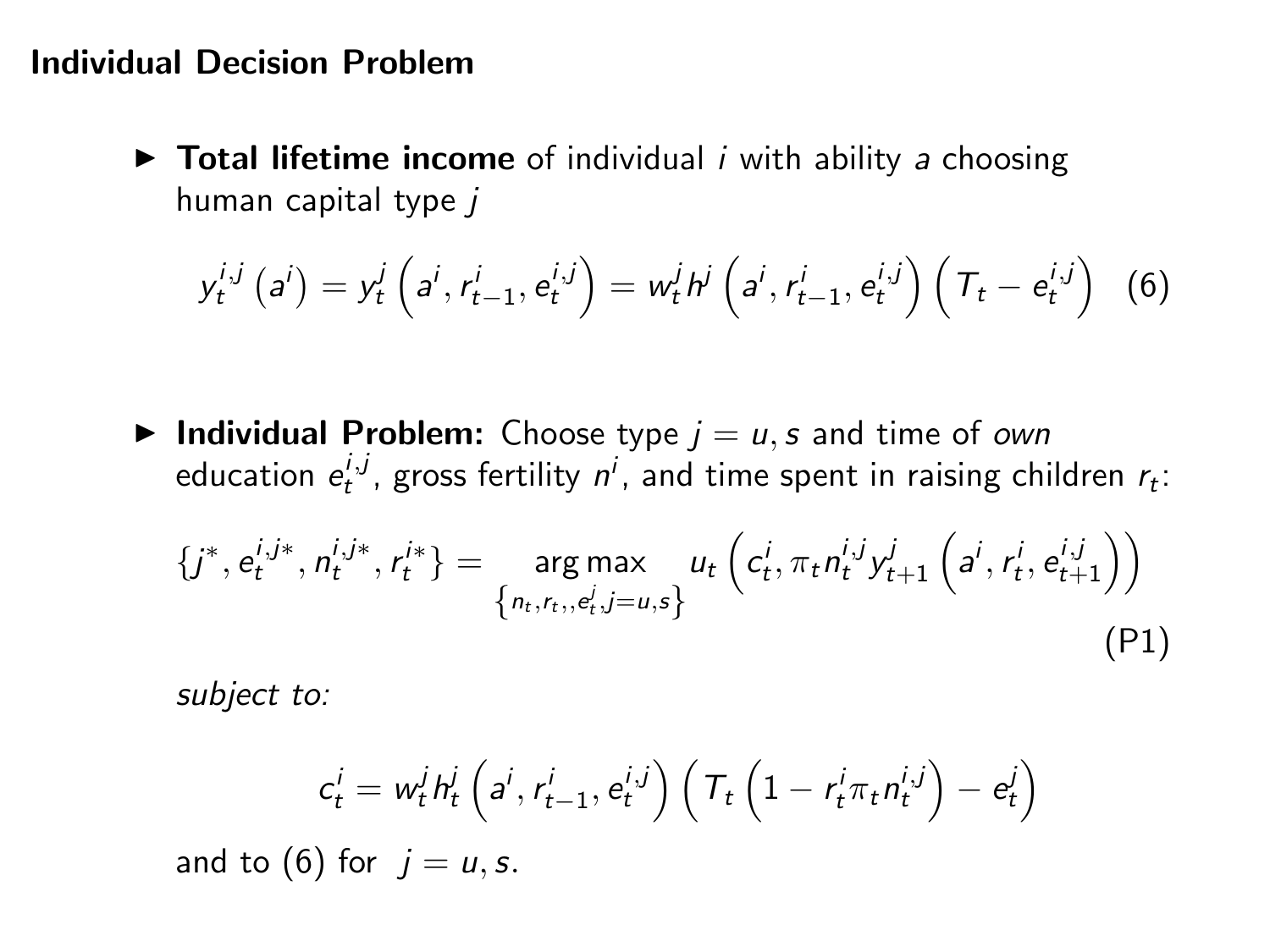#### Partial Equilibrium: Individual Education and Fertility

# Proposition

[INDIVIDUAL EDUCATION AND FERTILITY] For any  $\{w_t^j, T_t, \pi_t\}$ , the vector of an individual's optimal education, fertility and time devoted to his children,  $\left\{e^{i*}_t, n^{i*}_t, r^{*}_t\right\}$ , given that the individual acquires human capital of type  $j = \{u, s\}$ , is given by,

$$
e_t^{i,j*} = e_t^{j*} = \frac{T_t (1 - \gamma) + \underline{e}^j}{(2 - \gamma)},
$$
 (7)

$$
n_t^{i,j*} = n_t^{j*} = \frac{\gamma}{2-\gamma} \frac{T_t - \underline{e}^j}{T_t r_t^{*} \pi_t} \quad \text{and} \quad (8)
$$

with  $r_t^*$  solving,

$$
\varepsilon_{f,r} \equiv \frac{\partial f\left(r_t^i, \cdot\right)}{\partial r_t^i} \frac{r_t^i}{f\left(r_t^i, \cdot\right)} = 1 \tag{9}
$$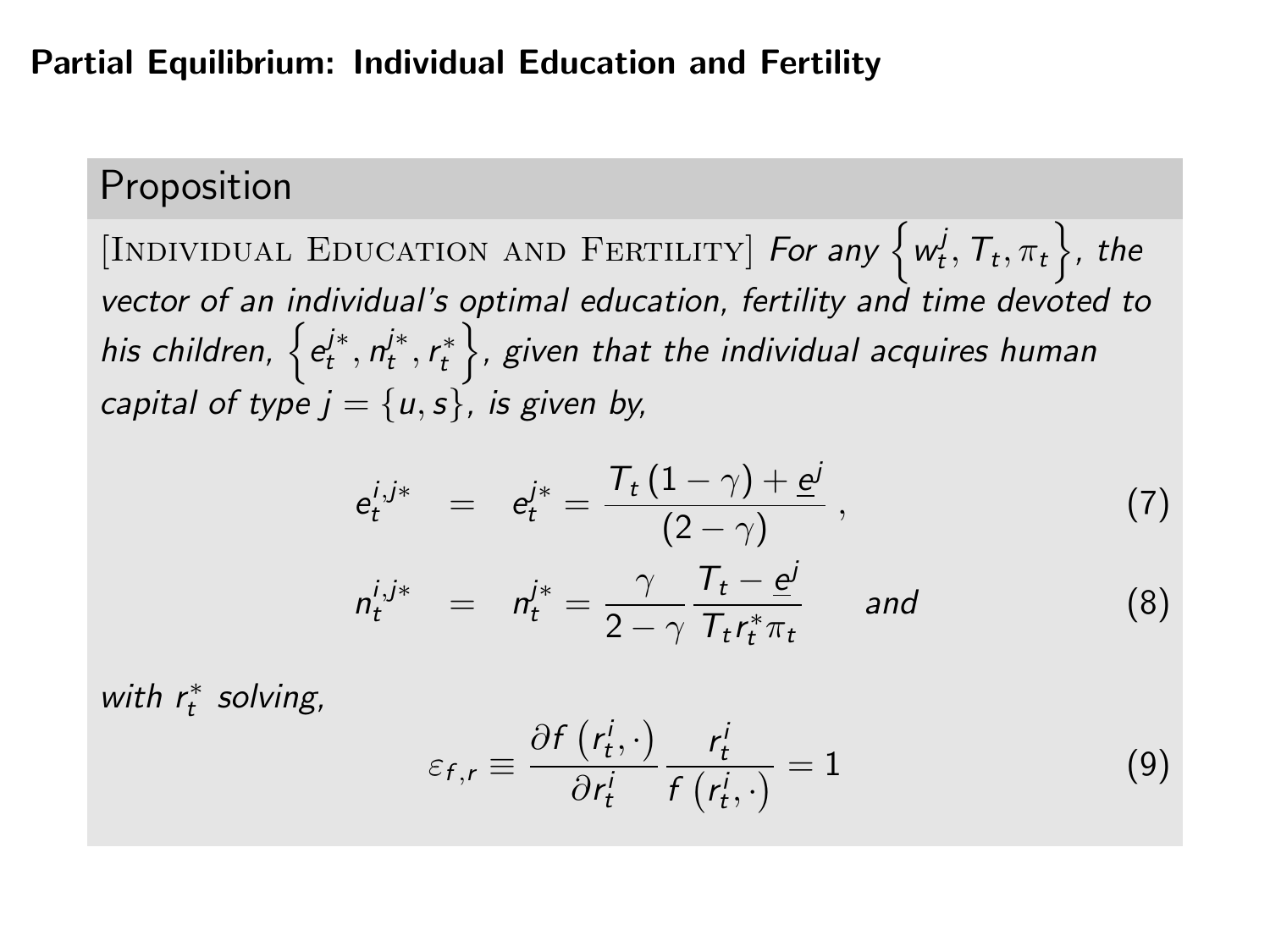General Equilibrium (Intra-generational)

=⇒ Wages?

Aggregate levels of human capital supplied by generation  $t$ : e

aggegate levels of human capital supplied by generation 
$$
t
$$
:

\n
$$
H_t^u(\widetilde{a}_t) = \int_0^{\widetilde{a}_t} h_t^u(a)d(a)da \quad \text{and} \quad H_t^s(\widetilde{a}_t) = \int_{\widetilde{a}_t}^1 h_t^s(a)d(a)da \tag{10}
$$

 $\triangleright$  Wage rates are determined on competitive labor markets:

$$
w_t^s = \frac{\partial Y_t}{\partial H_t^s} \quad \text{and} \quad w_t^u = \frac{\partial Y_t}{\partial H_t^u}
$$

with,

<span id="page-24-0"></span>
$$
\frac{w_t^{\mu}}{w_t^s} = \frac{x_t}{1 - x_t} \left( \frac{H_t^s(\widetilde{a}_t)}{H_t^{\mu}(\widetilde{a}_t)} \right)^{1 - \eta}
$$
(11)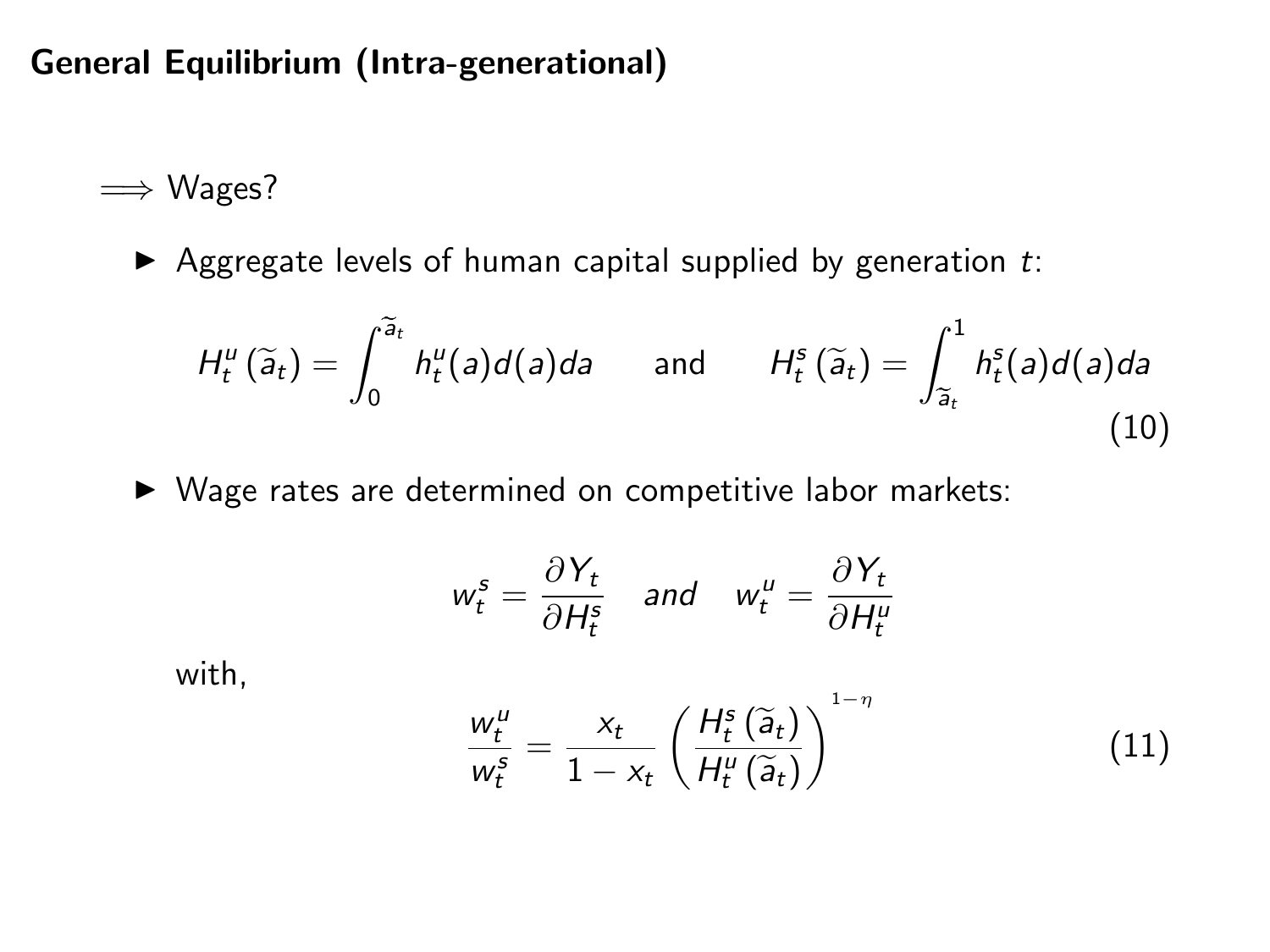### General Equilibrium (Intra-generational)

# Proposition

[HUMAN CAPITAL INVESTMENT IN EQUILIBRIUM] For any generation t, and for any given  $\{T_t, \pi_t, A_t, x_t\}$  there exists a unique

$$
\lambda_t \equiv 1 - \widetilde{a}_t^*
$$

and accordingly a unique vector,  $\left\{H_t^{j*}, w_t^{j*}, r_t^*, e_t^{j*}, n_t^{j*}, h^{j*} (a)\right\}$  for each  $a \in [0, 1]$  and  $i = u, s$ , which solves the individual problem (P1) for each individual, consistent with wages given in [\(11\)](#page-24-0), where

$$
\lambda_t = \Lambda(T_t, x_t), \qquad (12)
$$

is an increasing, S-shaped function of expected lifetime duration  $T_t$ , with zero slope for  $T \longrightarrow 0$  and  $T \longrightarrow \infty$ .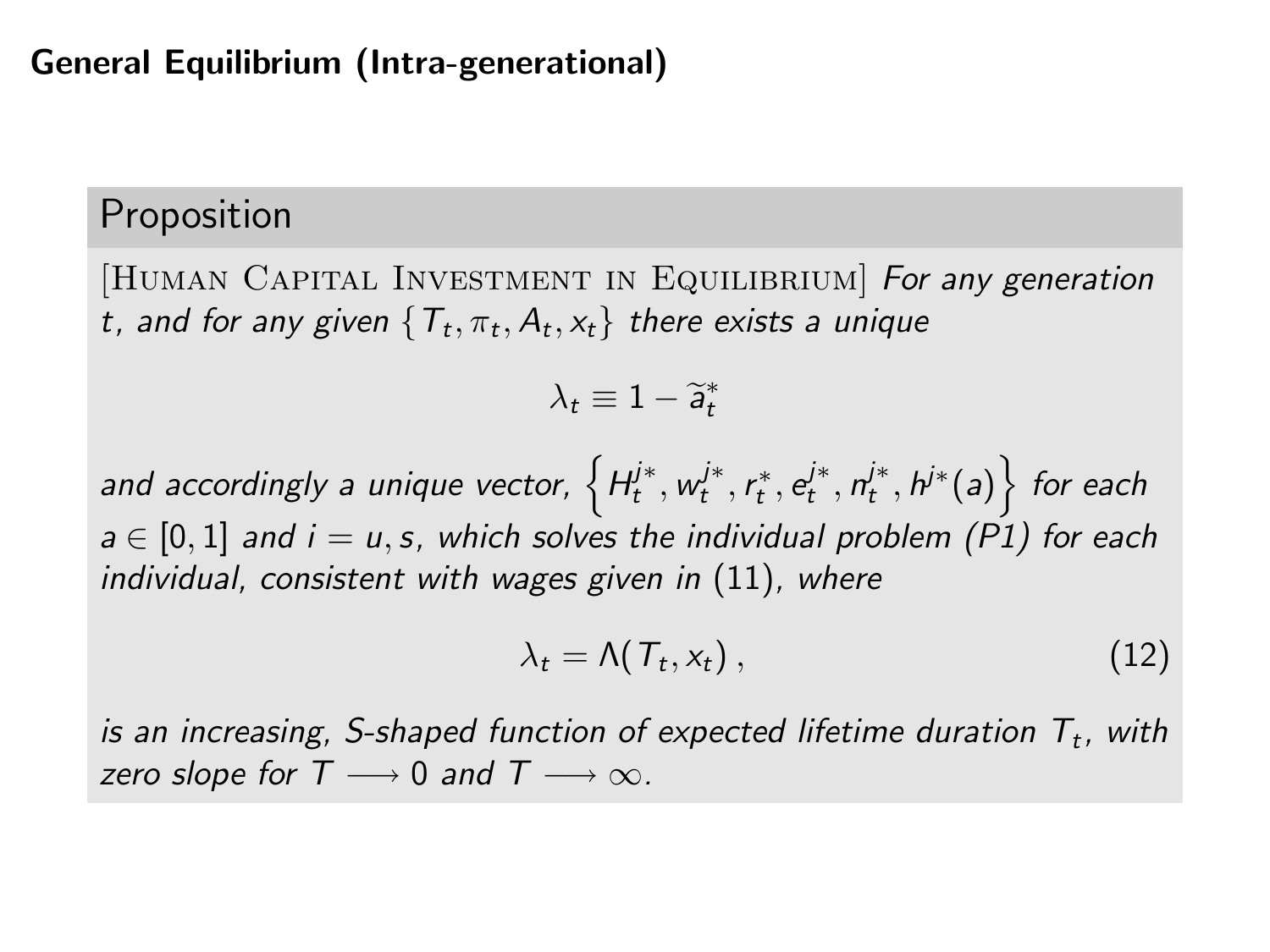#### Dynamics: Mortality

 $\blacktriangleright$  Child Survival Rate (Child Mortality)

$$
\pi_t = \Pi\left(H_{t-1}^{\dagger}, y_{t-1}^{+}\right) \tag{13}
$$

with  $\Pi(0, H_0^s) = \underline{\pi}$ .

 $\blacktriangleright$  Adult Longevity

$$
T_t = \Upsilon \left( H_{t-1}^{\frac{+}{s}}, y_{t-1}^{\frac{+}{s}} \right) \tag{14}
$$

with  $\Upsilon(0) > 0$  and  $\Upsilon(1) < \infty$  and  $\lim_{y_t \to \infty} \partial T_t / \partial y_{t-1} = 0$  where  $y_{t-1} = Y_{t-1}/N_{t-1}$ .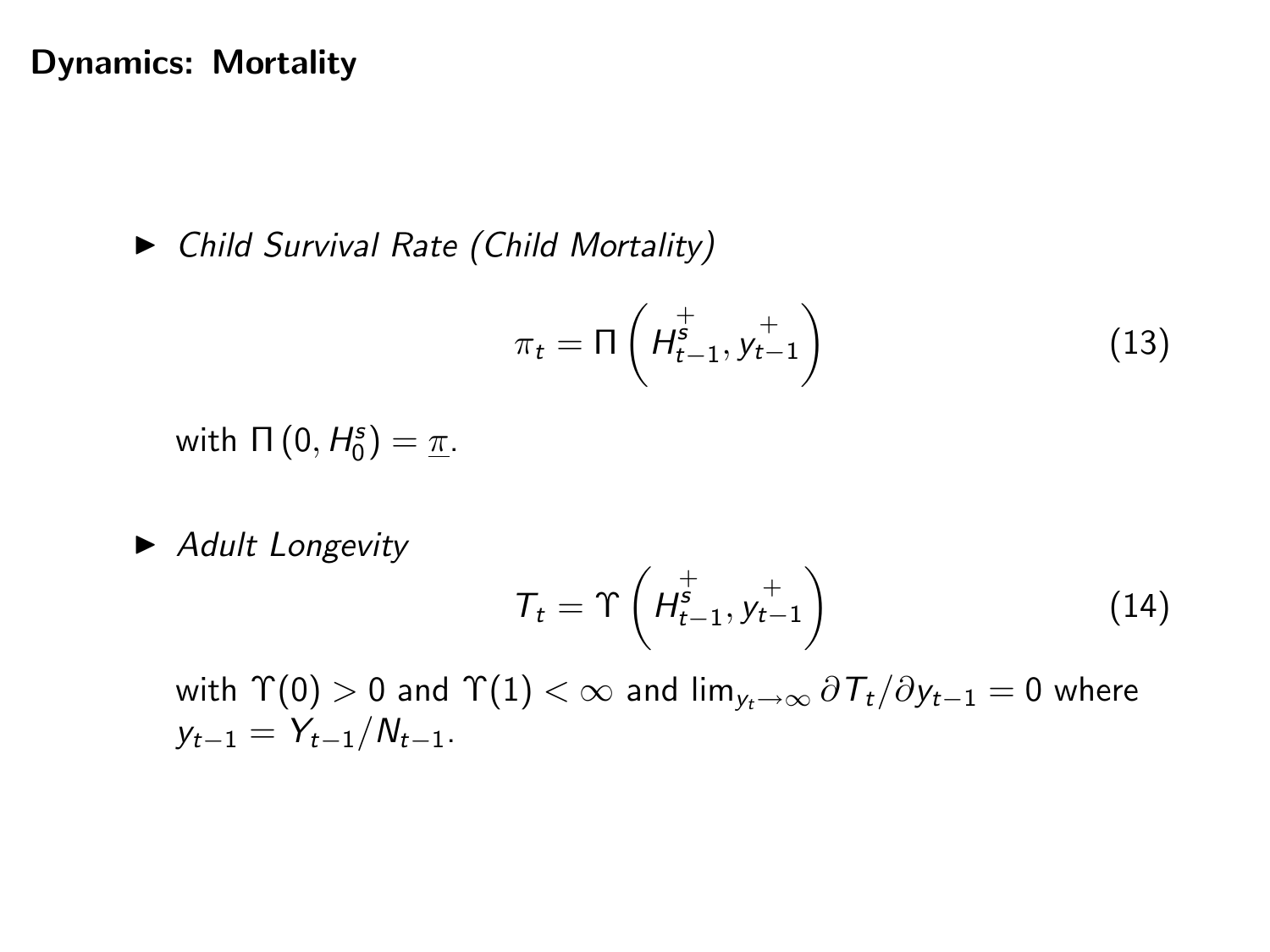Skill-biased technical change

$$
g_t = \frac{A_t - A_{t-1}}{A_{t-1}} = F(\tilde{a}_t^*, A_{t-1}) = \delta H_{t-1}^s(H_{t-1}^s)A_{t-1}
$$
(15)

where  $\delta > 0$ , and

$$
x_t = X(A_t) \text{ with } \frac{\partial X(A_t)}{\partial A_t} < 0 \tag{16}
$$

−→ instrumental assumption!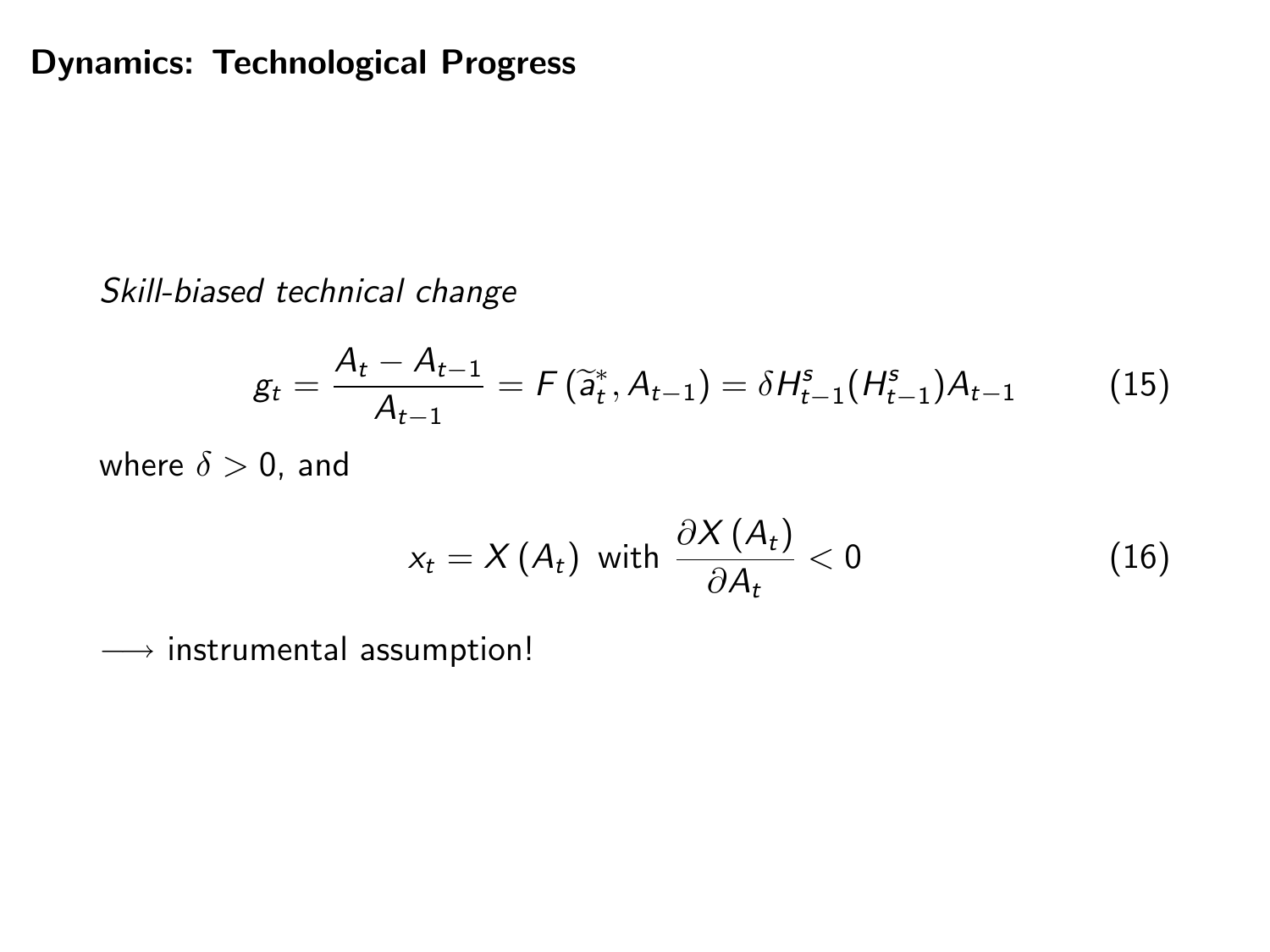### Development Dynamics of the Economy

Evolution of the non linear dynamic system:

$$
\begin{cases}\n\lambda_t = \Lambda(T_t, x_t) \\
T_t = \Upsilon(\lambda_{t-1}) \\
\pi_t = \Pi(\lambda_{t-1}, T_{t-1}, x_{t-1}) \\
x_t = X(\lambda_{t-1}, T_{t-1}, x_{t-1})\n\end{cases}
$$
\n(17)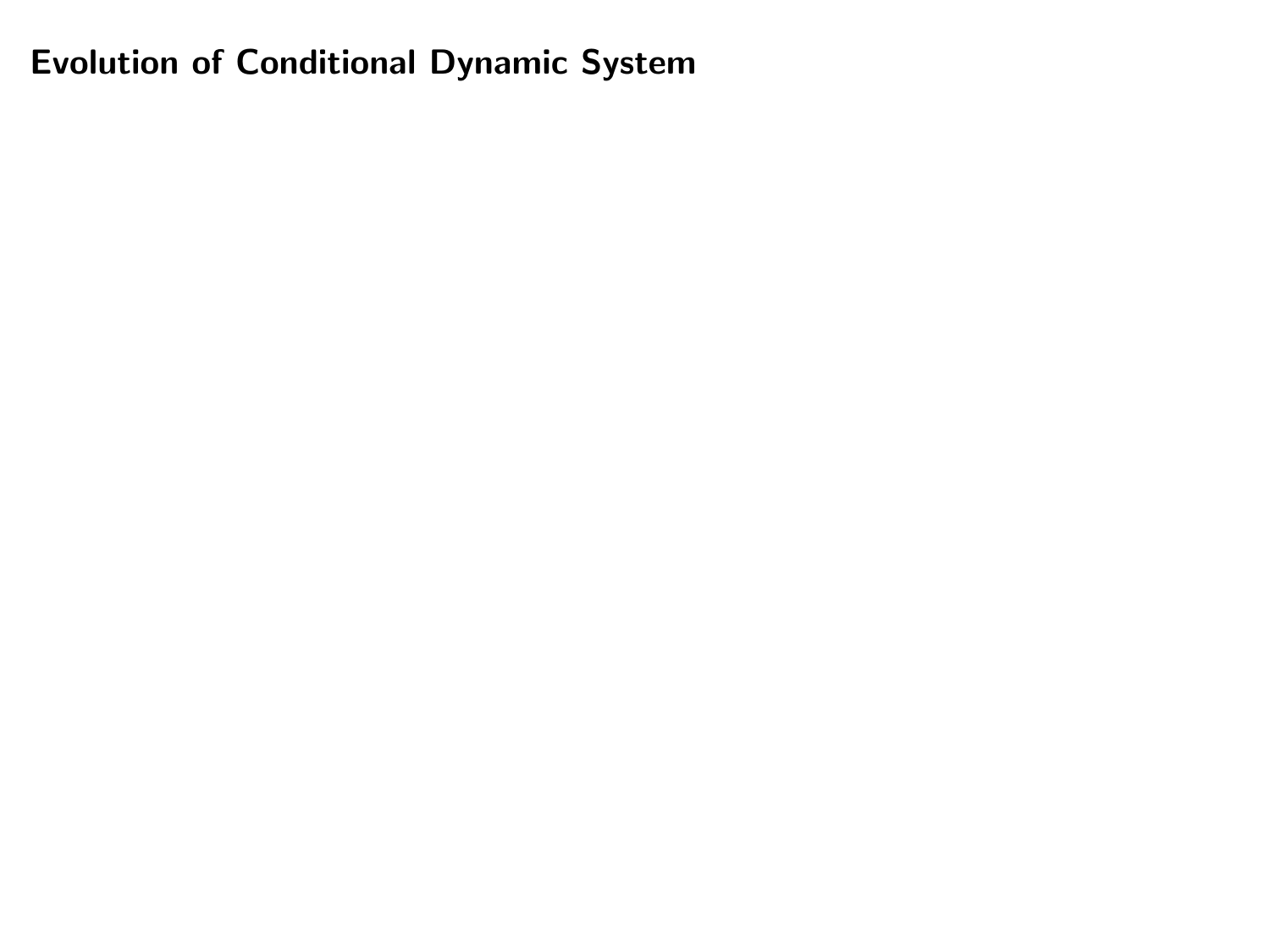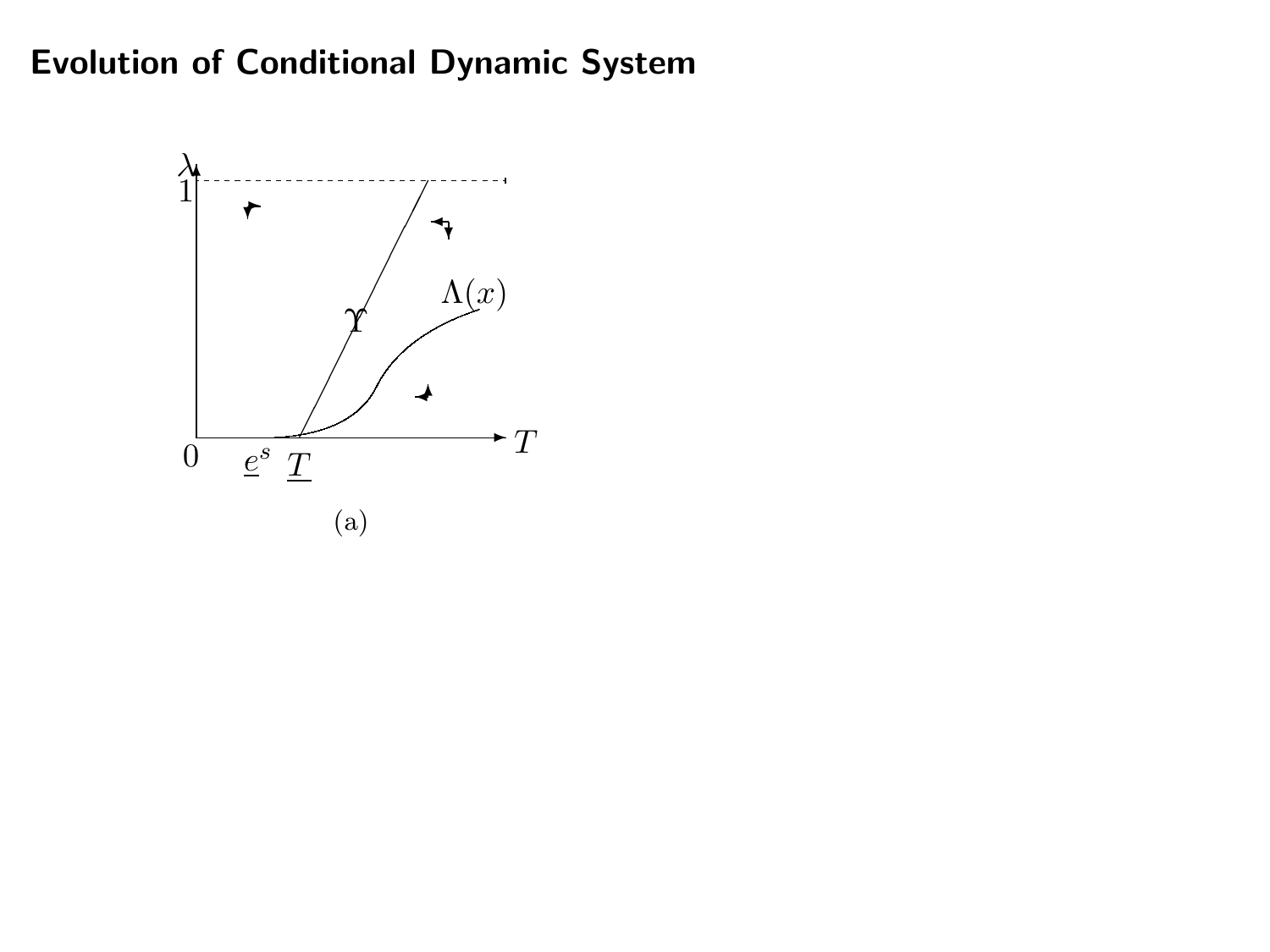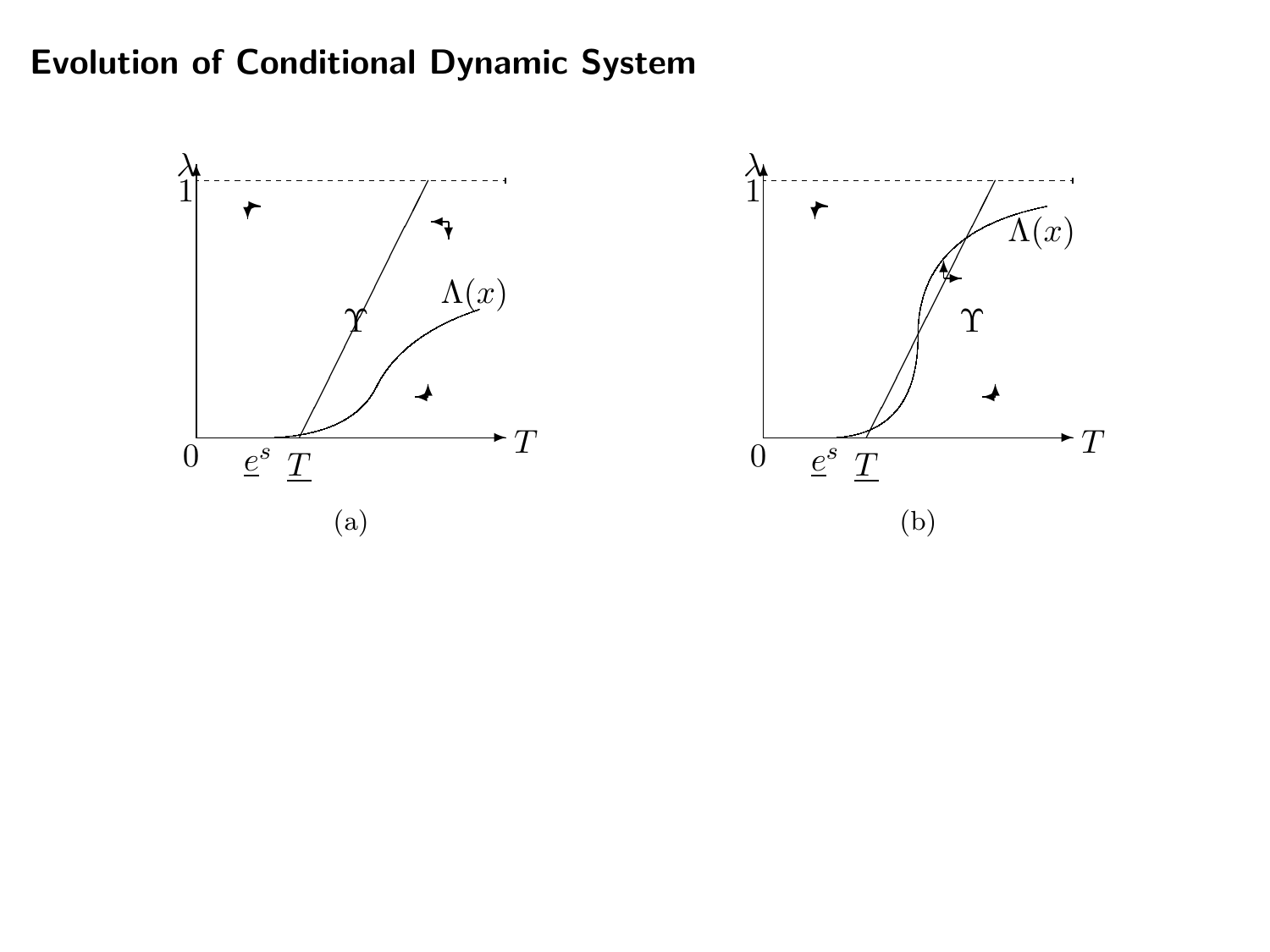

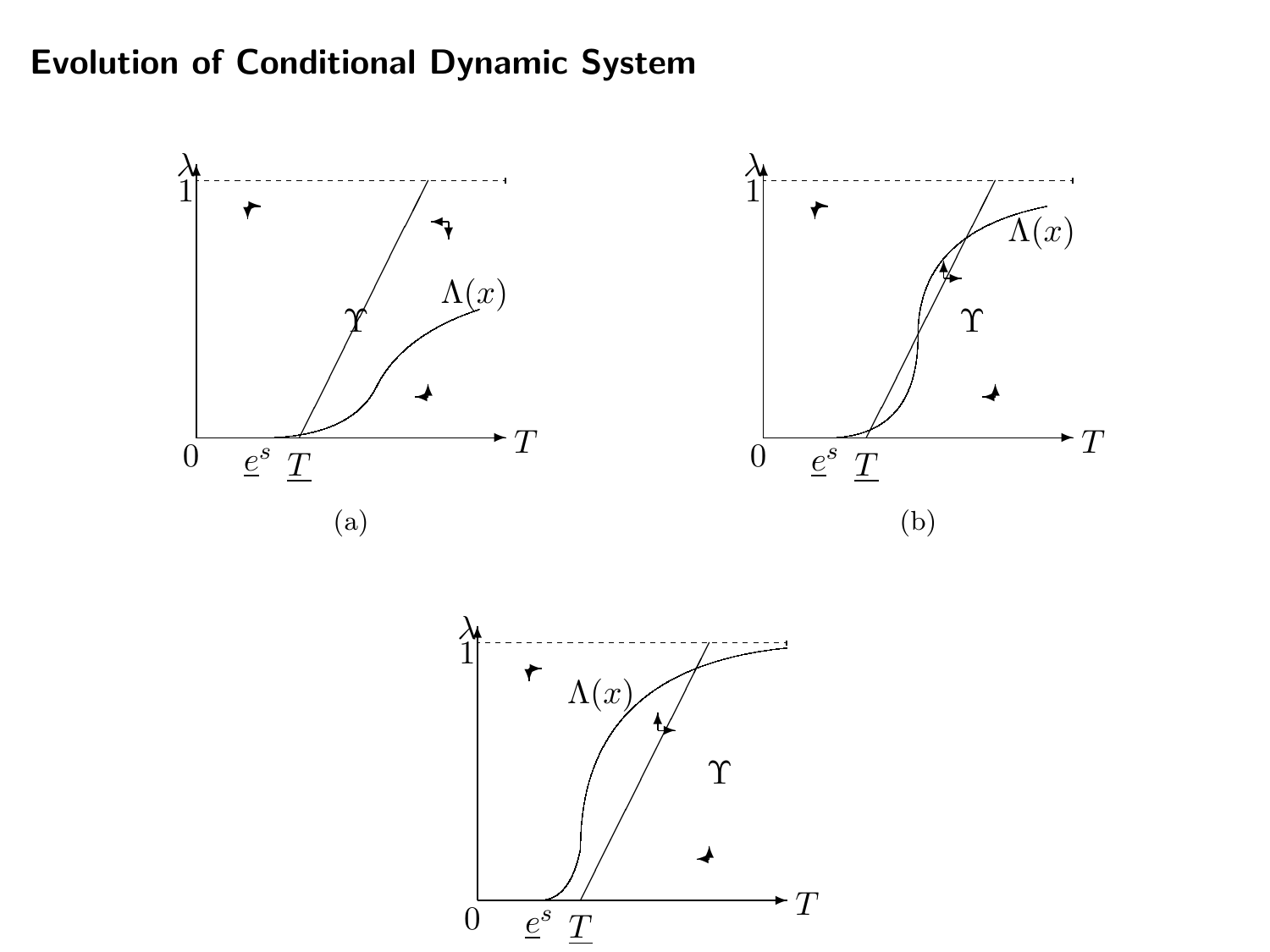### Time Series Predictions

# Proposition

[Economic and Demographic Transitions] The economy is characterized by the following phases in the process of development:

(i) A (potentially very long) phase of stagnant development with little technological change, low longevity,  $T_0 \simeq T$ , large child mortality  $\pi_0=\underline{\pi},$  very few individuals acquiring human capital h<sup>s</sup>,  $\lambda_0\simeq 0$  and large gross and net fertility rates;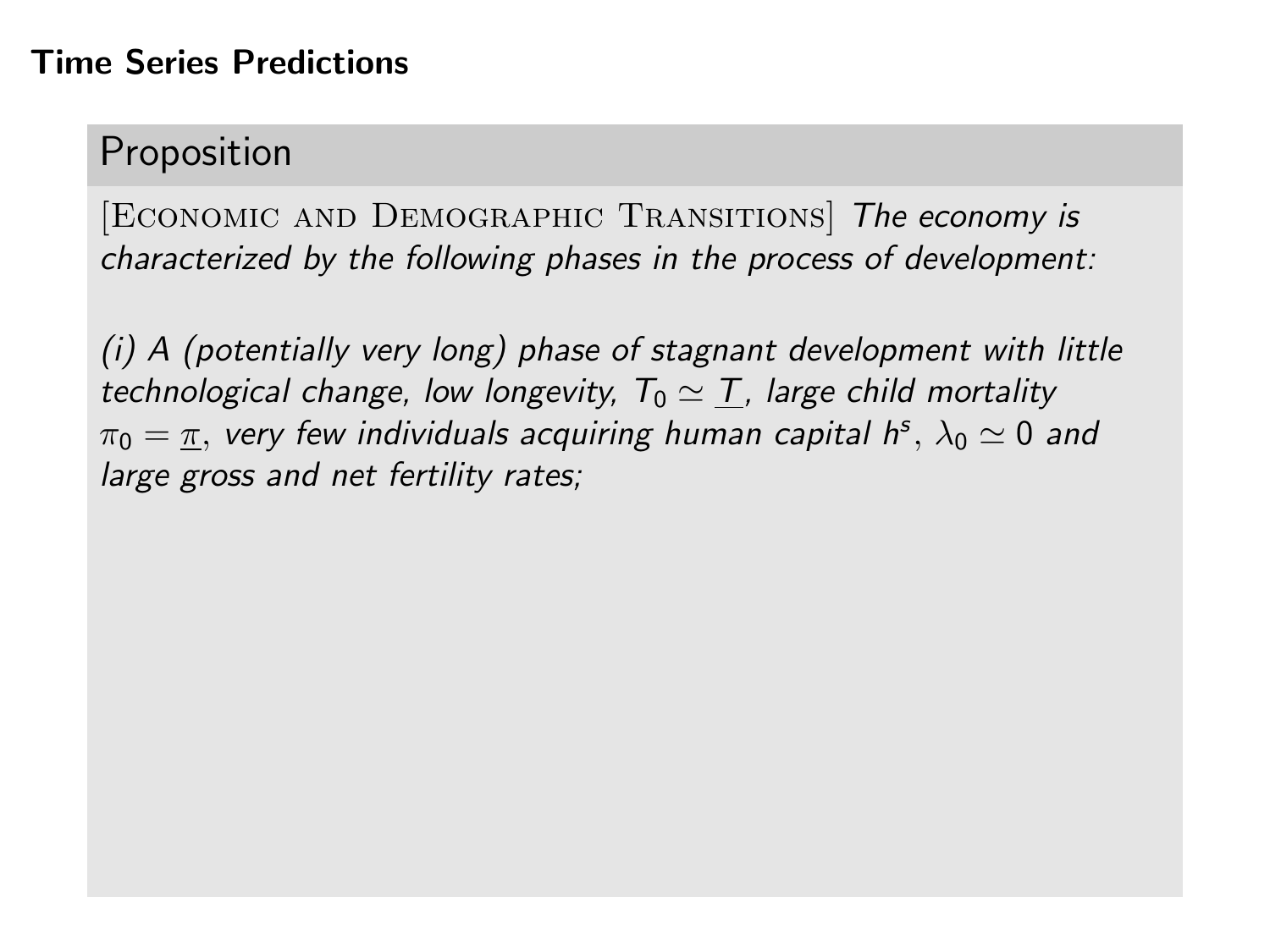# Proposition

[Economic and Demographic Transitions] The economy is characterized by the following phases in the process of development:

(i) A (potentially very long) phase of stagnant development with little technological change, low longevity,  $T_0 \simeq T$ , large child mortality  $\pi_0=\underline{\pi},$  very few individuals acquiring human capital h<sup>s</sup>,  $\lambda_0\simeq 0$  and large gross and net fertility rates;

(ii) A rapid transition involving rapid increase in  $T_t, \, \pi_t, \, \lambda_t$  income per capita  $y_t$  and technological level  $A_t$  and a reduction in net fertility (possibly following an initial temporary increase);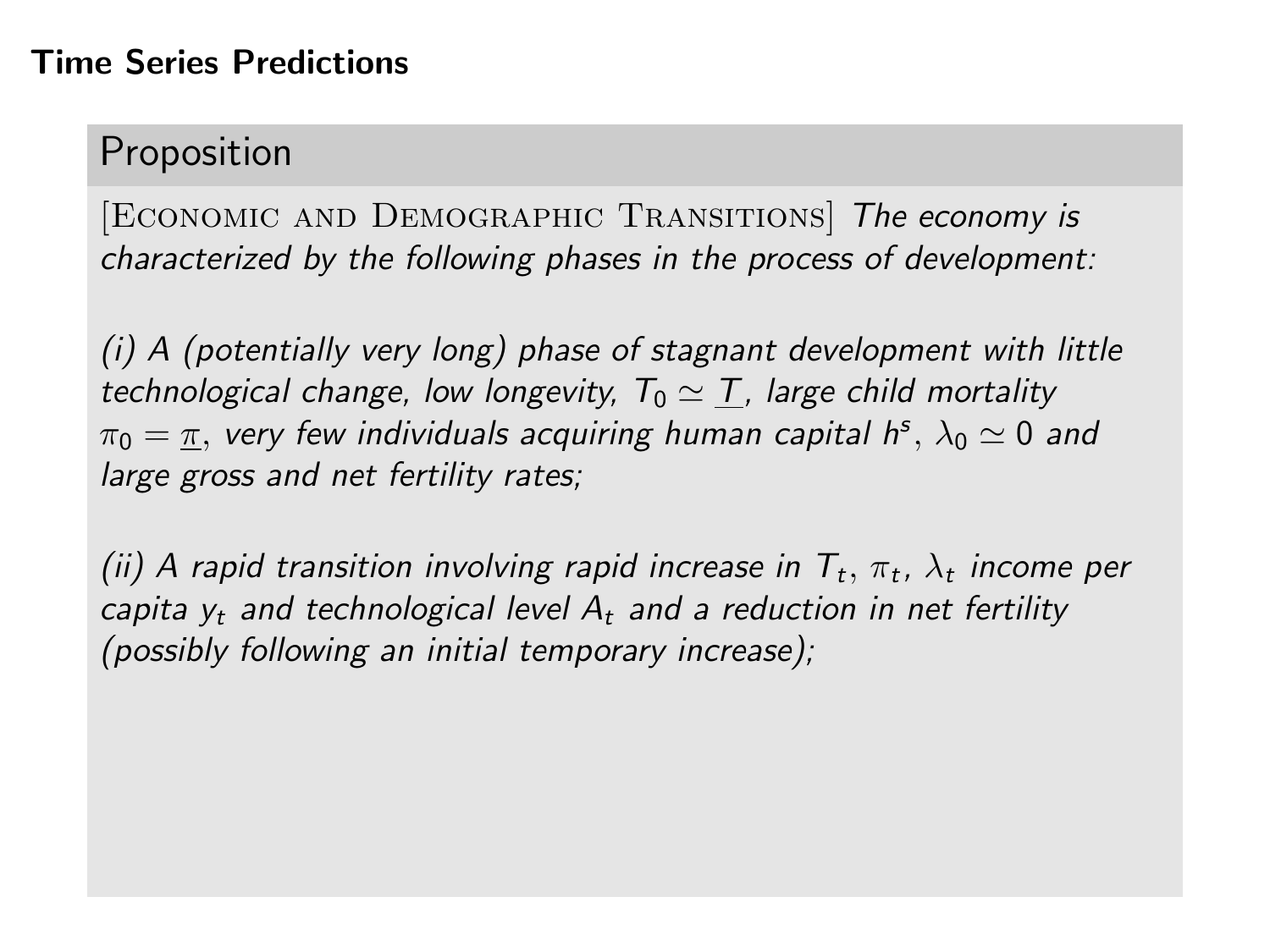# Proposition

[ECONOMIC AND DEMOGRAPHIC TRANSITIONS] The economy is characterized by the following phases in the process of development:

(i) A (potentially very long) phase of stagnant development with little technological change, low longevity,  $T_0 \simeq T$ , large child mortality  $\pi_0=\underline{\pi},$  very few individuals acquiring human capital h<sup>s</sup>,  $\lambda_0\simeq 0$  and large gross and net fertility rates;

(ii) A rapid transition involving rapid increase in  $T_t, \, \pi_t, \, \lambda_t$  income per capita  $y_t$  and technological level  $A_t$  and a reduction in net fertility (possibly following an initial temporary increase);

(iii) A phase of significant permanent growth in technology and income with large life expectancy  $T_{\infty} \simeq T + \rho$ , negligible child mortality  $\pi_{\infty} \simeq 1$ all population acquiring h<sup>s</sup> human capital  $\lambda_{\infty} \simeq 1$  and low gross and net fertility rates.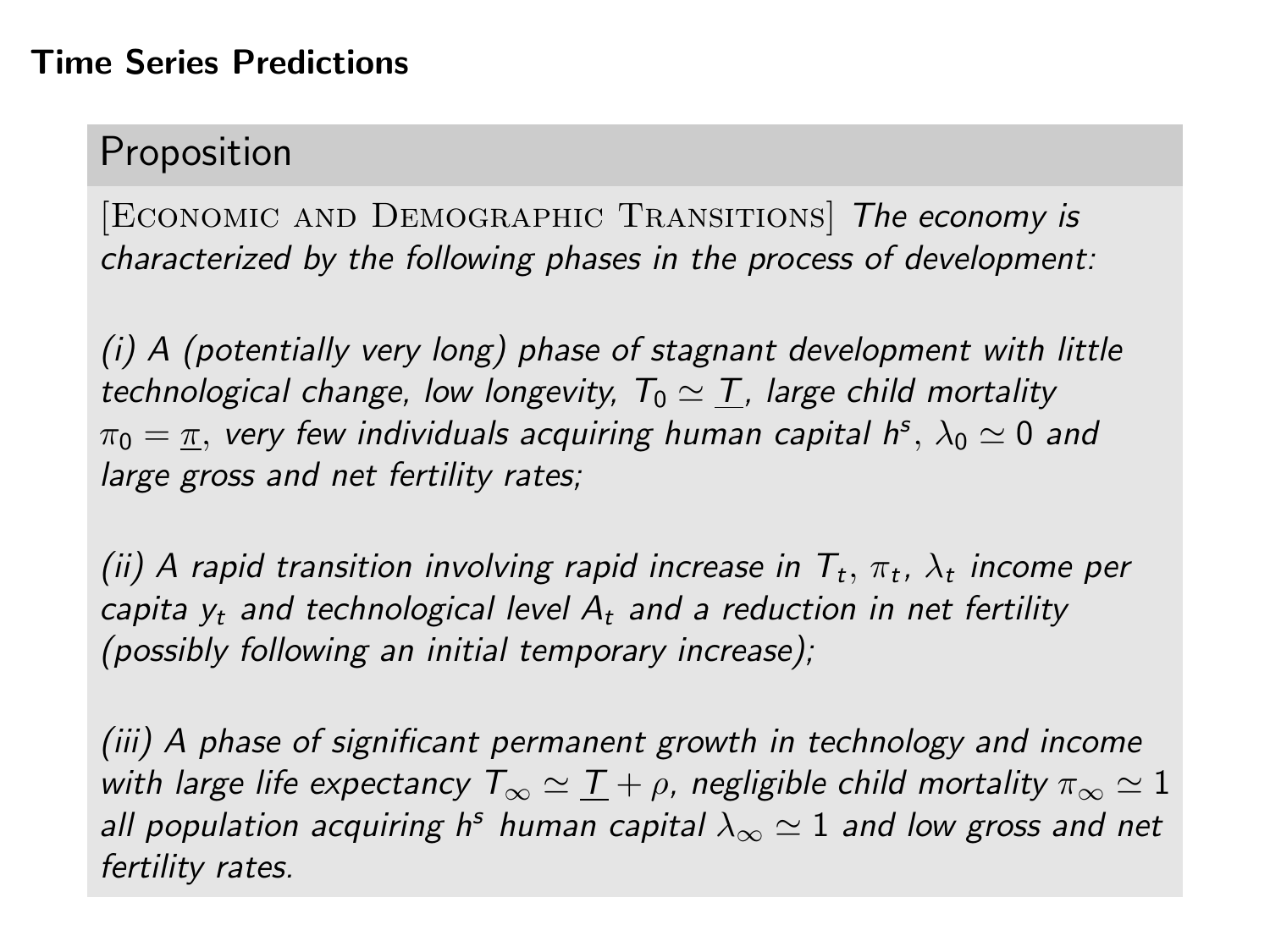Time Series Predictions: A Simulation of the Development Process

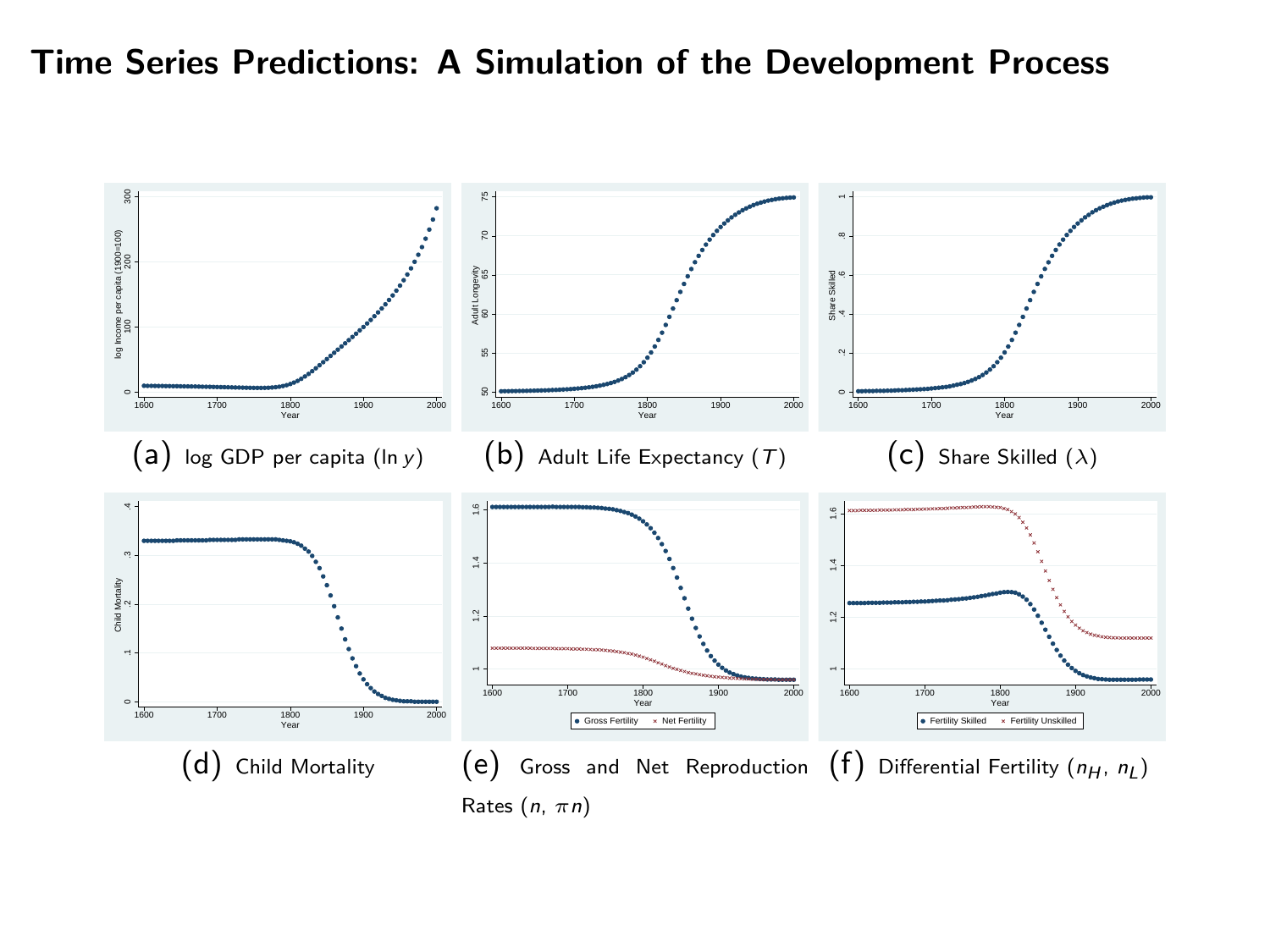#### Time Series Data: Long-Run Development for Sweden

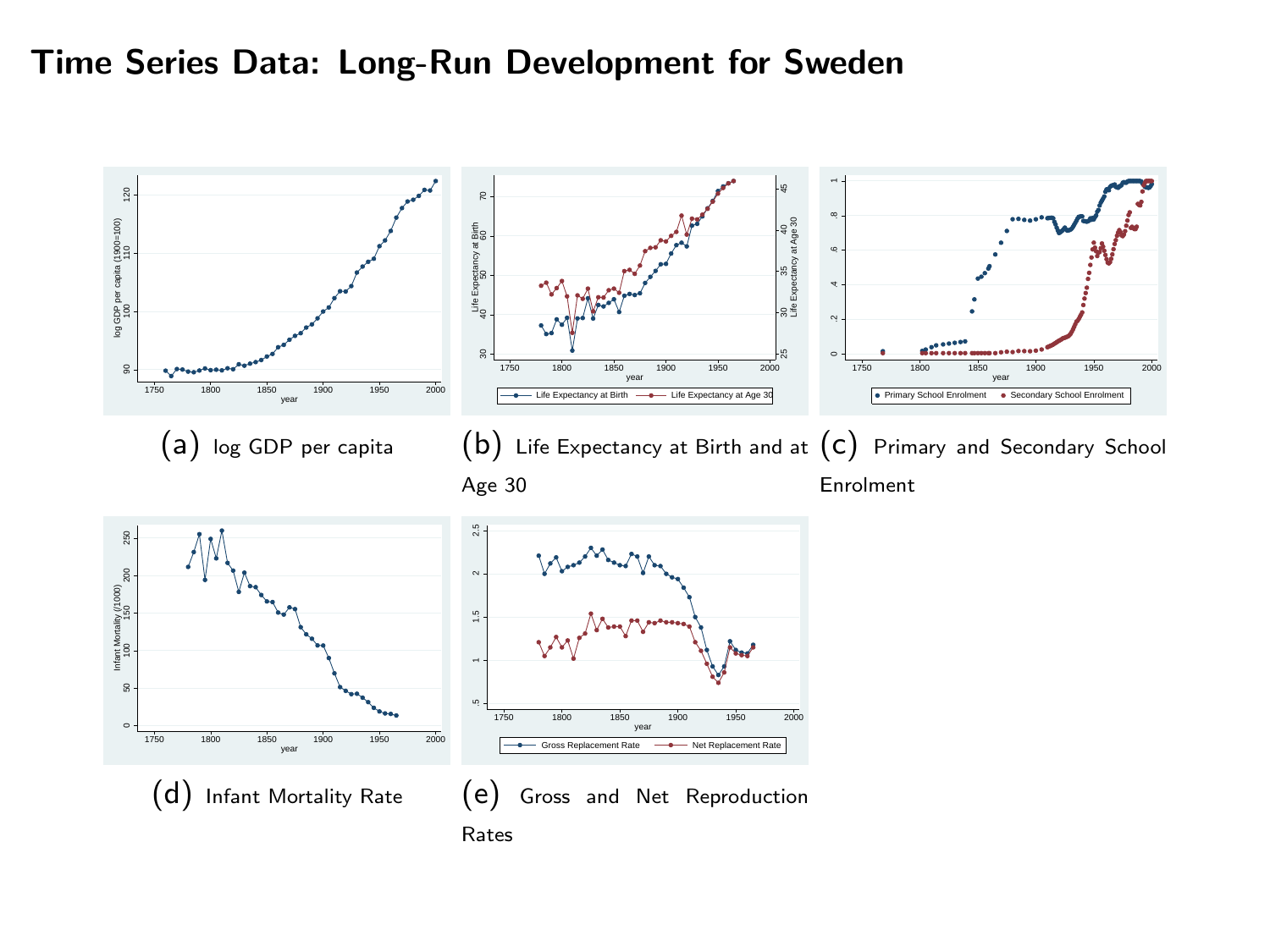#### Time Series Data: Long-Run Development for England

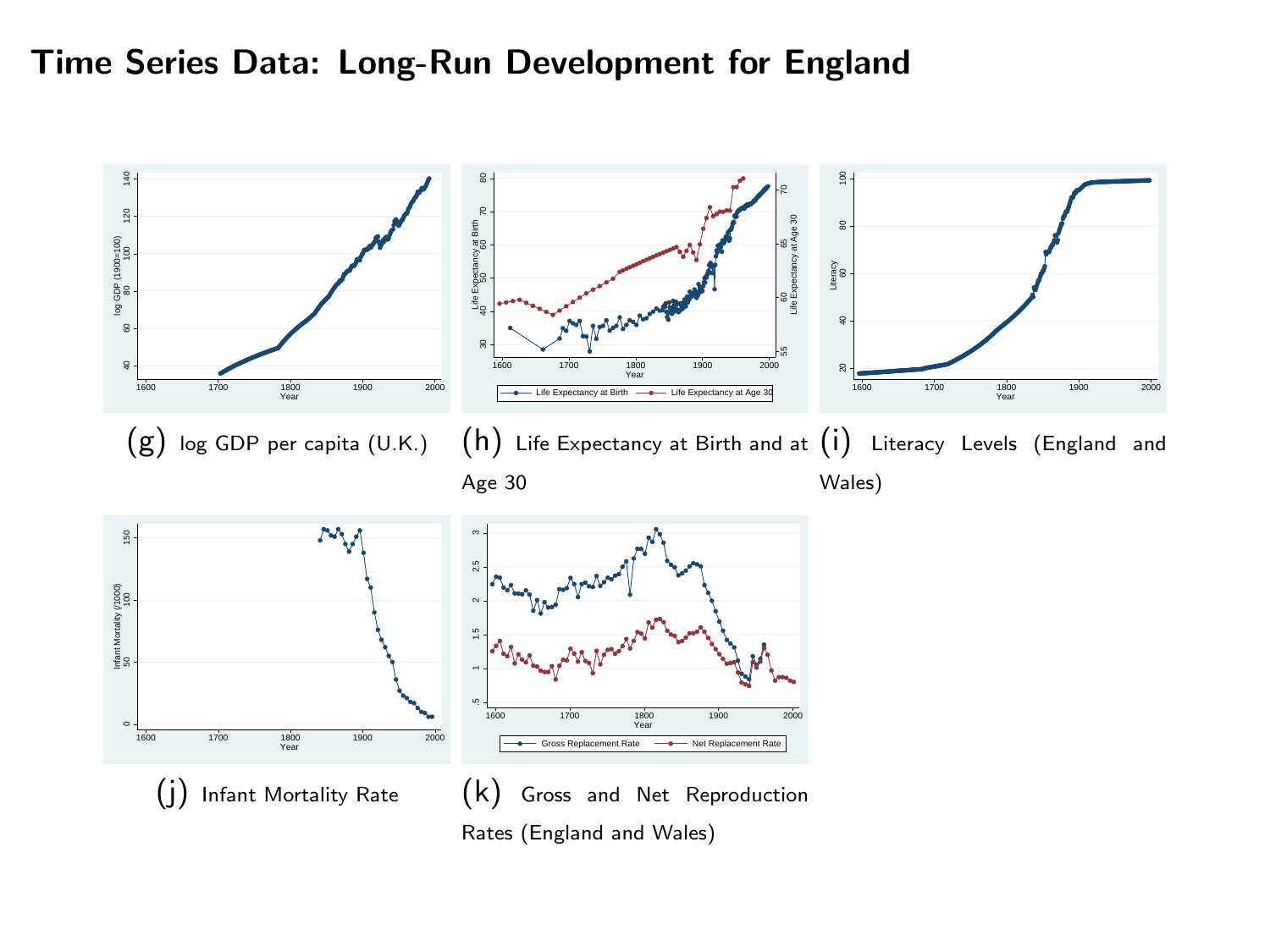$\triangleright$  The transition is driven by, and leads to, a change in "education composition" in the population;

# **Corollary**

There is a positive contemporaneous correlation between  $\lambda_t$  and life expectancy ( $T_t$  and  $\pi_t$ ) over the course of development, and overall a negative contemporaneous correlation of  $\lambda$  with gross and net fertility.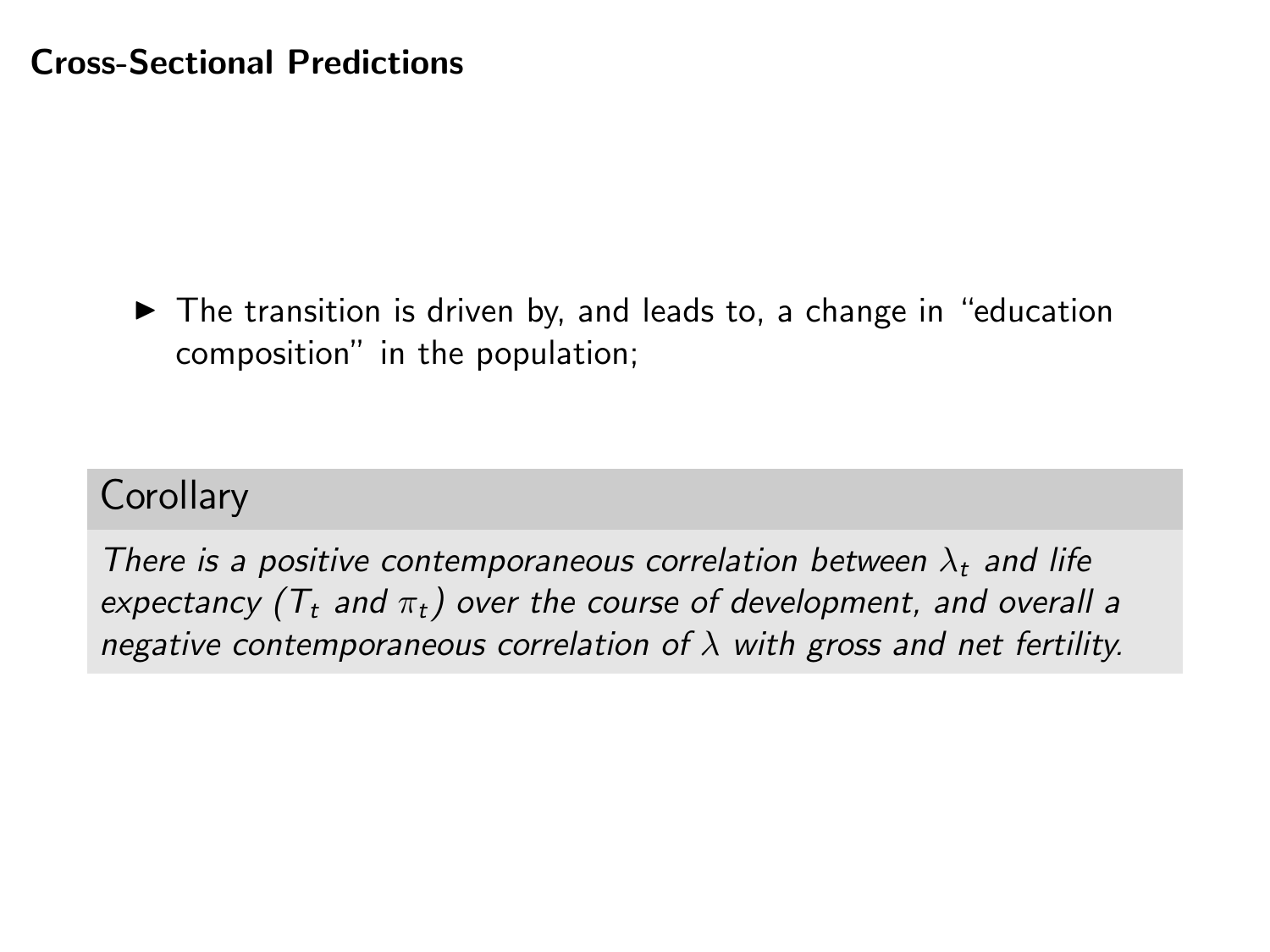Cross-Sectional Predictions:

Simulated data (reinterpreted cross-sectionally) and Data

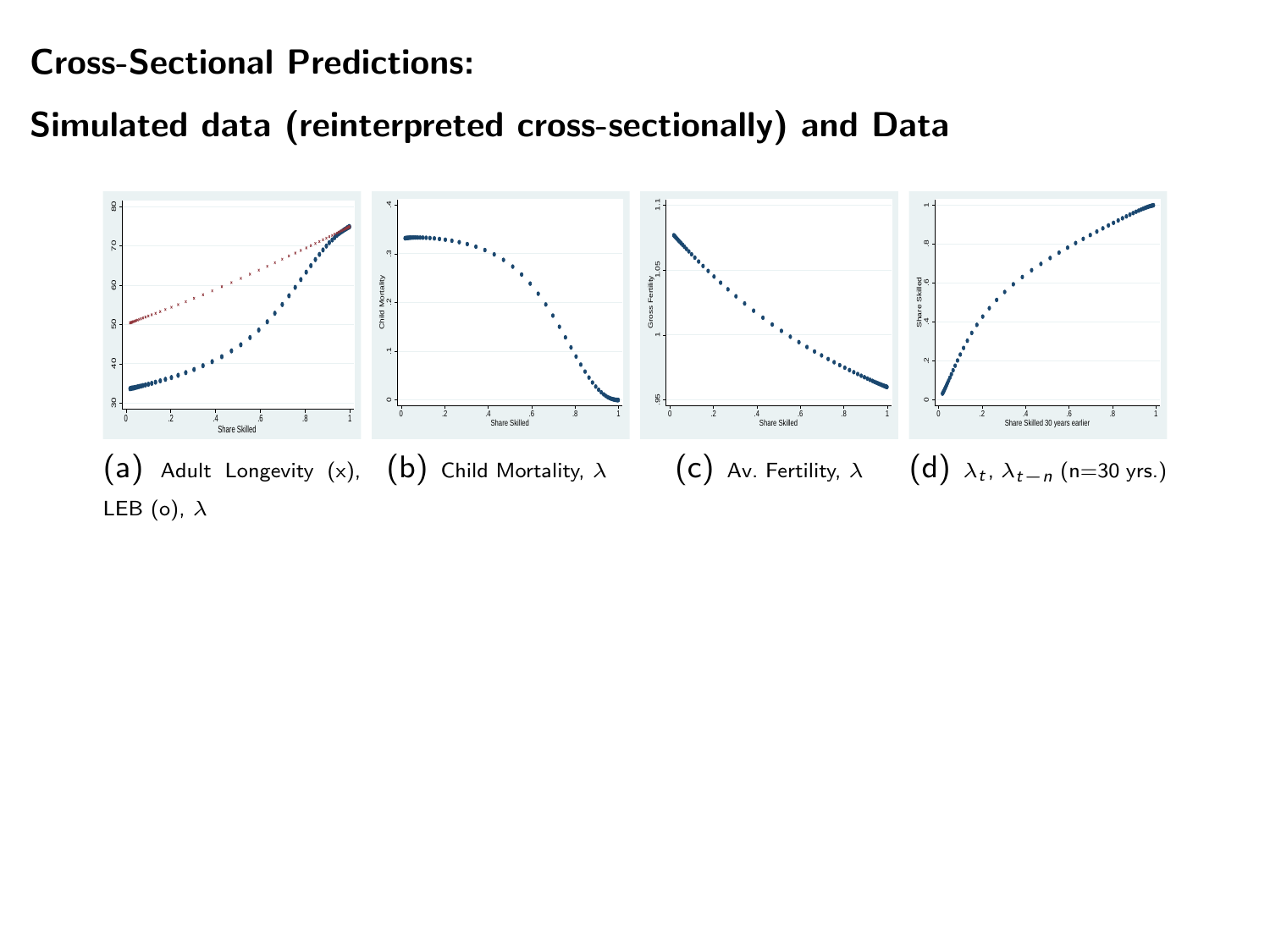Cross-Sectional Predictions:

Simulated data (reinterpreted cross-sectionally) and Data

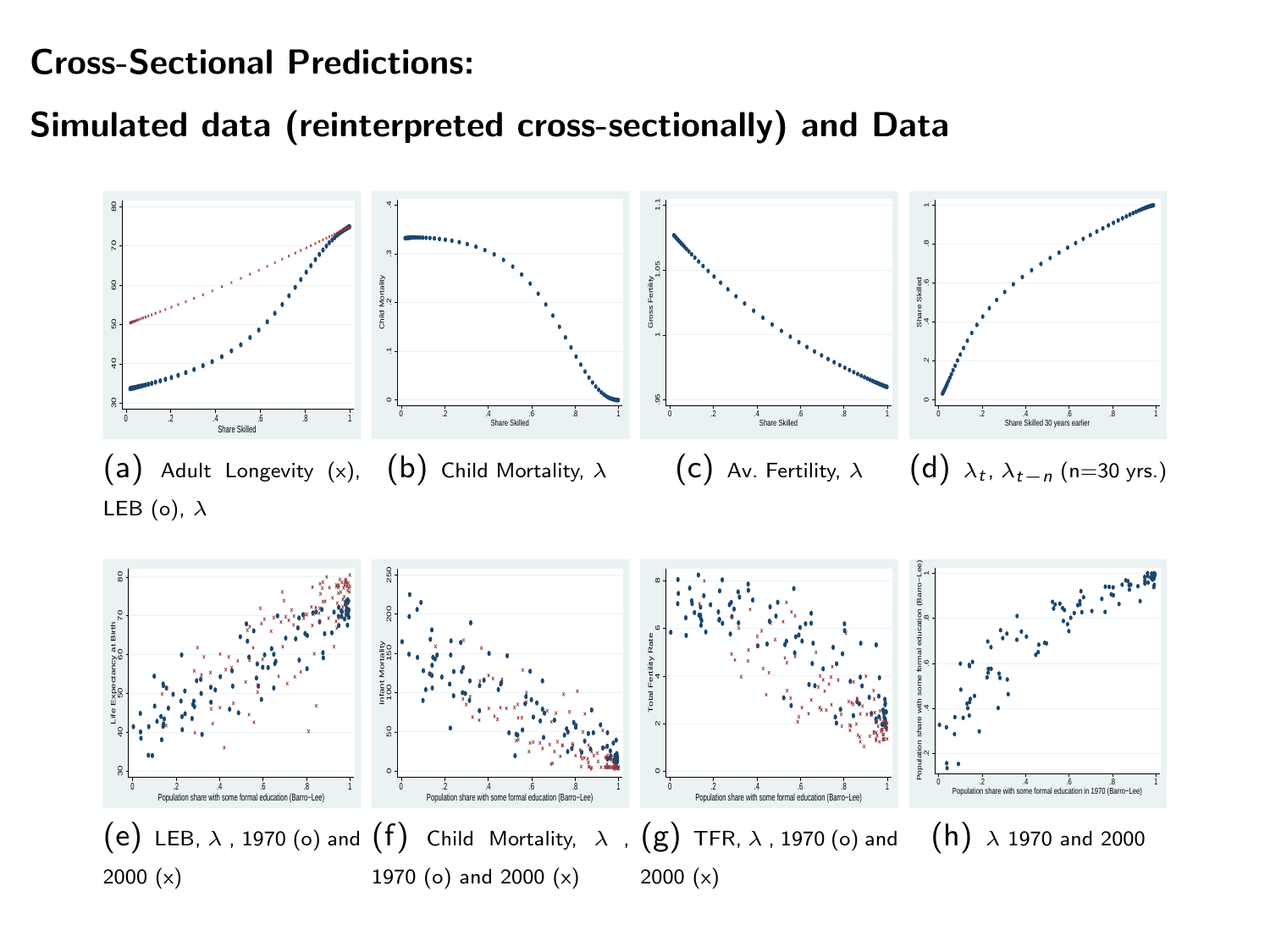# Adult Longevity and Changes in Education Composition

 $\triangleright$  The change in education composition depends on the "initial level" of longevity:

# **Corollary**

- $\blacktriangleright$  Along the development path, the correlation between longevity and the subsequent change in the education composition is hump-shaped.
- $\triangleright$  The longer the time horizon for subsequent changes in the education composition, the more pronounced is the hump and the lower is the longevity associated with the largest subsequent changes (the peak in the hump).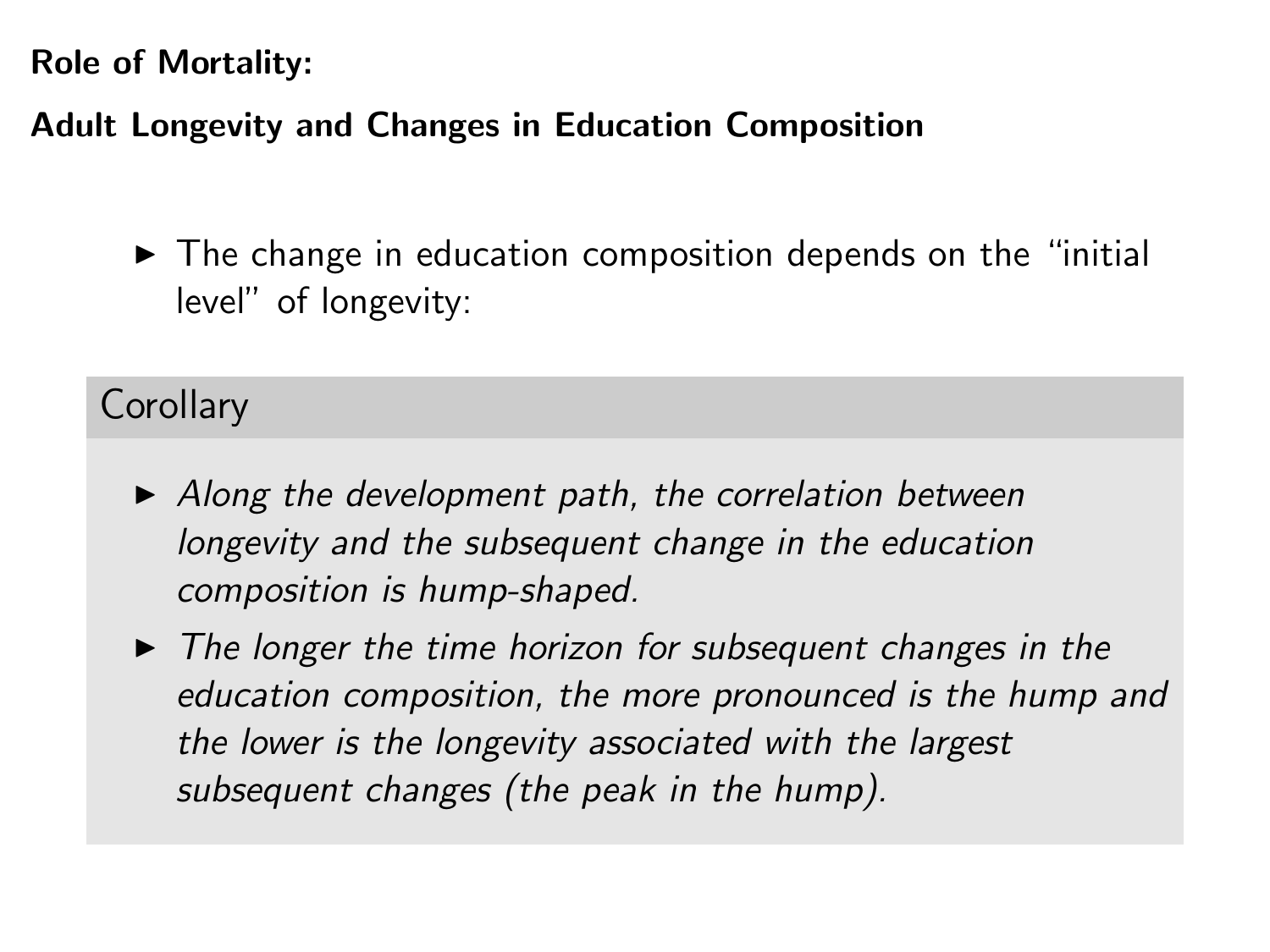## Adult Longevity and Changes in Education Composition

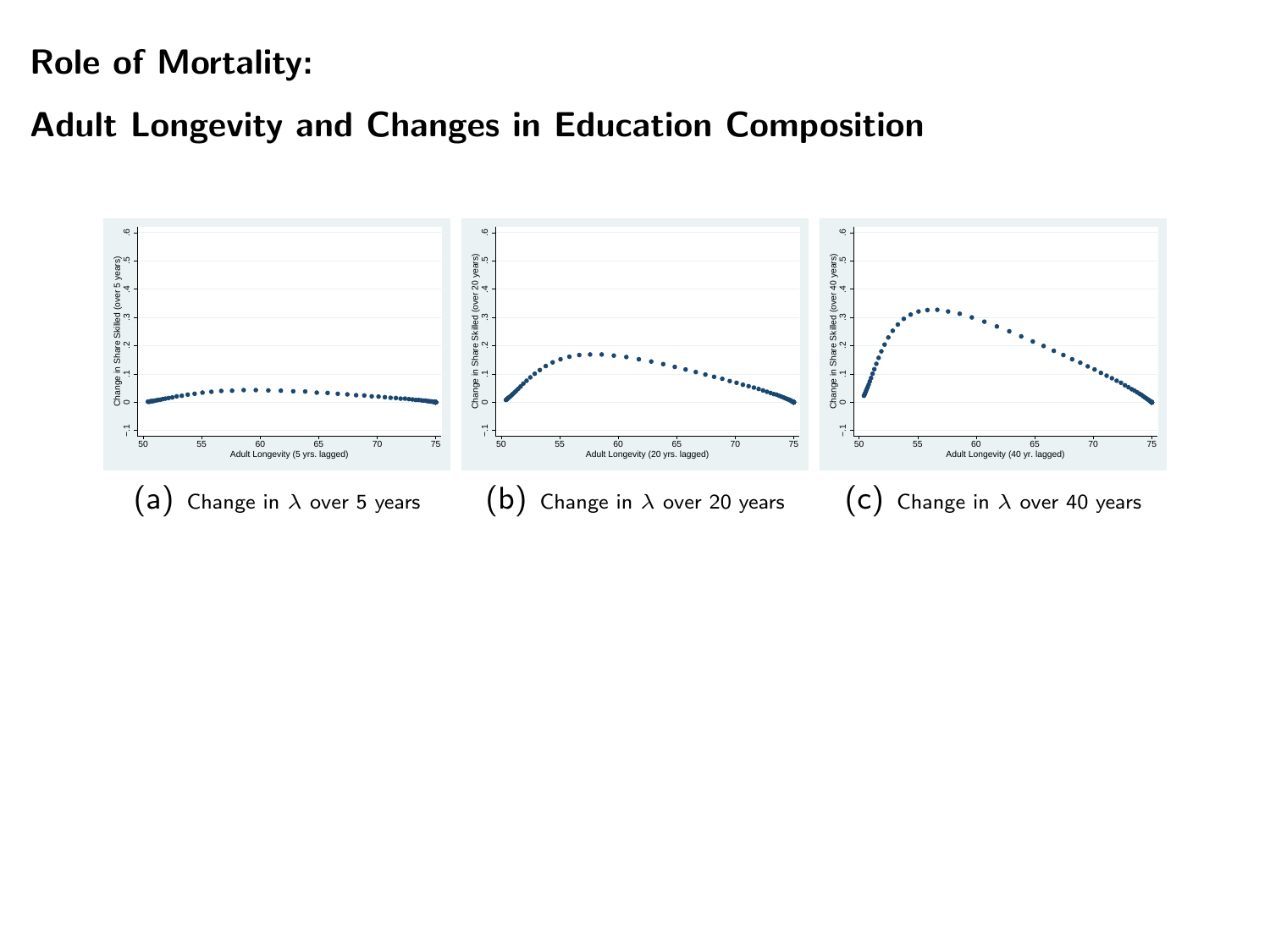### Adult Longevity and Changes in Education Composition

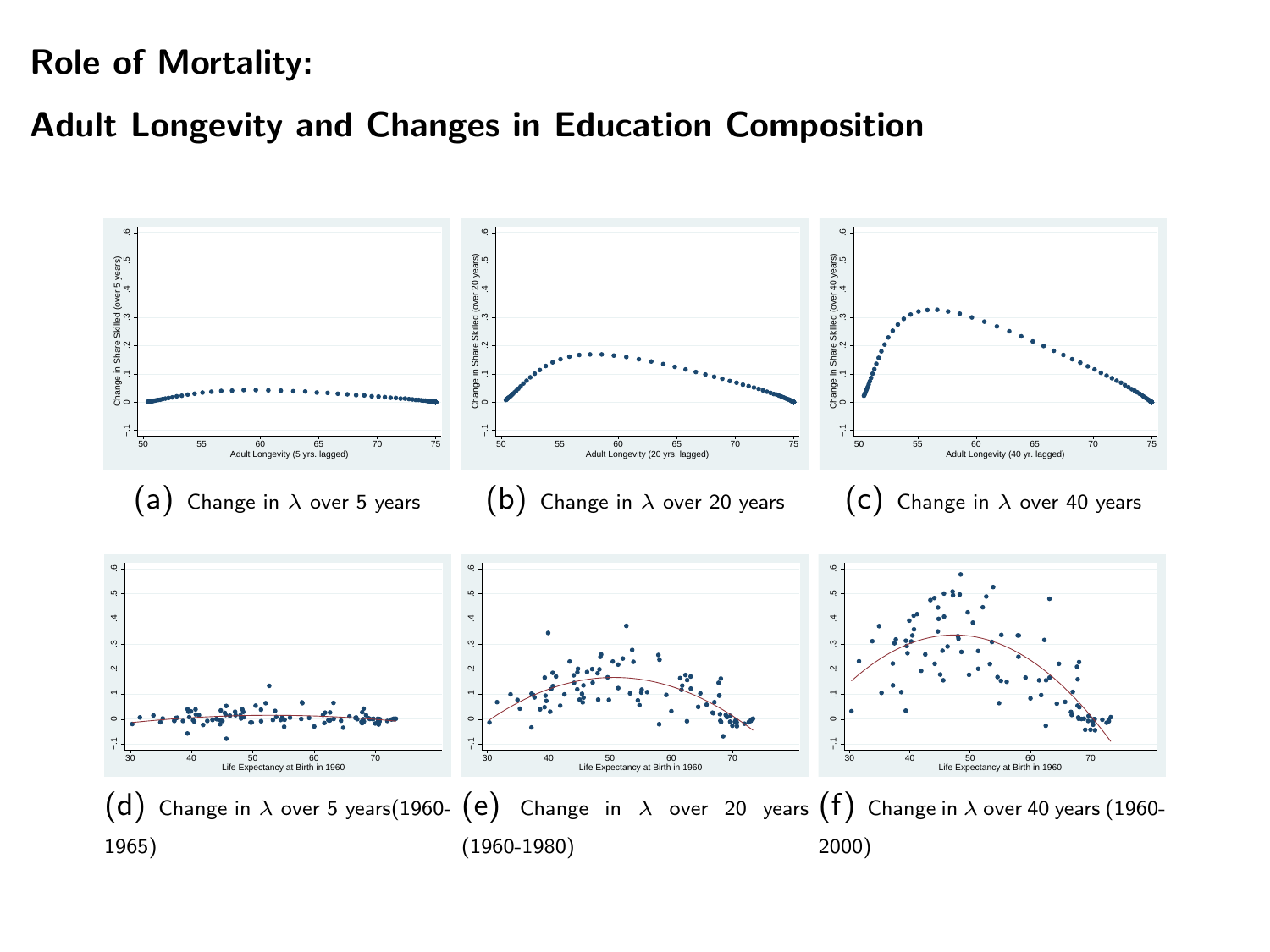Exogenous Improvements and Shocks

# **Corollary**

The effect on education of an exogenous increase in longevity has an inverse U-shape.

▶ Data from Acemoglu and Johnson (2007) on predicted mortality changes following the "epidemiological" revolution in the 1940's.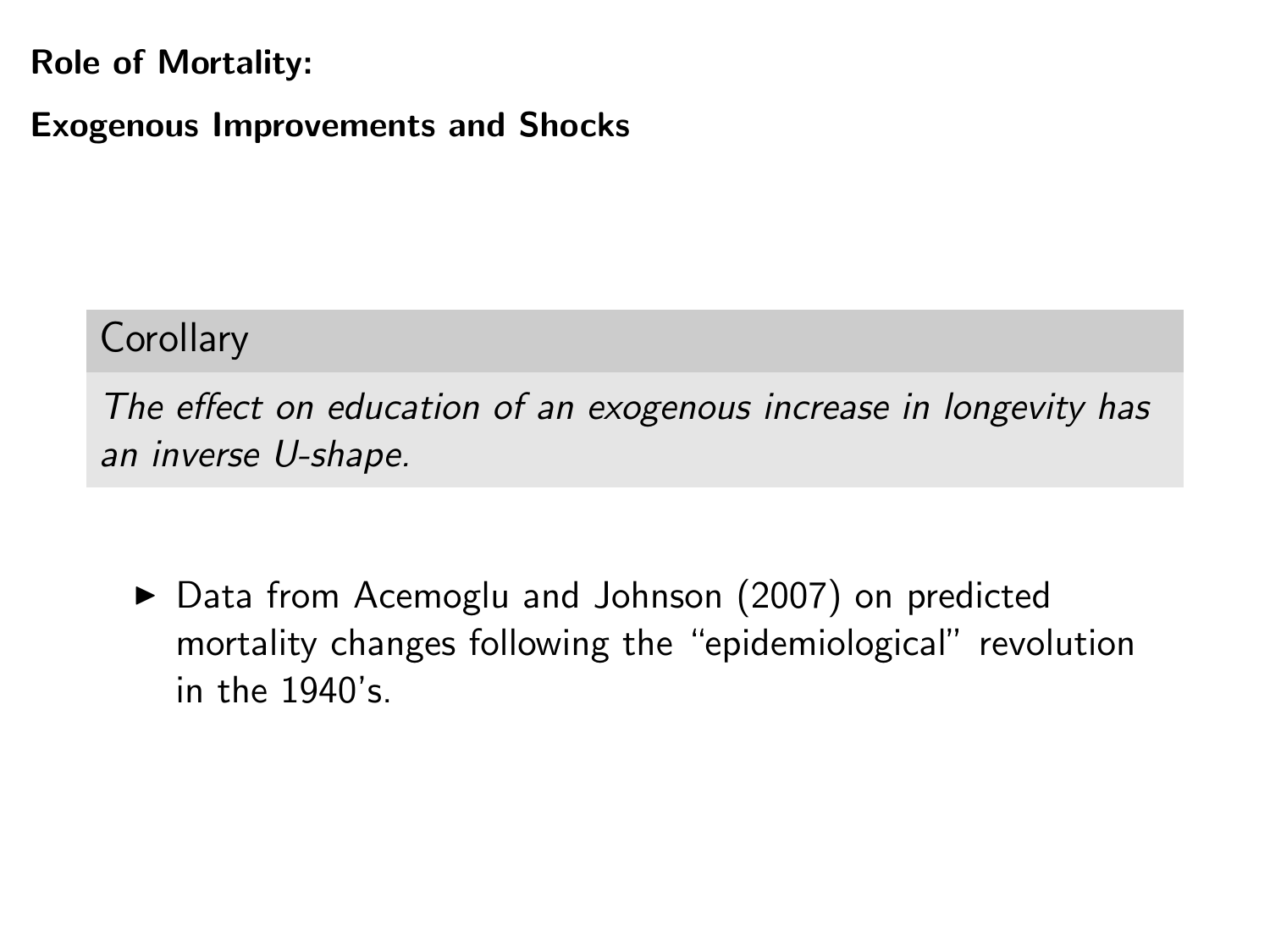### Exogenous Improvements and Shocks

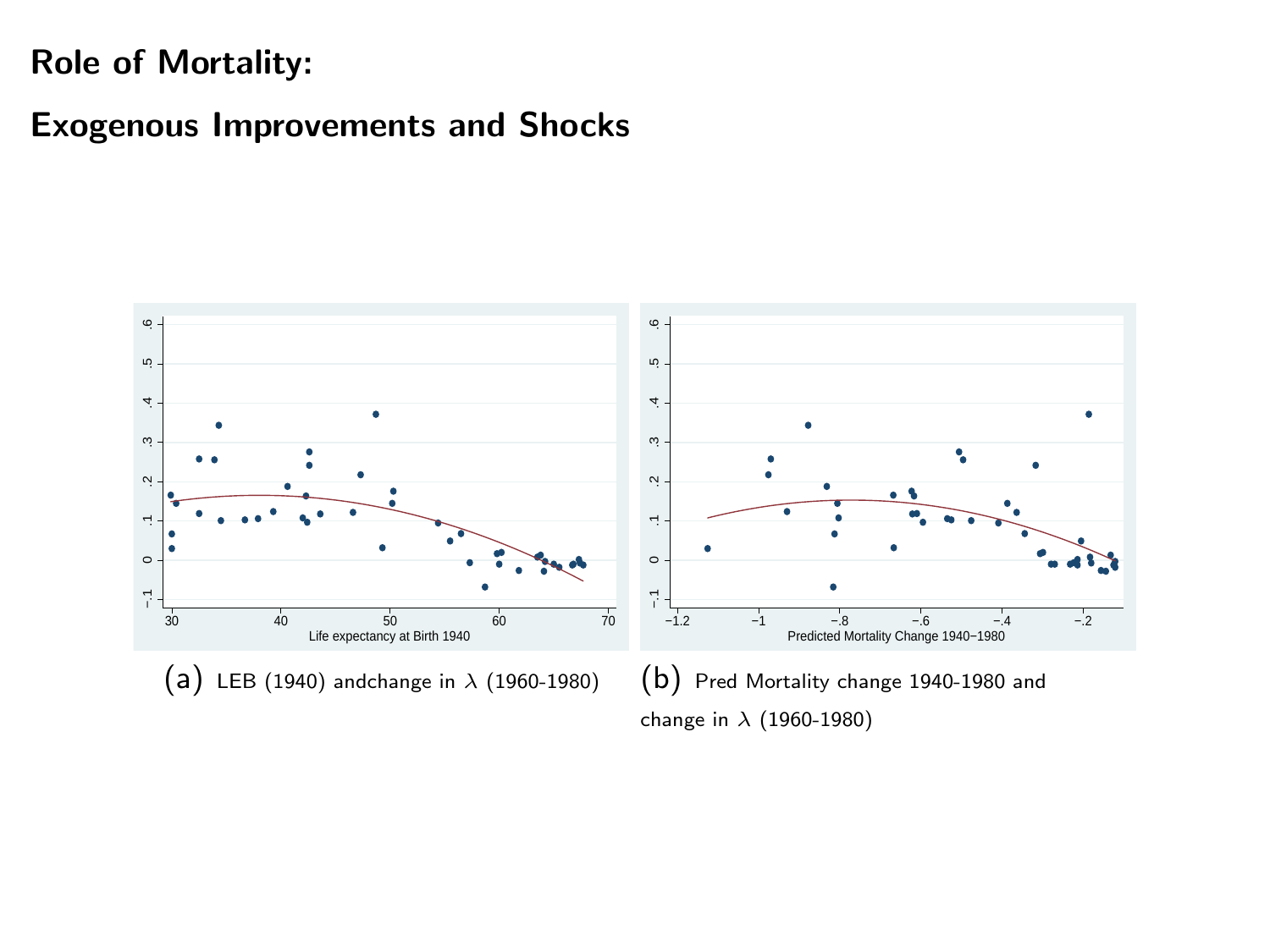## Permanent differences in Extrinsic Mortality Environment

 $\triangleright$  "Extrinsic" Mortality varies substantially across countries and is related to geographical characteristics [Brown MACROECOLOGY(1995), Gallup et al. IRSR (1999), Guernier et al plos Biology (2004)]

# **Corollary**

A lower baseline adult longevity, T implies (ceteris paribus:

- $\blacktriangleright$  a later onset of the transition;
- $\triangleright$  a higher level of economic development in terms of income or productivity at the onset of the transition.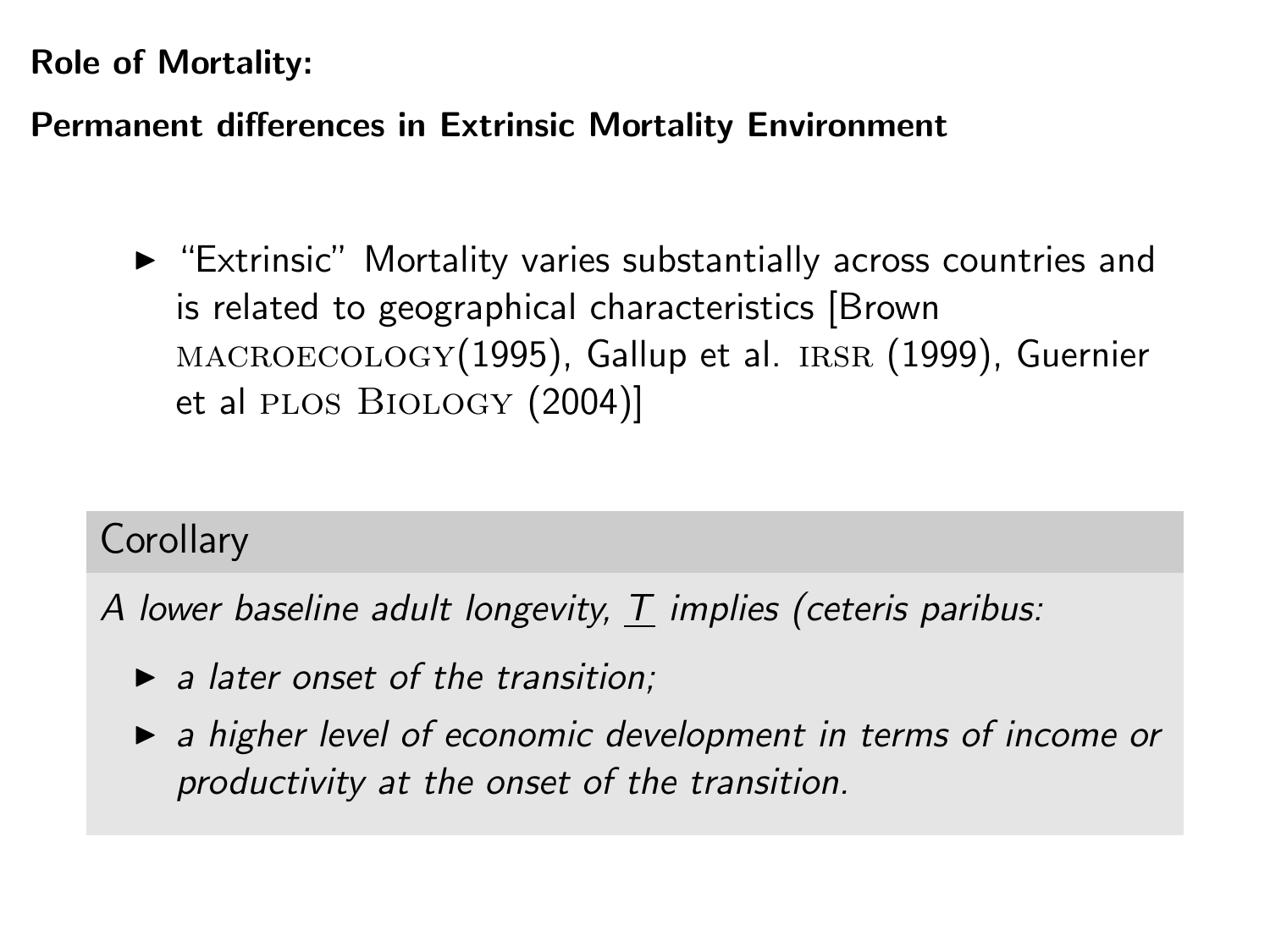Permanent differences in Extrinsic Mortality Environment

Cross-sectional implications ( $\mathcal{T} \in \{46, 47, 48, 49, 50\}$ )

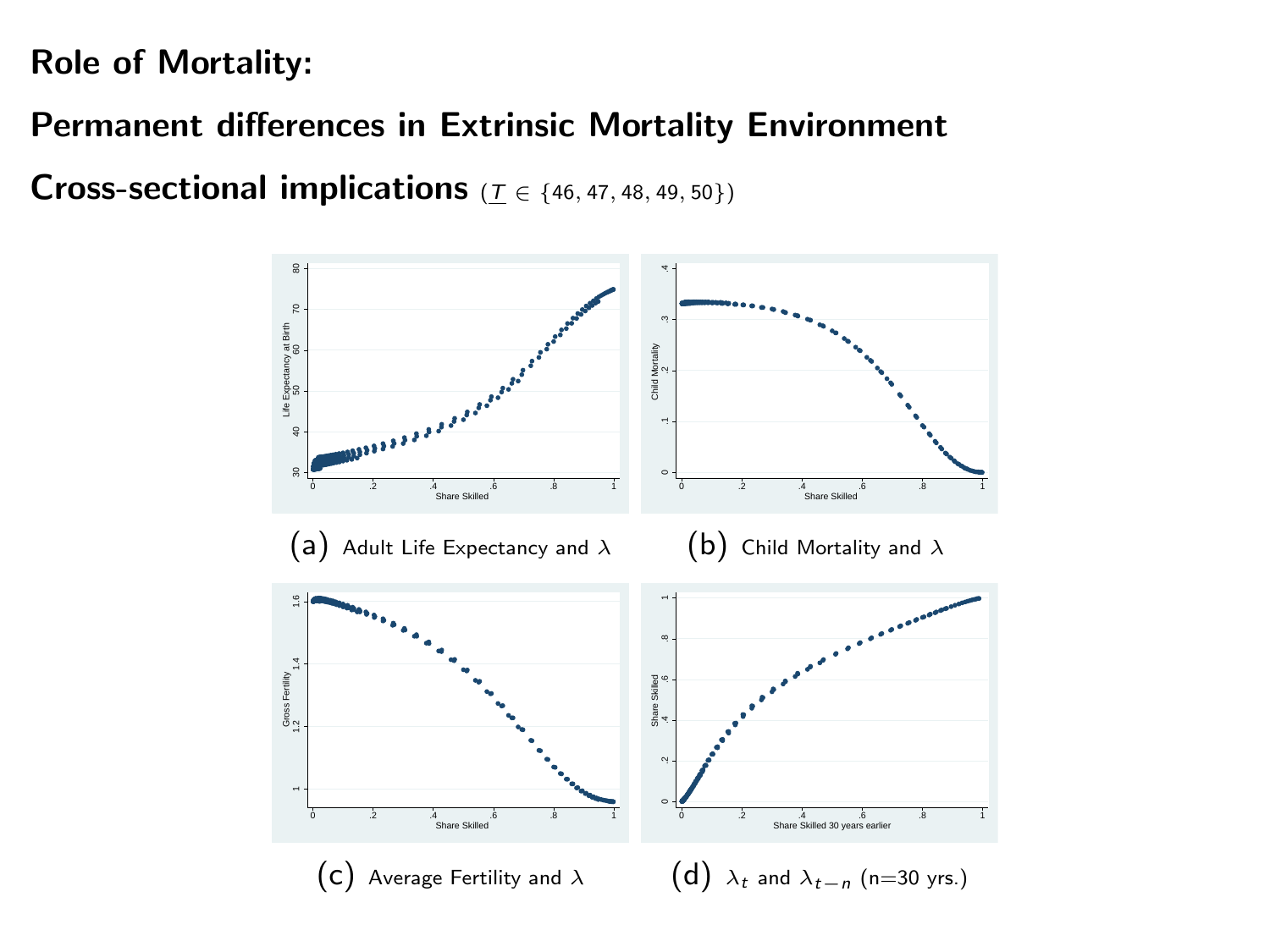Permanent differences in Extrinsic Mortality Environment

**Timing of Transition** ( $T$  ∈ {46, 47, 48, 49, 50})



Delay in onset of transition due to differences in baseline longevity.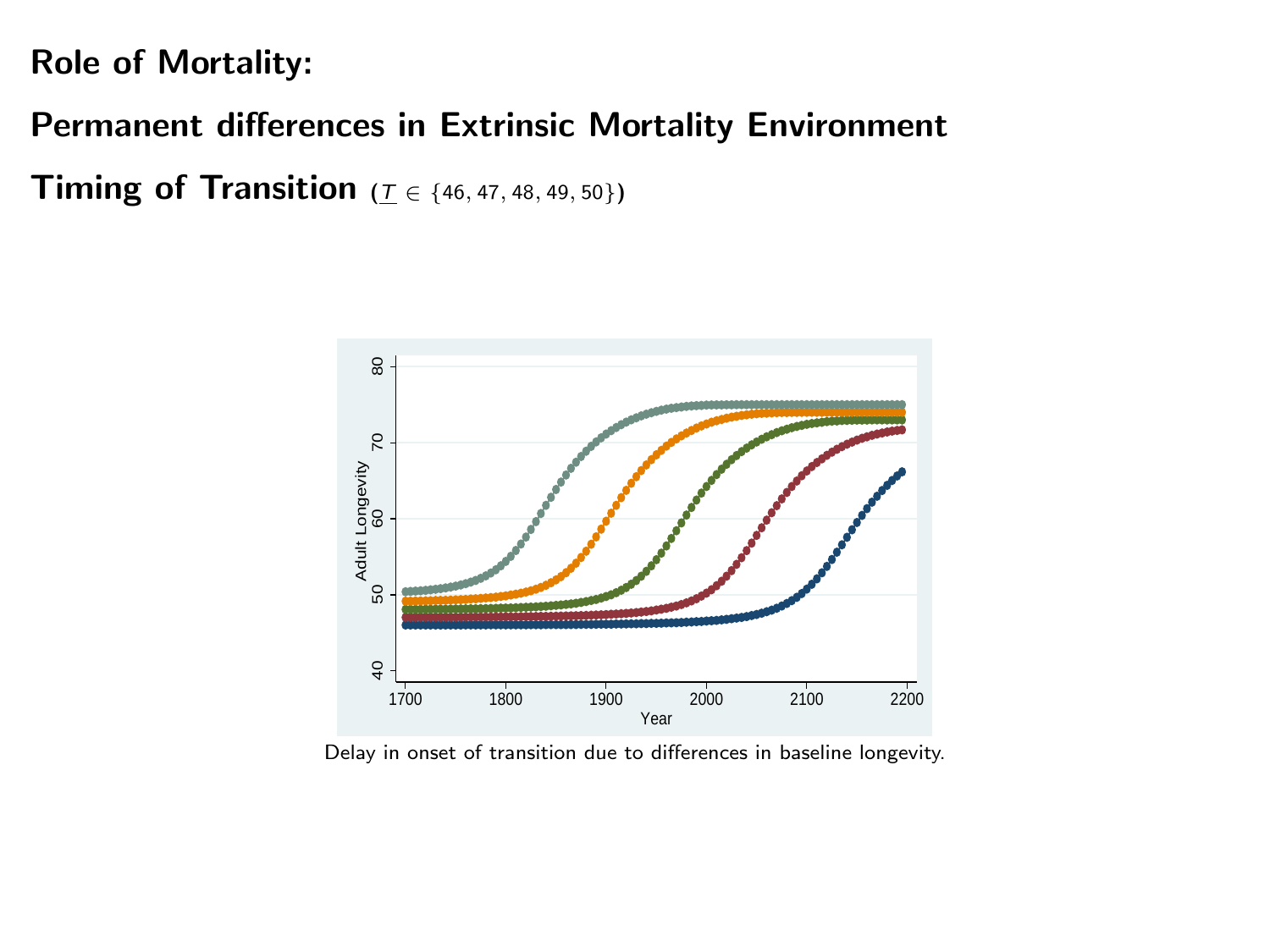## Geography and Mortality: Latitude

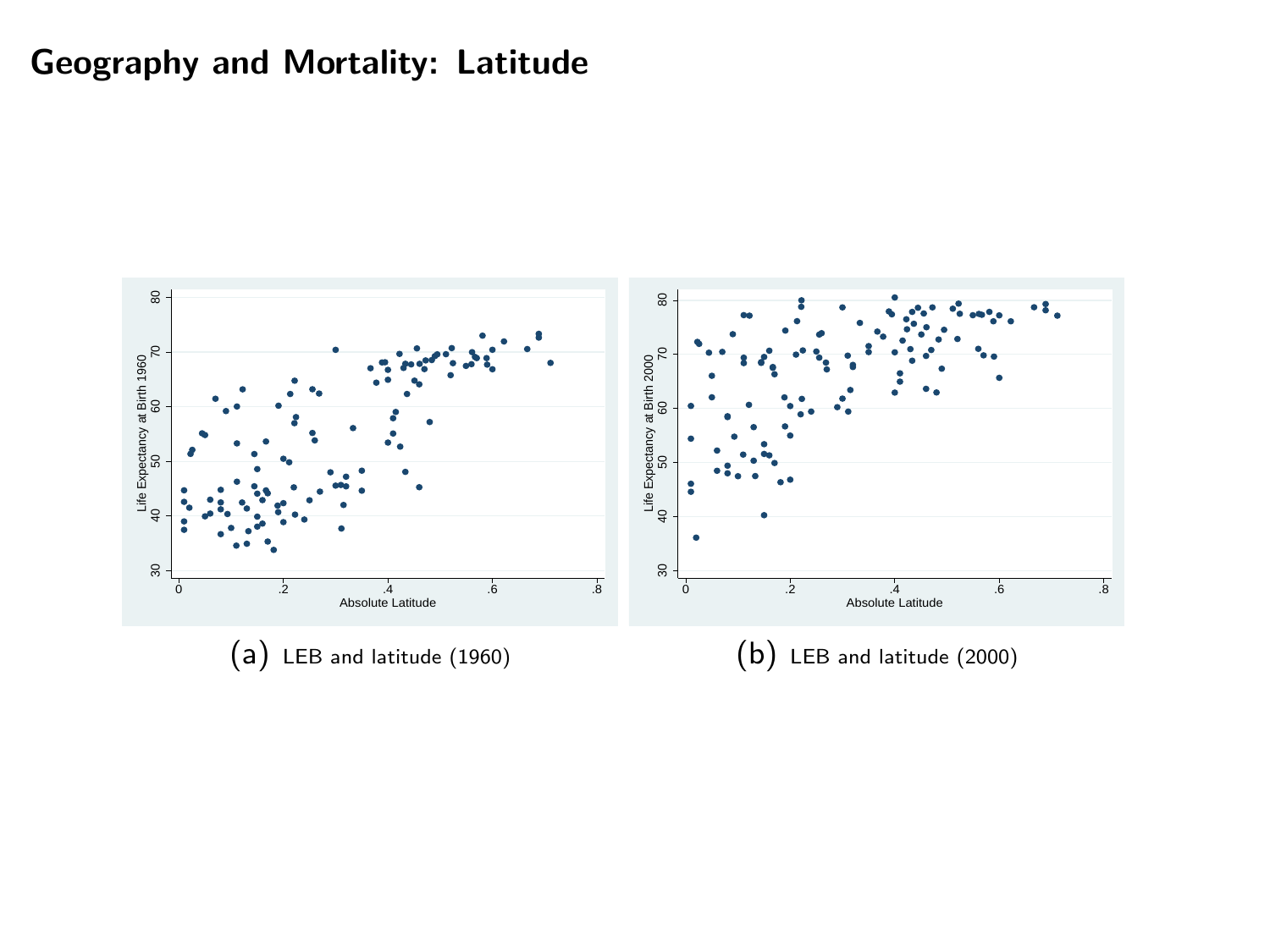### Geography and Mortality: Infectious Disease Richness

Multi-host vector-transmitted infectious agents are very localized and little affected by globalization and development (Smith et al., Ecology 2007).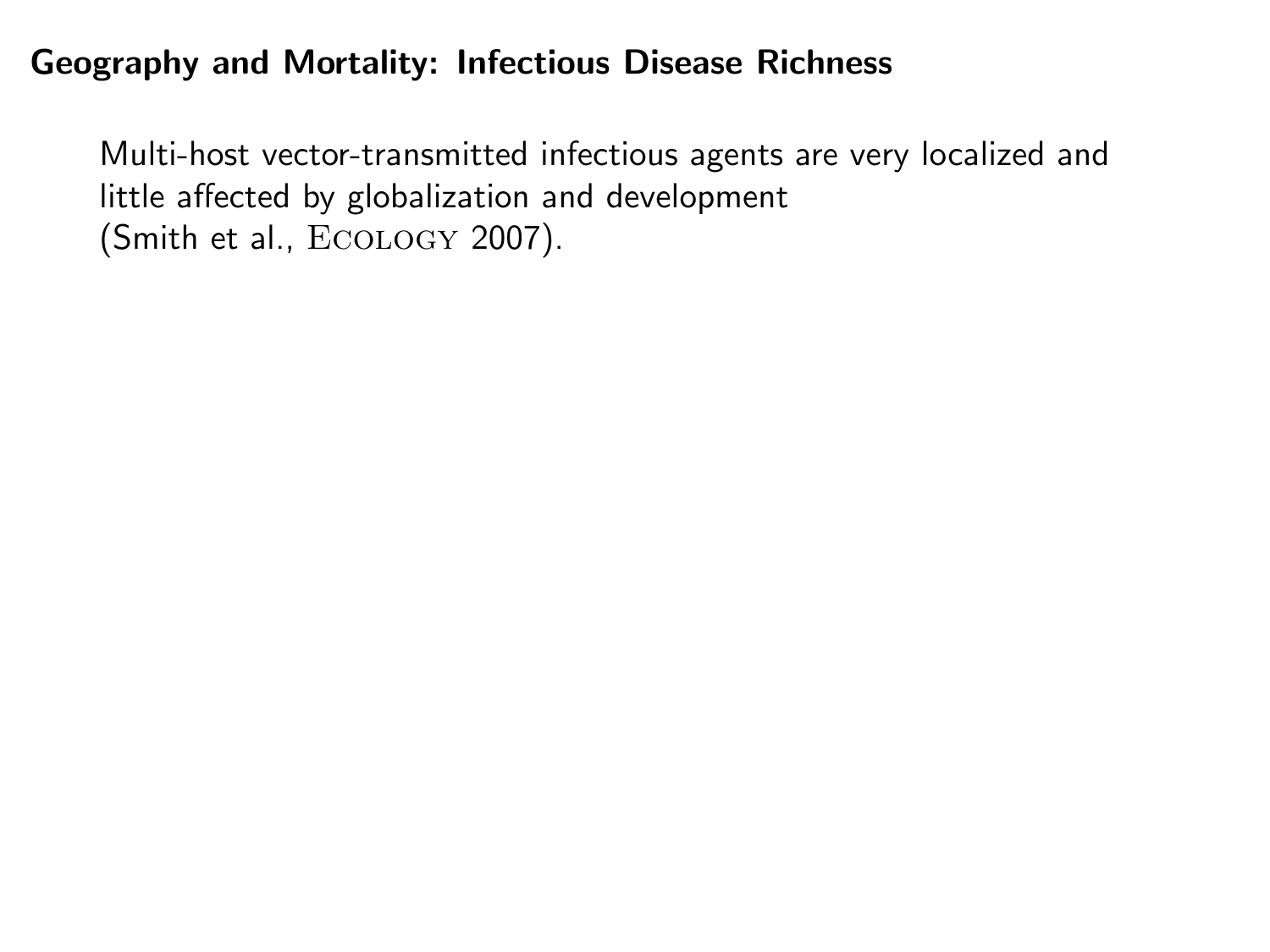### Geography and Mortality: Infectious Disease Richness

Multi-host vector-transmitted infectious agents are very localized and little affected by globalization and development (Smith et al., Ecology 2007).



(a) Infectious Disease Richness and latitude

[Multi-Host Vector Transmitted Diseases: Angiomatosis, Relapsing Fever, Typhus-epidemic, Trypanosomiasis (sleeping sickness), Filariasis, Leishmaniasis, Yellow Fever, Dengue, Onchocerciasis, (...)]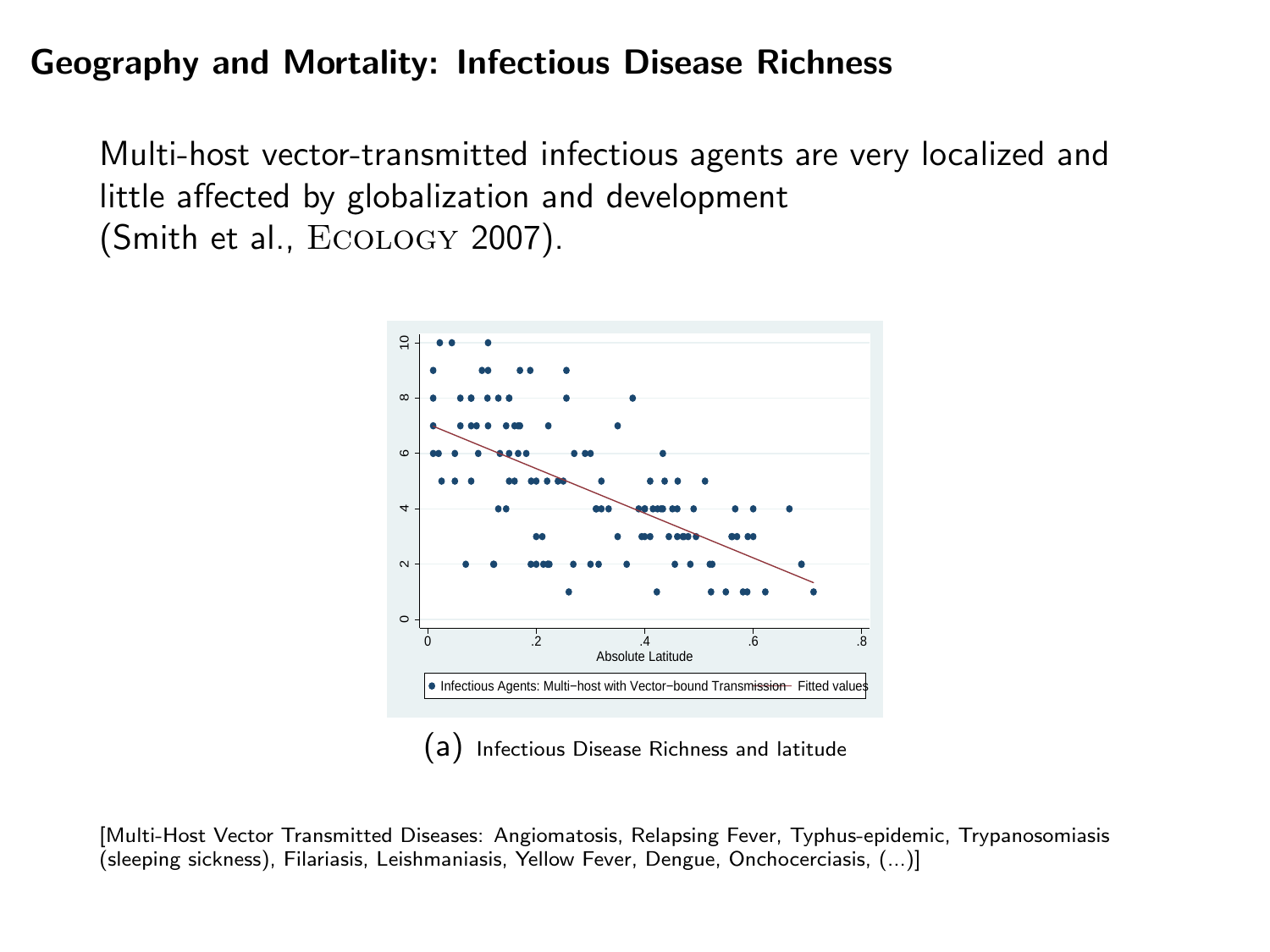Geography and Mortality: Infectious Disease Richness

Multi-host vector-transmitted infectious agents and Life Expectancy at Birth 1960-2000

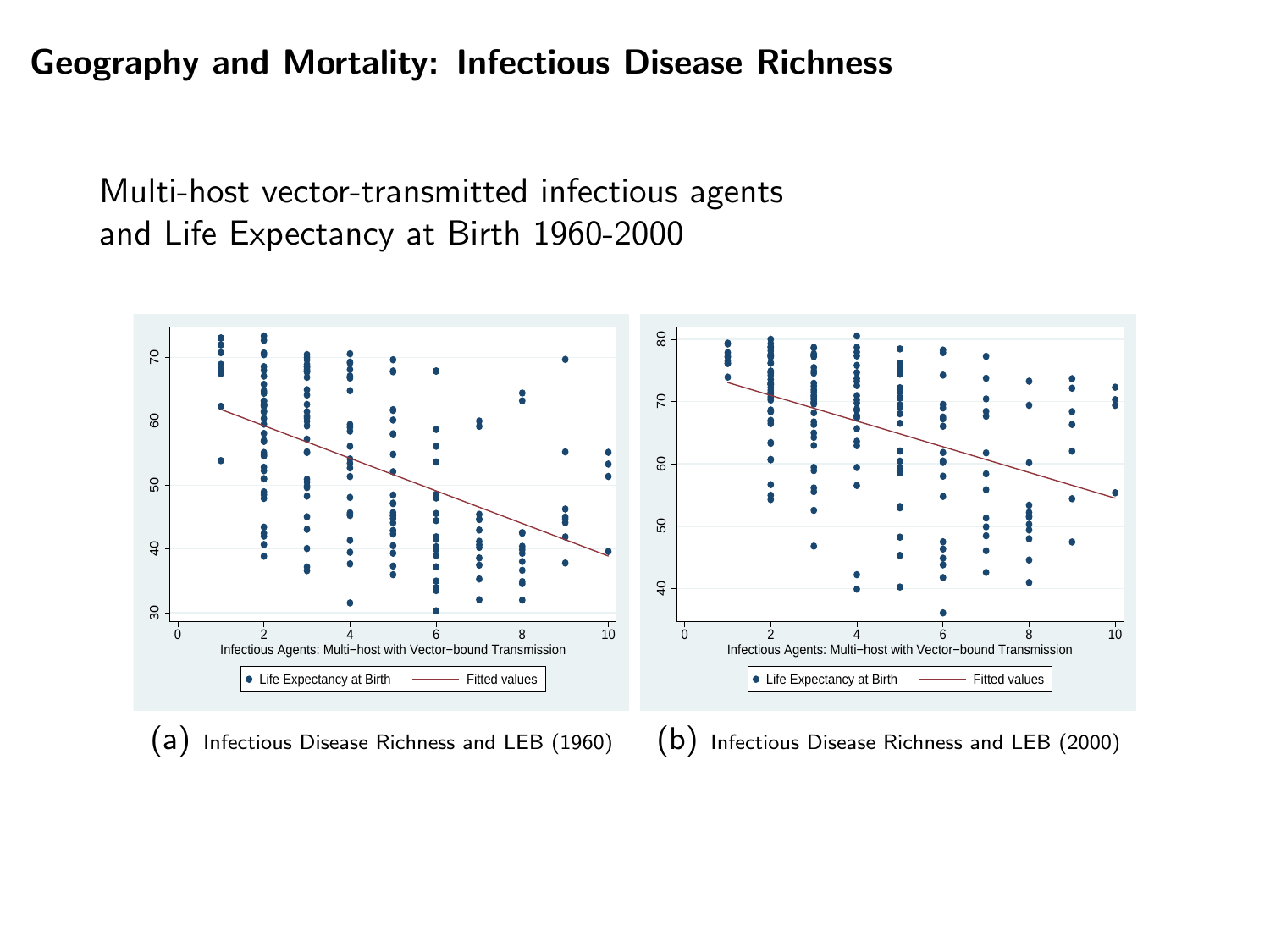Cross-Sectional Predictions over Time:

Bi-modal world distributions of mortality, fertility and education

# **Corollary**

The cross-sectional distributions of adult longevity, child mortality, fertility and education are bi-modal, unless all countries are trapped or have completed the transition.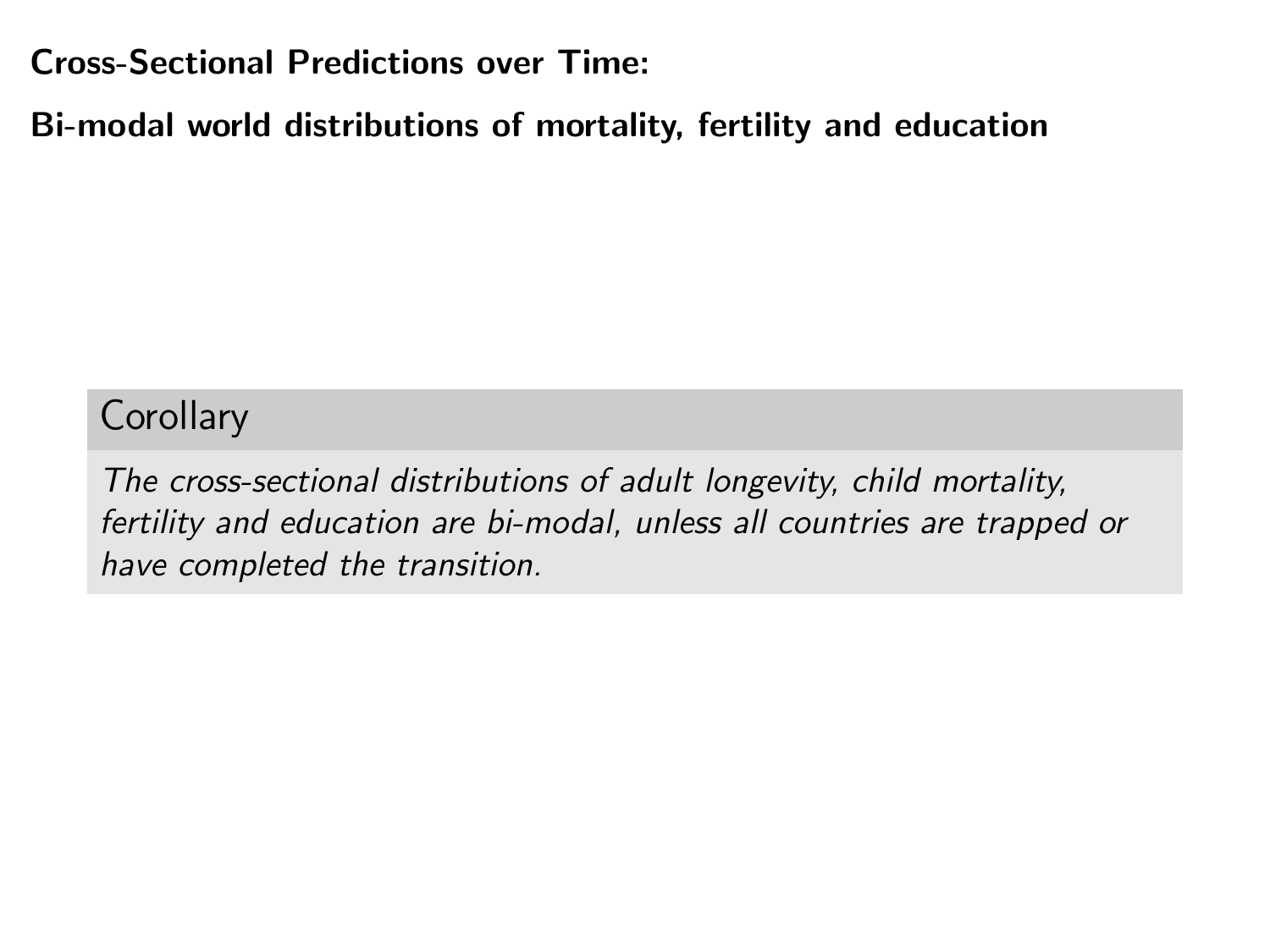### Cross-Sectional Predictions over Time:

Share of agents with Some Education (81 countries,  $T \in [46, 50]$ )

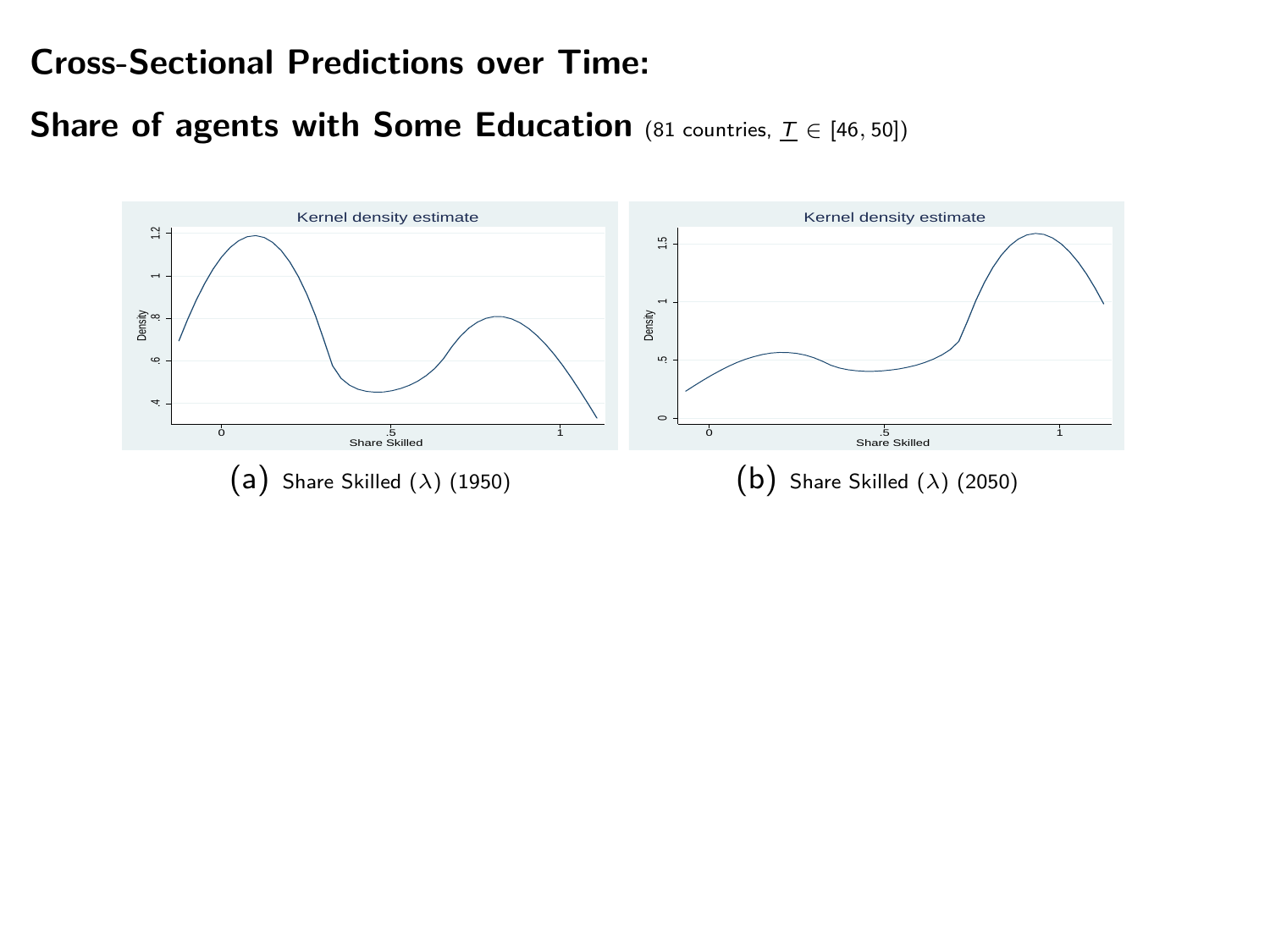### Cross-Sectional Predictions over Time:

Share of agents with Some Education (81 countries,  $T \in [46, 50]$ )

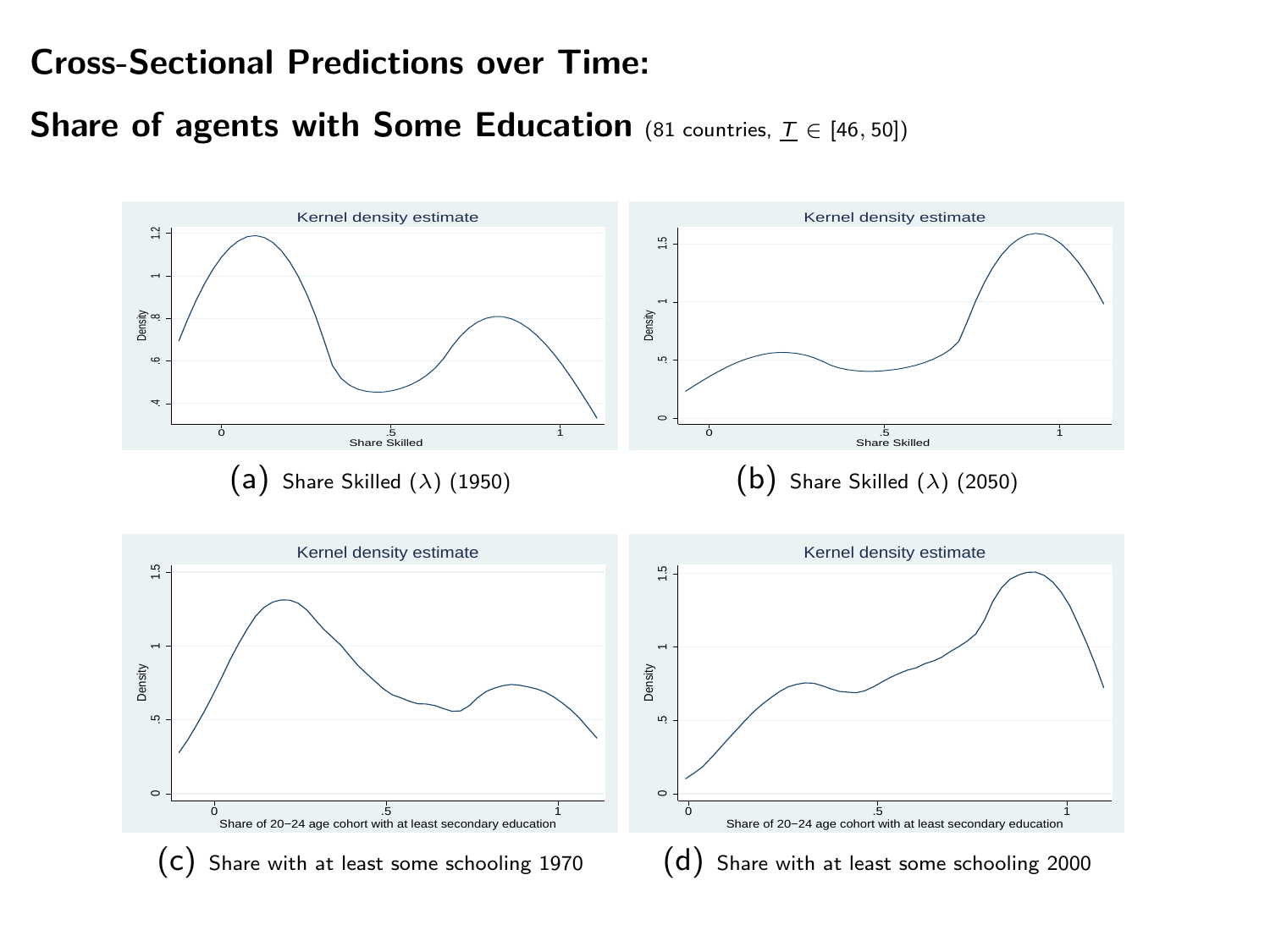Life Expectancy at Birth (81 countries,  $\underline{T} \in [46, 50]$ )

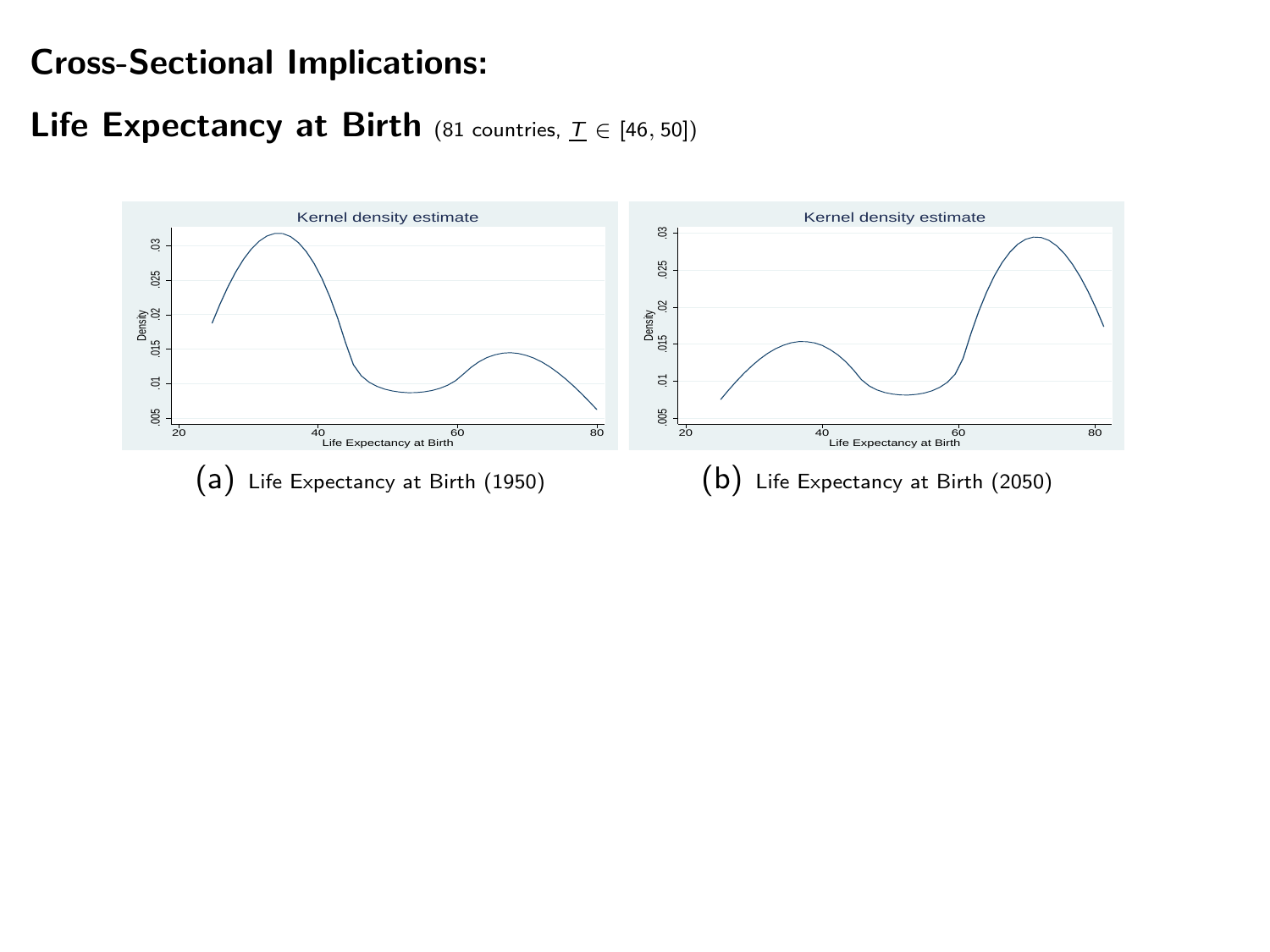Life Expectancy at Birth (81 countries,  $T \in [46, 50]$ )

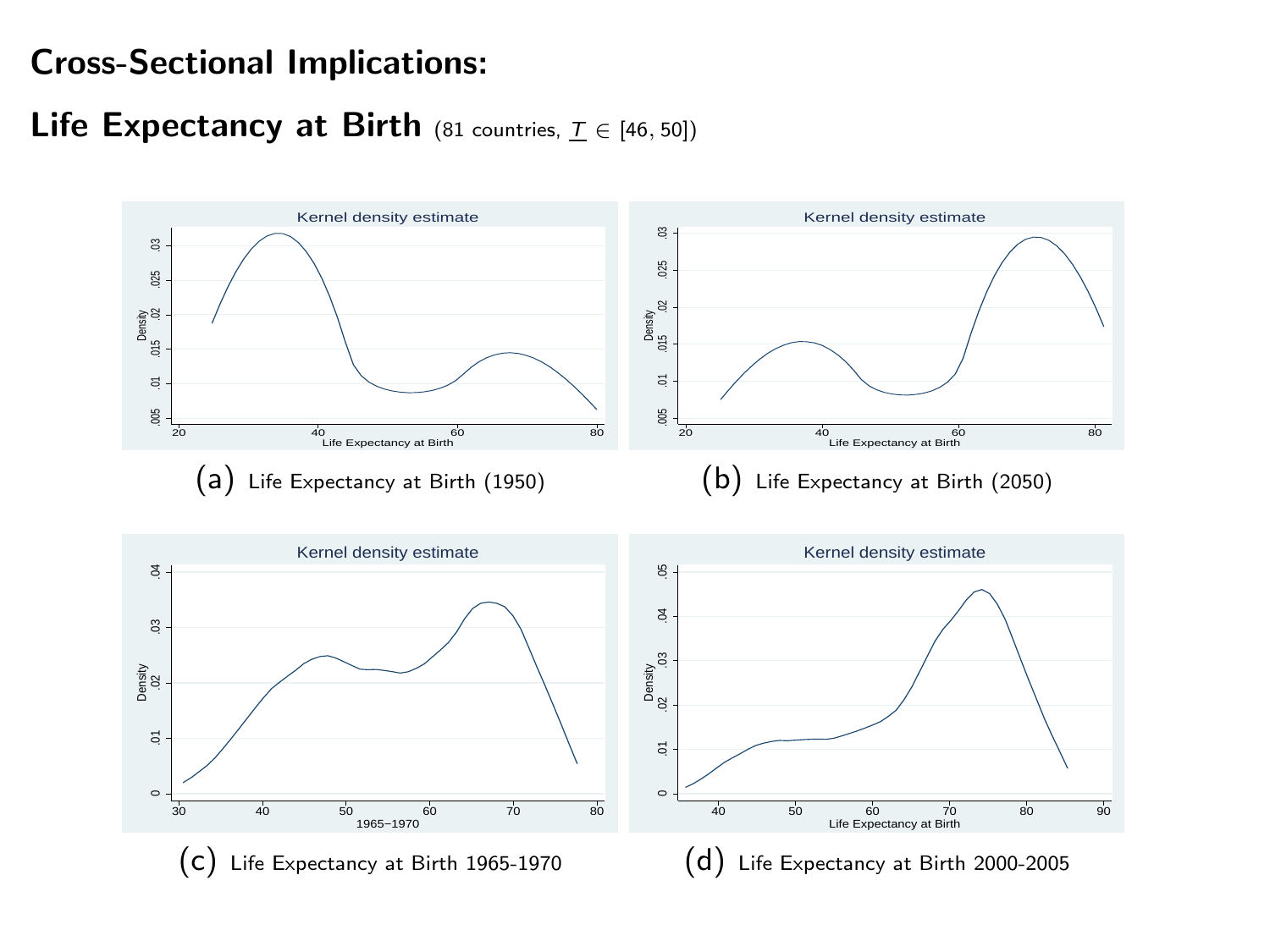### Child Mortality (81 countries,  $\underline{T} \in [46, 50]$ )

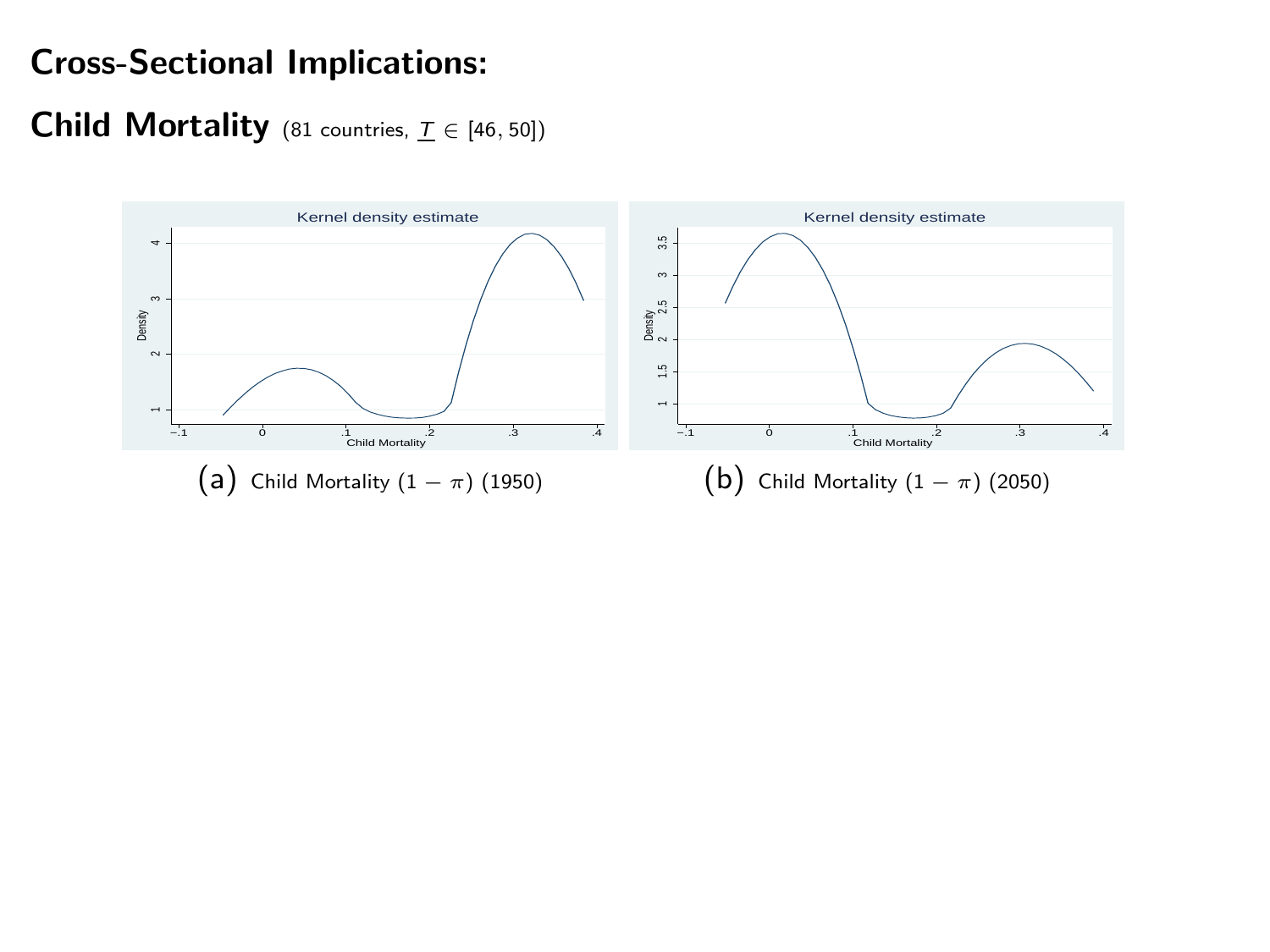#### **Child Mortality** (81 countries,  $\underline{T} \in [46, 50]$ )

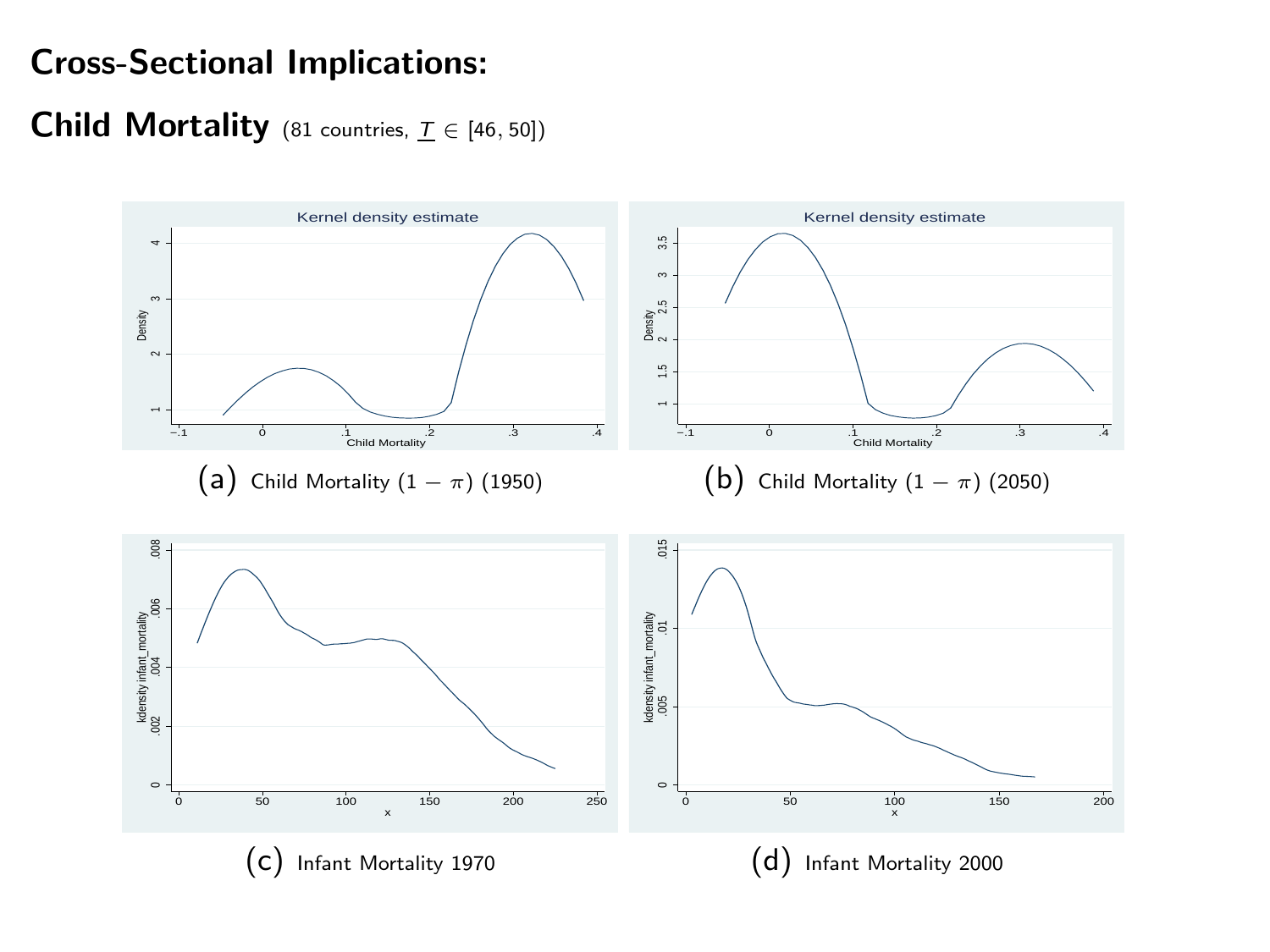Gross Fertility (81 countries,  $T \in [46, 50]$ )

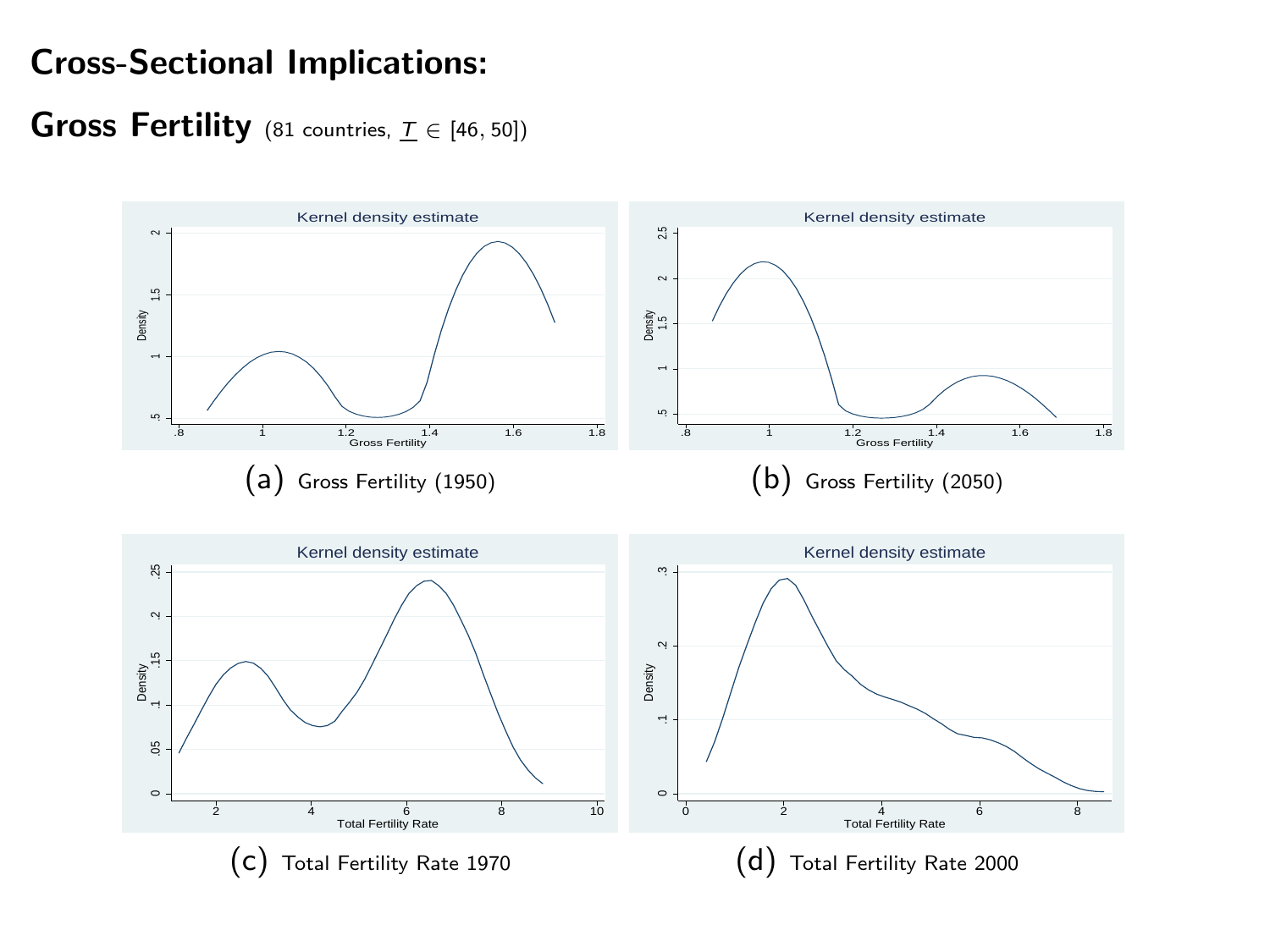Net Fertility (81 countries,  $T \in [46, 50]$ )

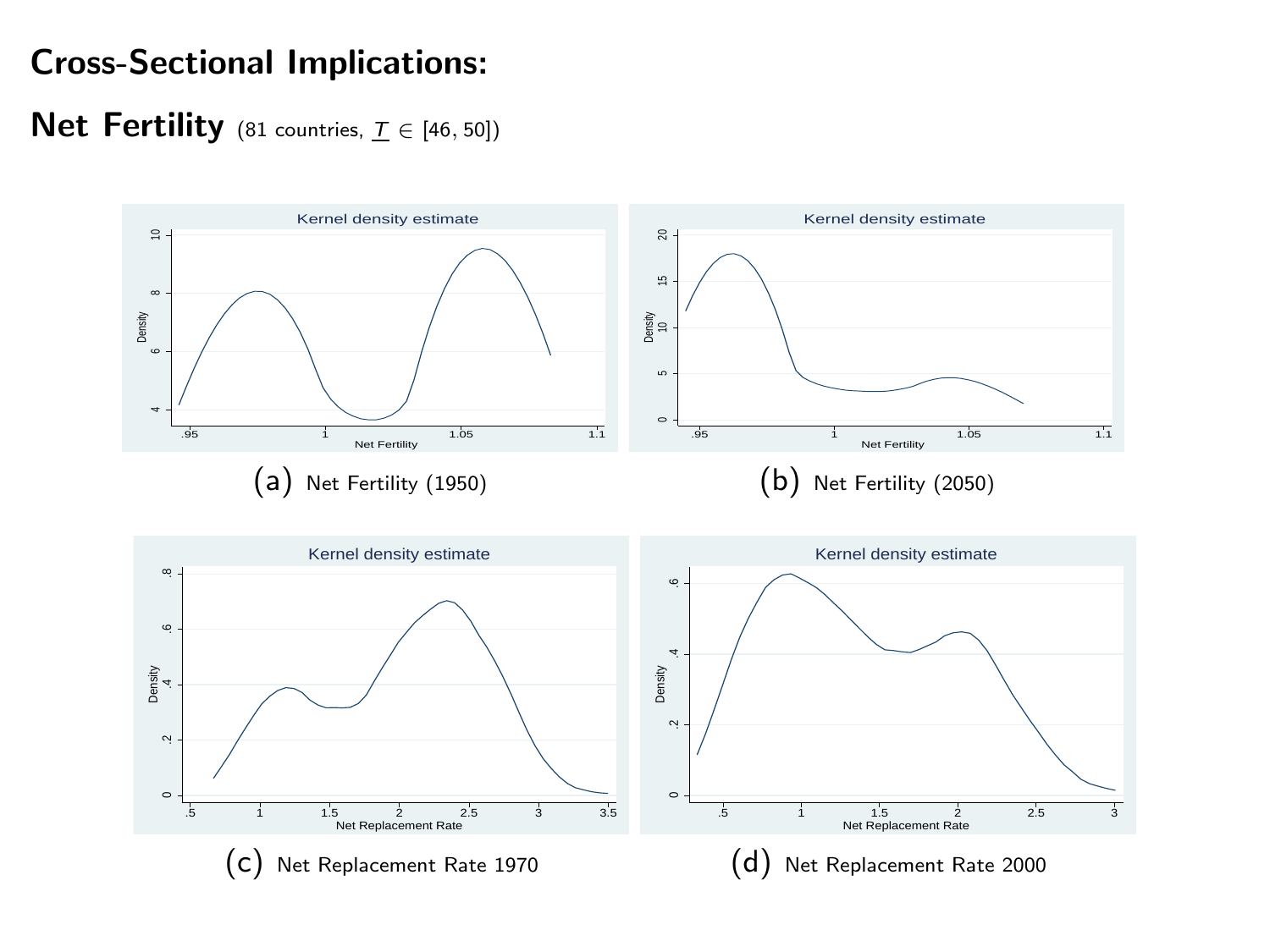### Simulation and Data

# Timing of transition

- $\triangleright$  Child Mortality improvements are more rapid than in simulation;
- $\triangleright$  Exit from trap is "quicker in the data" compared to the simulation (acceleration of development);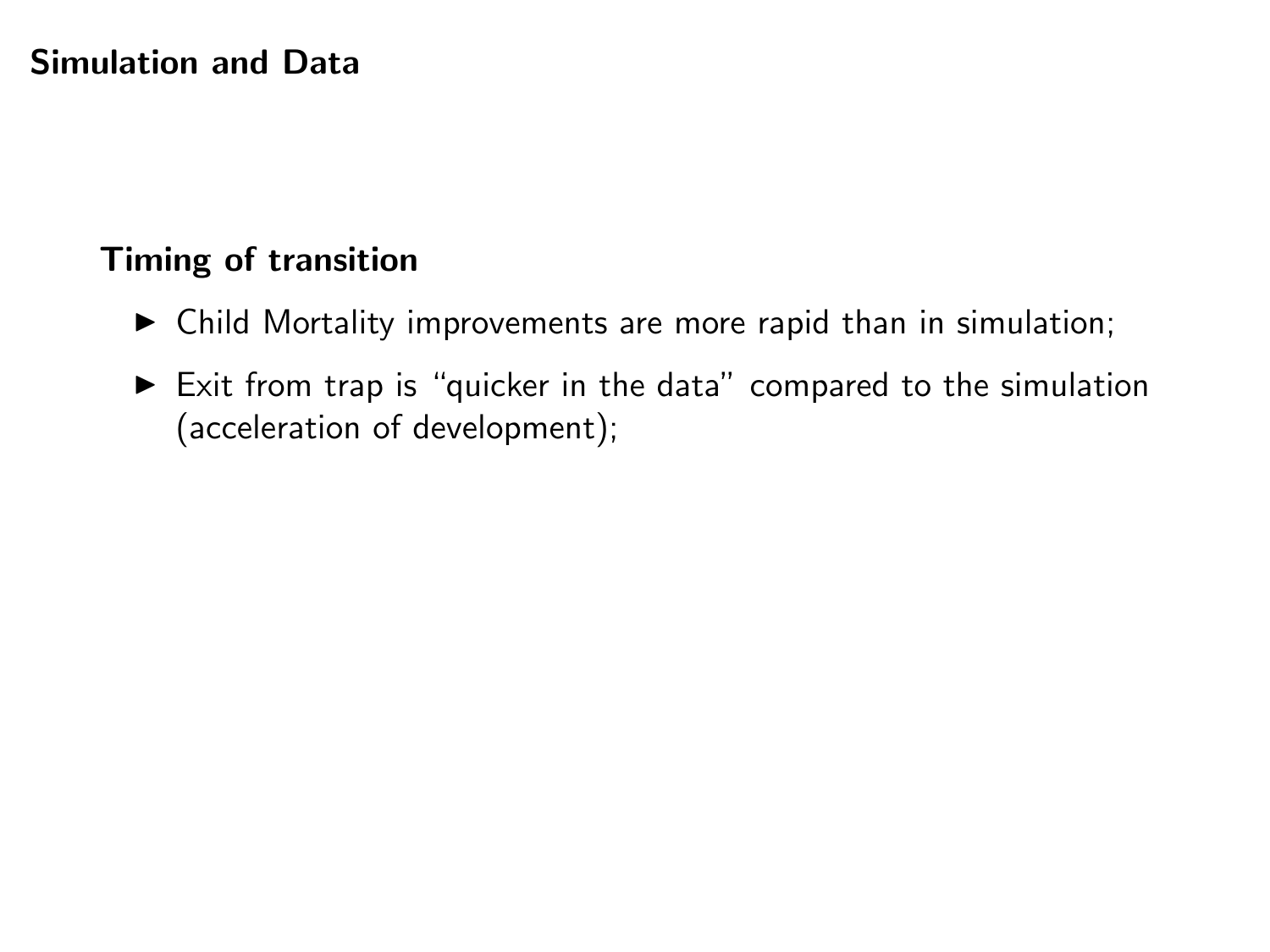### Simulation and Data

# Timing of transition

- $\triangleright$  Child Mortality improvements are more rapid than in simulation;
- $\blacktriangleright$  Exit from trap is "quicker in the data" compared to the simulation (acceleration of development);
- $\triangleright$  Controlled experiment: Only variation in T leading to a constant speed of exit from trap;
	- $\triangleright$  Cross-country spillovers in medical knowledge and technology
	- $\blacktriangleright$  Public policies
	- $\blacktriangleright$  Institutional change